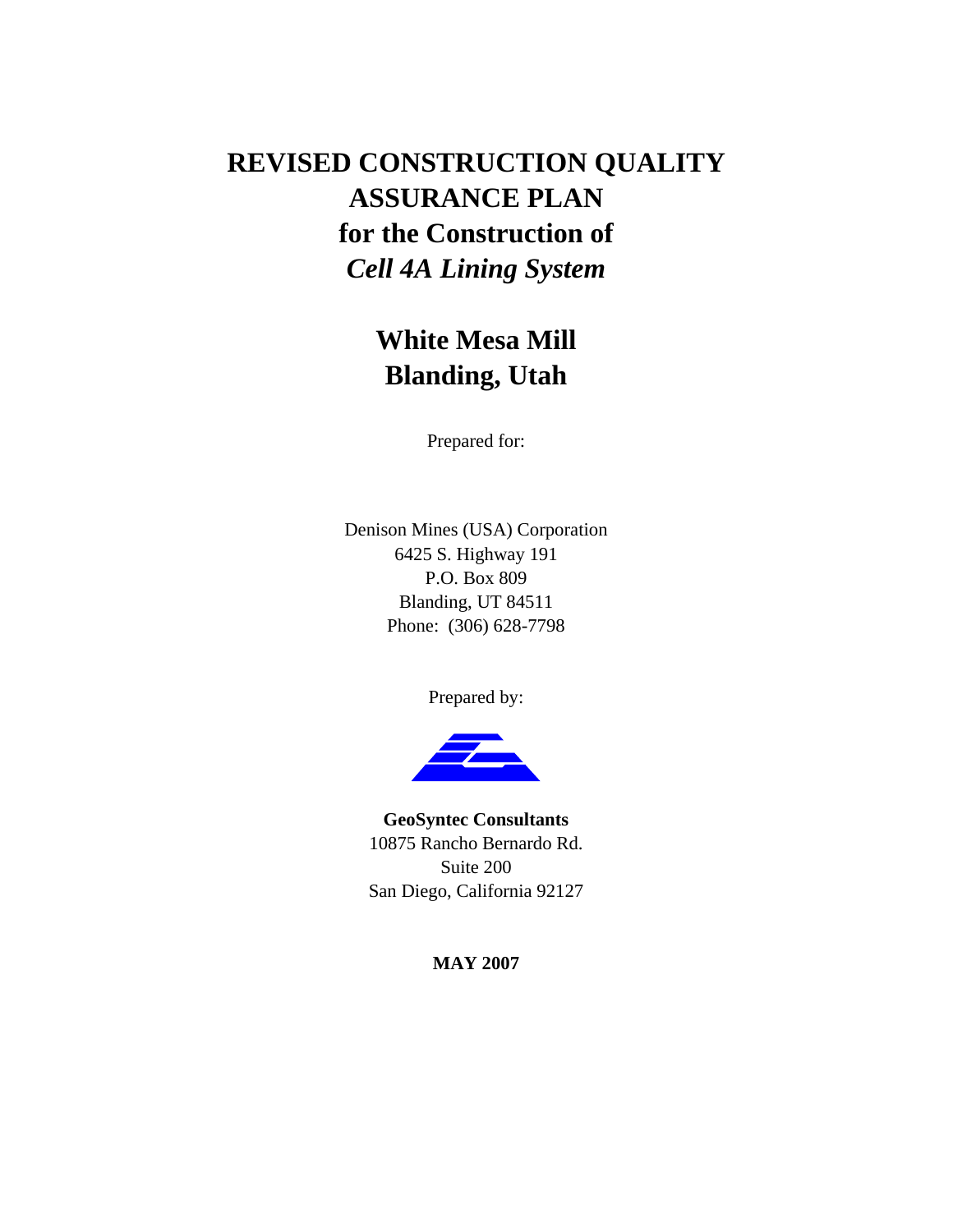## **CERTIFICATION PAGE**

## CONSTRUCTION QUALITY ASSURANCE (CQA) PLAN FOR CELL 4A LINING SYSTEM CONSTRUCTION DENISON MINES (USA) CORPORATION WHITE MESA MILL **BLANDING, UTAH**

The Engineering material and data contained in this CQA Plan were prepared under the supervision and direction of the undersigned, whose seal as a registered Professional Engineer is affixed below.



 $\ddot{\phantom{a}}$ 

Gregory T. Corcoran, P.E. Engineer of Record

07 05 14/11:22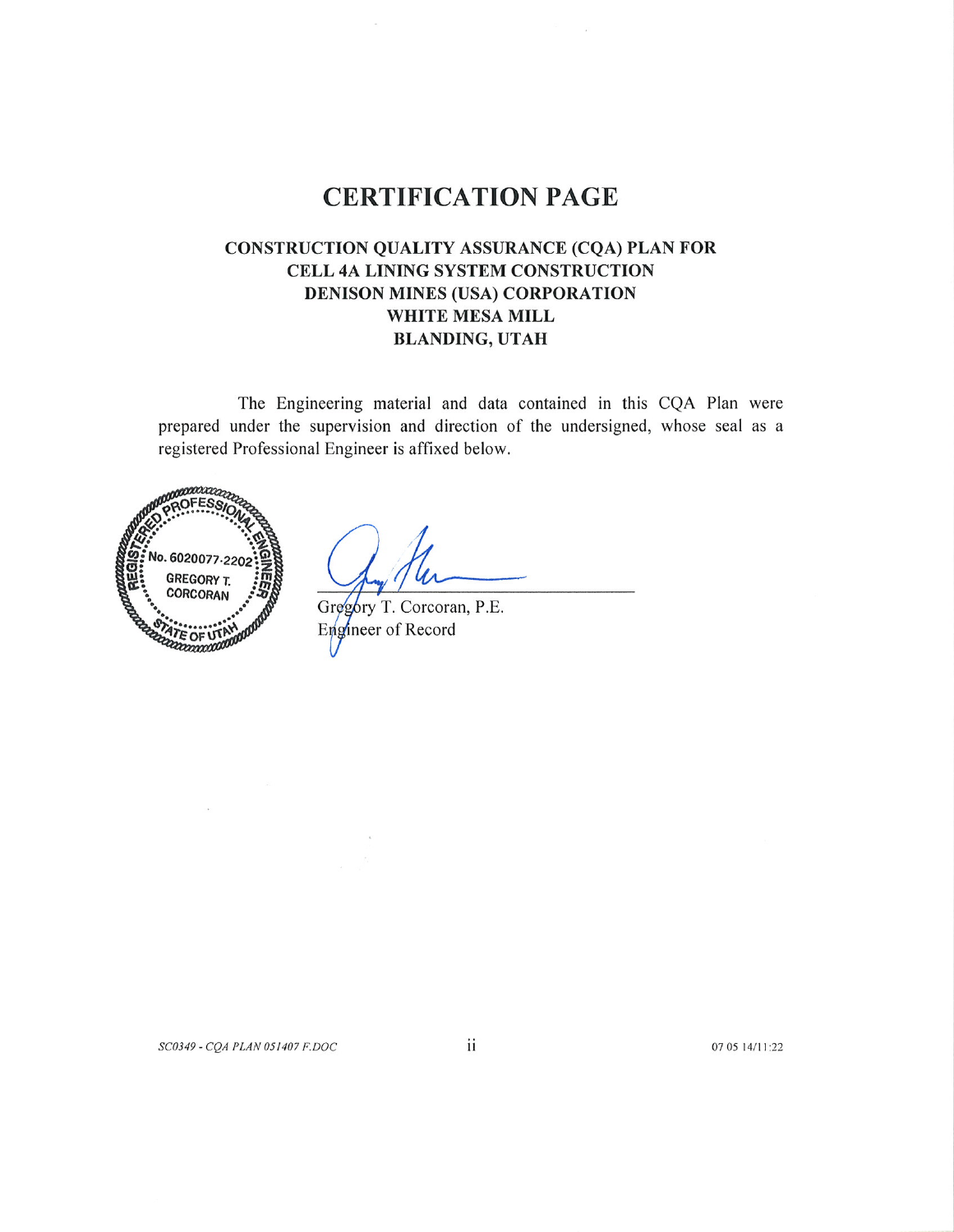## **TABLE OF CONTENTS**

| 1.               |      |                                                                |  |
|------------------|------|----------------------------------------------------------------|--|
|                  | 1.1  |                                                                |  |
|                  | 1.2  | Purpose and Scope of the Construction Quality Assurance Plan 1 |  |
|                  | 1.3  |                                                                |  |
|                  | 1.4  |                                                                |  |
| 2.               |      |                                                                |  |
|                  | 2.1  |                                                                |  |
|                  | 2.2  |                                                                |  |
|                  | 2.3  |                                                                |  |
|                  | 2.4  |                                                                |  |
|                  | 2.5  |                                                                |  |
|                  | 2.6  |                                                                |  |
|                  | 2.7  |                                                                |  |
|                  | 2.8  |                                                                |  |
|                  | 2.9  |                                                                |  |
|                  | 2.10 |                                                                |  |
|                  | 2.11 |                                                                |  |
|                  | 2.12 |                                                                |  |
| 3.               |      | CQA CONSULTANTS PERSONNEL ORGANIZATION AND DUTIES 11           |  |
|                  | 3.1  |                                                                |  |
|                  | 3.2  |                                                                |  |
|                  | 3.3  |                                                                |  |
|                  | 3.4  |                                                                |  |
| $\overline{4}$ . |      |                                                                |  |
|                  | 4.1  |                                                                |  |
|                  |      | 4.1.1                                                          |  |
|                  |      | 4.1.2                                                          |  |
|                  |      | 4.1.3                                                          |  |
| 5.               |      |                                                                |  |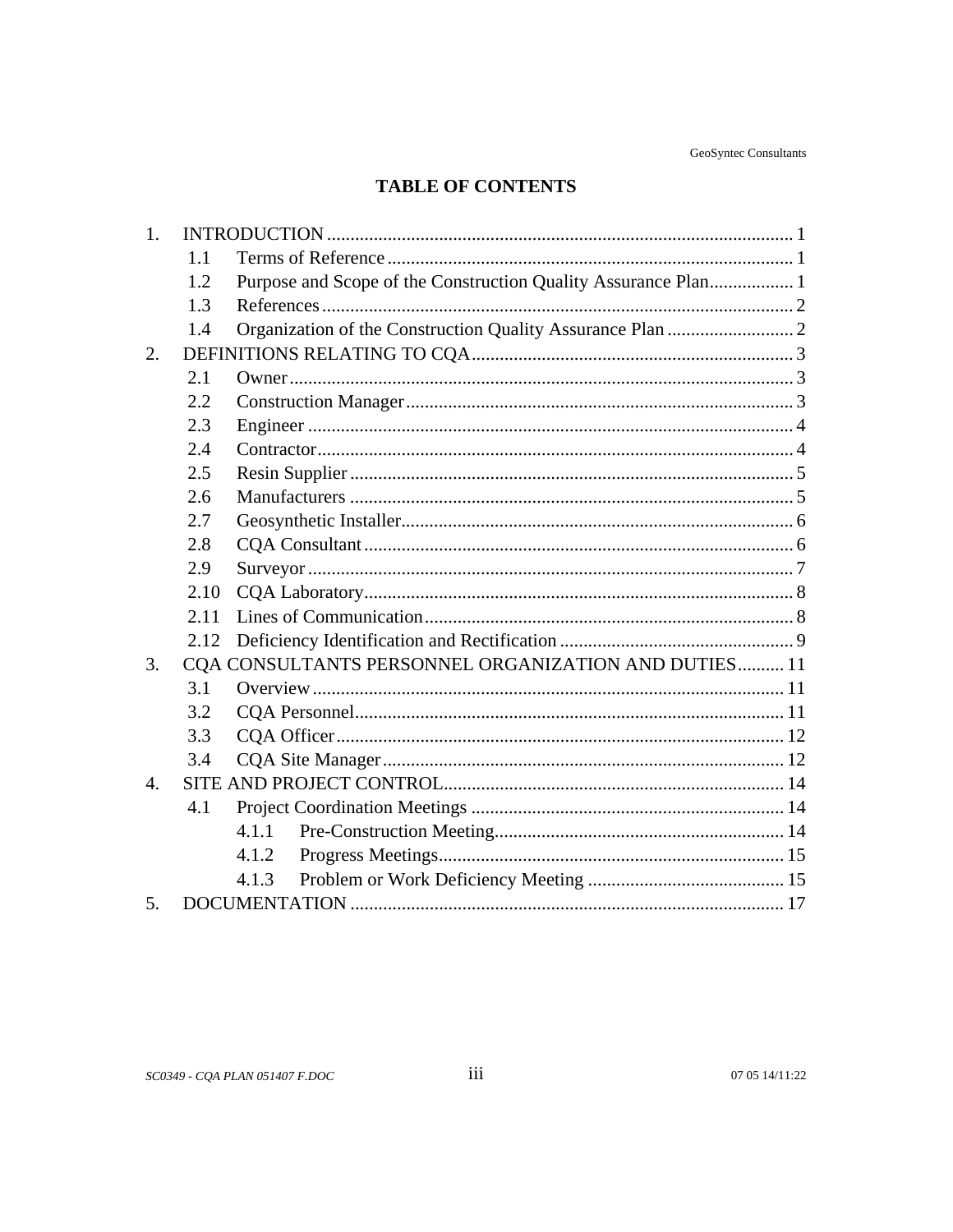|    | 5.1 |       |  |  |
|----|-----|-------|--|--|
|    | 5.2 |       |  |  |
|    | 5.3 |       |  |  |
|    | 5.4 |       |  |  |
|    | 5.5 |       |  |  |
|    | 5.6 |       |  |  |
| 6. |     |       |  |  |
|    | 6.1 |       |  |  |
|    | 6.2 |       |  |  |
|    |     | 6.2.1 |  |  |
|    |     | 6.2.2 |  |  |
|    | 6.3 |       |  |  |
|    |     | 6.3.1 |  |  |
|    |     | 6.3.2 |  |  |
|    |     | 6.3.3 |  |  |
|    |     | 6.3.4 |  |  |
|    | 6.4 |       |  |  |
|    |     | 6.4.1 |  |  |
|    |     | 6.4.2 |  |  |
| 7. |     |       |  |  |
|    | 7.1 |       |  |  |
|    | 7.2 |       |  |  |
|    |     | 7.2.1 |  |  |
|    |     | 7.2.2 |  |  |
|    | 7.3 |       |  |  |
|    |     | 7.3.1 |  |  |
|    | 7.4 |       |  |  |
|    |     | 7.4.1 |  |  |
|    |     | 7.4.2 |  |  |
| 8. |     |       |  |  |
|    | 8.1 |       |  |  |
|    |     |       |  |  |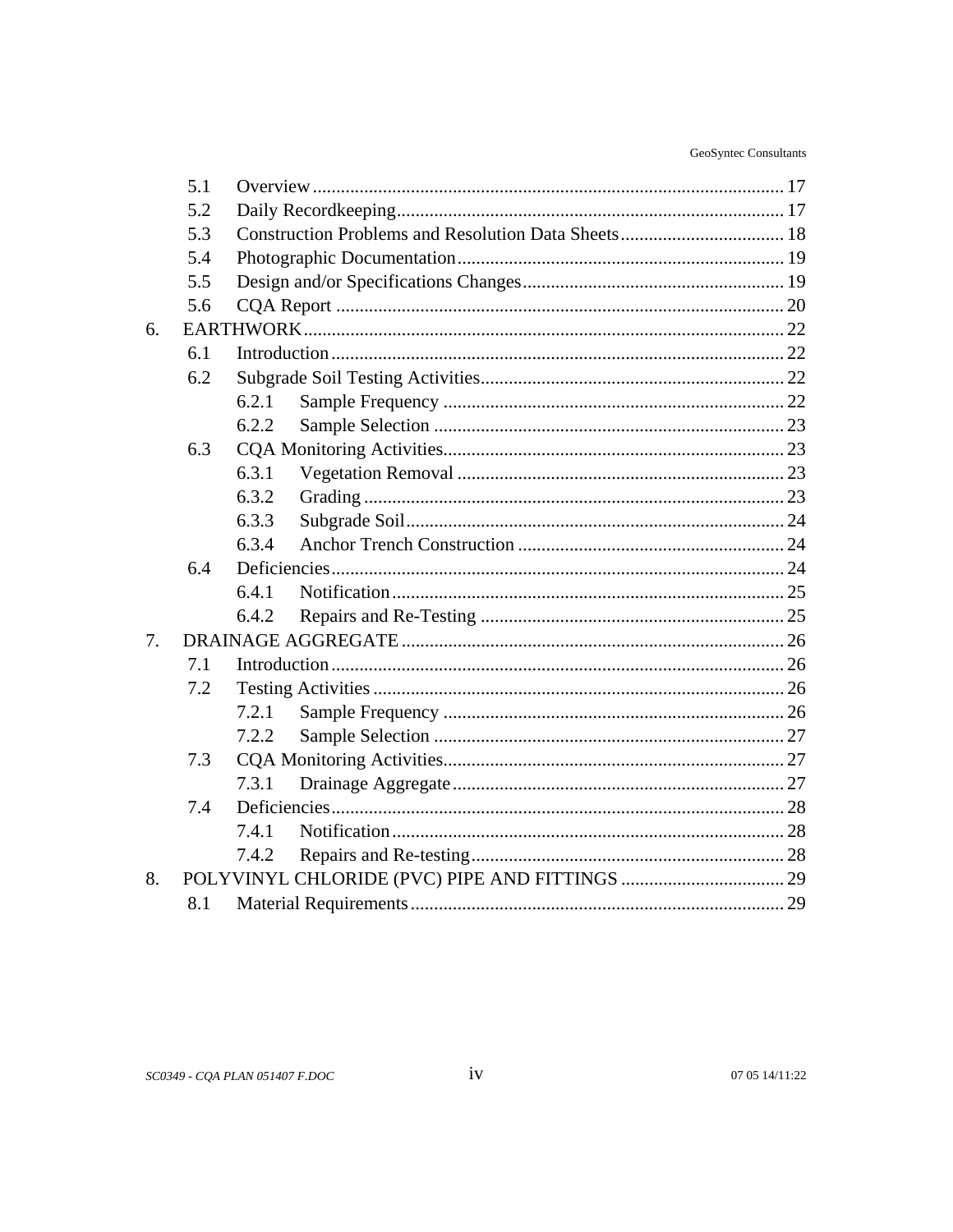|    | 8.2 |       |         |                                        |  |  |
|----|-----|-------|---------|----------------------------------------|--|--|
|    |     | 8.2.1 |         |                                        |  |  |
|    | 8.3 |       |         |                                        |  |  |
|    | 8.4 |       |         |                                        |  |  |
|    | 8.5 |       |         |                                        |  |  |
| 9. |     |       |         |                                        |  |  |
|    | 9.1 |       |         |                                        |  |  |
|    | 9.2 |       |         |                                        |  |  |
|    |     | 9.2.1 |         |                                        |  |  |
|    |     | 9.2.2 |         |                                        |  |  |
|    |     |       | 9.2.2.1 |                                        |  |  |
|    |     |       | 9.2.2.2 | Geomembrane Roll MQC Certification  32 |  |  |
|    |     | 9.2.3 |         |                                        |  |  |
|    | 9.3 |       |         |                                        |  |  |
|    |     | 9.3.1 |         |                                        |  |  |
|    |     | 9.3.2 |         |                                        |  |  |
|    | 9.4 |       |         |                                        |  |  |
|    |     | 9.4.1 |         |                                        |  |  |
|    |     | 9.4.2 |         |                                        |  |  |
|    |     |       | 9.4.2.1 |                                        |  |  |
|    |     |       | 9.4.2.2 |                                        |  |  |
|    |     | 9.4.3 |         |                                        |  |  |
|    |     |       | 9.4.3.1 |                                        |  |  |
|    |     |       | 9.4.3.2 |                                        |  |  |
|    |     | 9.4.4 |         |                                        |  |  |
|    |     |       | 9.4.4.1 |                                        |  |  |
|    |     |       | 9.4.4.2 |                                        |  |  |
|    |     |       | 9.4.4.3 |                                        |  |  |
|    |     |       | 9.4.4.4 |                                        |  |  |
|    |     |       | 9.4.4.5 |                                        |  |  |
|    |     |       | 9.4.4.6 |                                        |  |  |
|    |     |       |         |                                        |  |  |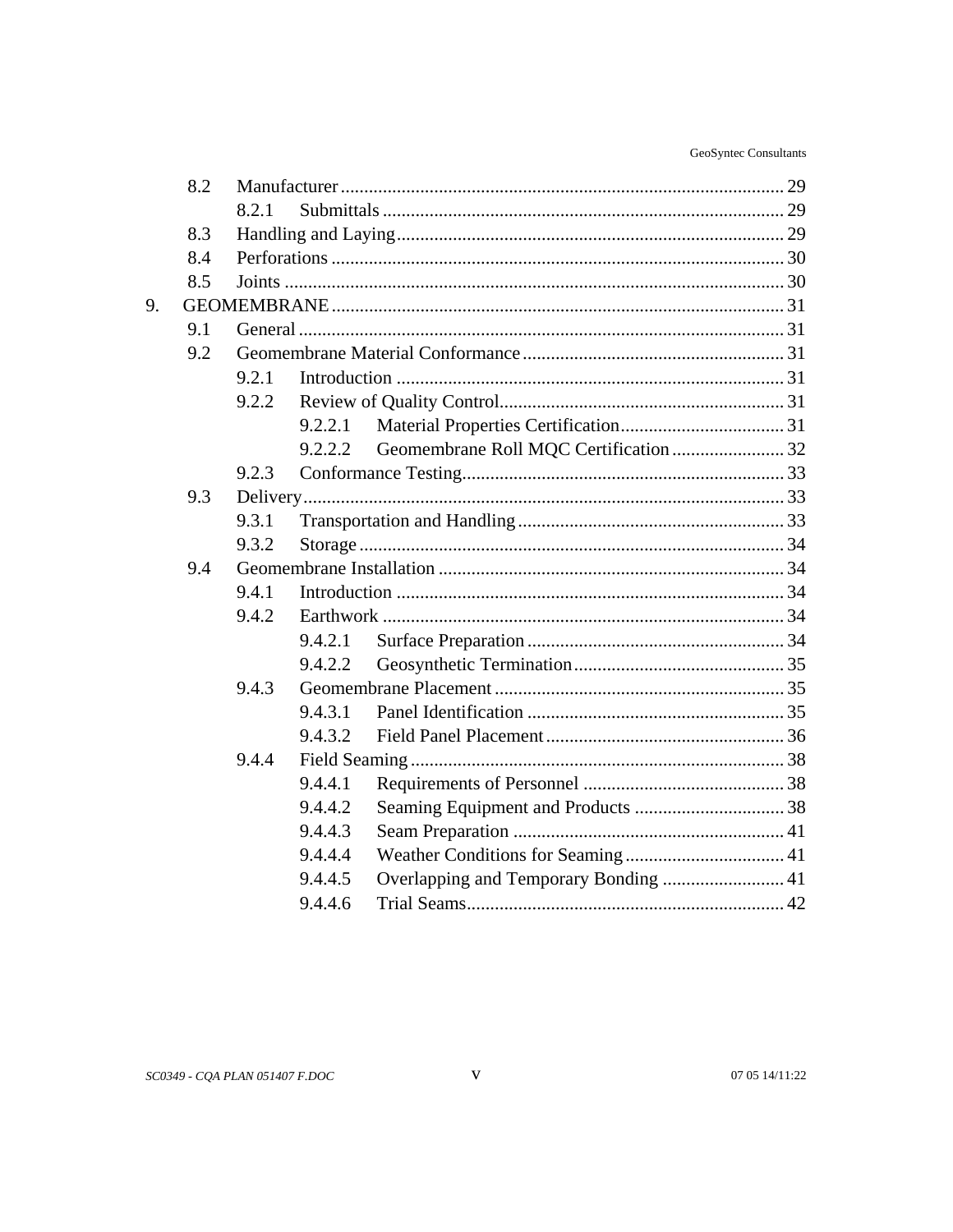|     |      |        | 9.4.4.7 |                                            |  |
|-----|------|--------|---------|--------------------------------------------|--|
|     |      |        | 9.4.4.8 | Nondestructive Seam Continuity Testing  43 |  |
|     |      |        | 9.4.4.9 |                                            |  |
|     |      | 9.4.5  |         |                                            |  |
|     |      |        | 9.4.5.1 |                                            |  |
|     |      |        | 9.4.5.2 |                                            |  |
|     |      |        | 9.4.5.3 |                                            |  |
|     |      |        | 9.4.5.4 |                                            |  |
|     |      |        | 9.4.5.5 |                                            |  |
|     |      | 9.4.6  |         |                                            |  |
| 10. |      |        |         |                                            |  |
|     | 10.1 |        |         |                                            |  |
|     | 10.2 |        |         |                                            |  |
|     | 10.3 |        |         |                                            |  |
|     | 10.4 |        |         |                                            |  |
|     | 10.5 |        |         |                                            |  |
|     |      | 10.5.1 |         |                                            |  |
|     |      | 10.5.2 |         |                                            |  |
|     |      | 10.5.3 |         |                                            |  |
|     |      | 10.5.4 |         |                                            |  |
|     | 10.6 |        |         |                                            |  |
|     | 10.7 |        |         |                                            |  |
|     | 10.8 |        |         |                                            |  |
|     | 10.9 |        |         |                                            |  |
| 11. |      |        |         |                                            |  |
|     | 11.1 |        |         |                                            |  |
|     | 11.2 |        |         |                                            |  |
|     | 11.3 |        |         |                                            |  |
|     | 11.4 |        |         |                                            |  |
|     | 11.5 |        |         |                                            |  |
|     |      | 11.5.1 |         |                                            |  |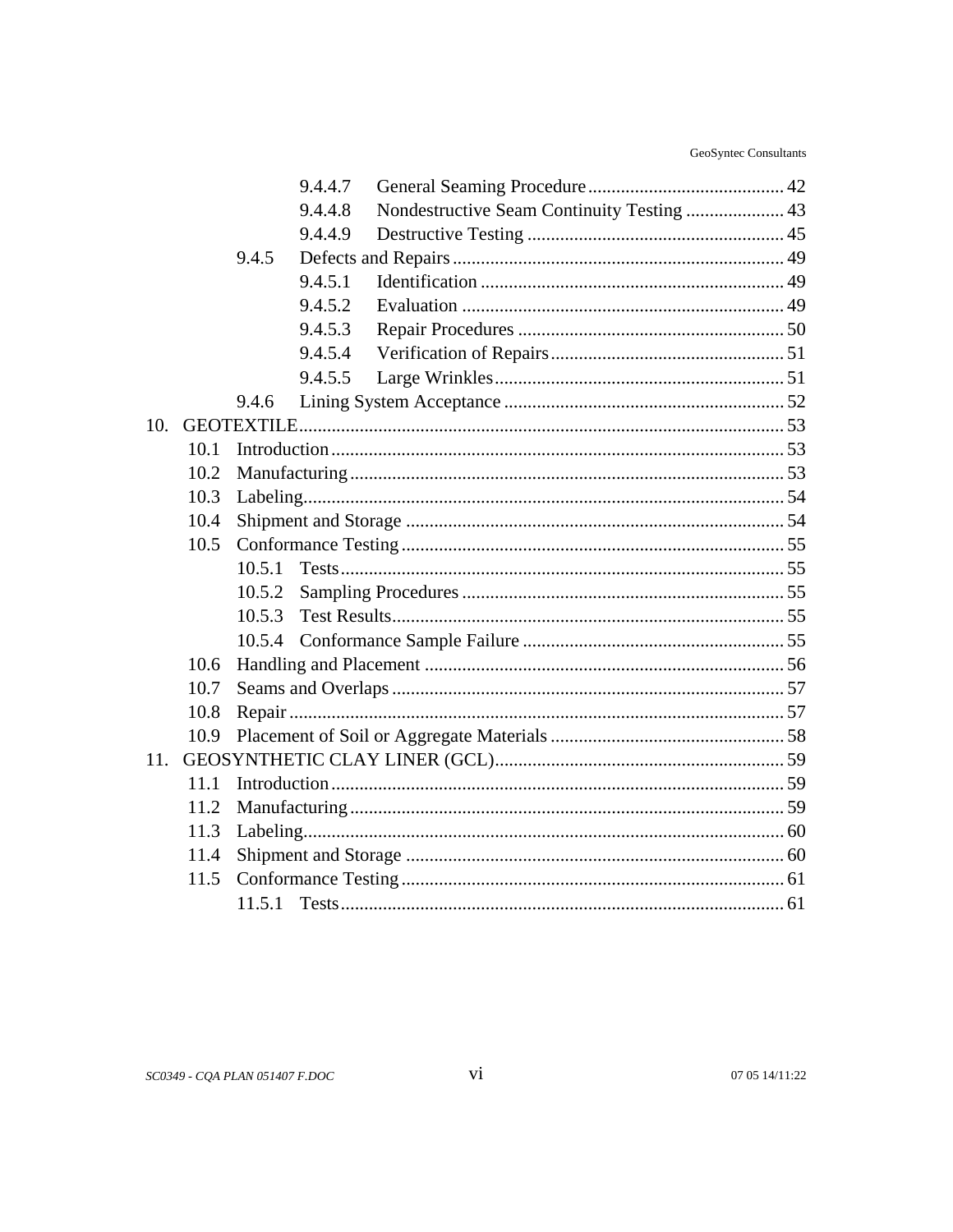|      | 11.6 |        |  |  |  |
|------|------|--------|--|--|--|
|      | 11.7 |        |  |  |  |
| 12.  |      |        |  |  |  |
|      | 12.1 |        |  |  |  |
|      | 12.2 |        |  |  |  |
|      | 12.3 |        |  |  |  |
|      | 12.4 |        |  |  |  |
|      | 12.5 |        |  |  |  |
|      |      | 12.5.1 |  |  |  |
|      |      | 12.5.2 |  |  |  |
|      |      | 12.5.3 |  |  |  |
|      |      | 12.5.4 |  |  |  |
|      | 12.6 |        |  |  |  |
|      | 12.7 |        |  |  |  |
|      | 12.8 |        |  |  |  |
| 13.  |      |        |  |  |  |
|      | 13.1 |        |  |  |  |
|      | 13.2 |        |  |  |  |
|      |      | 13.2.1 |  |  |  |
|      |      | 13.2.2 |  |  |  |
|      |      | 13.2.3 |  |  |  |
|      |      | 13.2.4 |  |  |  |
|      |      |        |  |  |  |
|      | 13.3 |        |  |  |  |
|      |      | 13.3.1 |  |  |  |
|      |      | 13.3.2 |  |  |  |
| 14.  |      |        |  |  |  |
|      | 14.1 |        |  |  |  |
| 14.2 |      |        |  |  |  |
|      | 14.3 |        |  |  |  |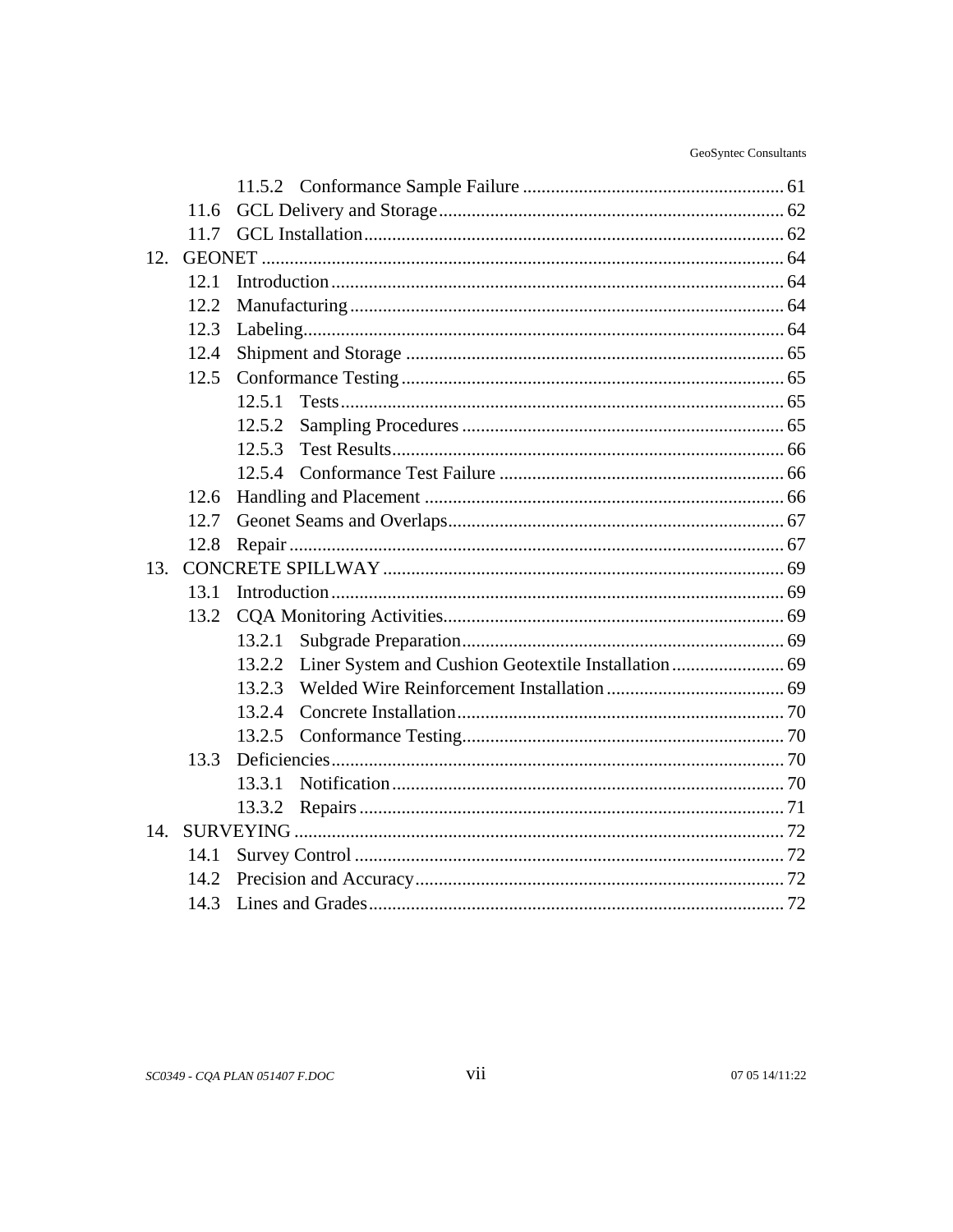GeoSyntec Consultants

## **TABLES**

| 1A             | Test Procedures for the Evaluation of Subgrade Soil           |
|----------------|---------------------------------------------------------------|
| 1B             | Minimum Subgrade Soil Testing Frequencies                     |
| 2A             | Test Procedures for the Evaluation of Aggregate               |
| 2B             | Minimum Aggregate Testing Frequencies for Conformance Testing |
| 3              | <b>Geomembrane Conformance Testing Requirements</b>           |
| $\overline{4}$ | <b>Geotextile Conformance Testing Requirements</b>            |
| 5              | <b>GCL Conformance Testing Requirements</b>                   |
| 6              | <b>Geonet Conformance Testing Requirements</b>                |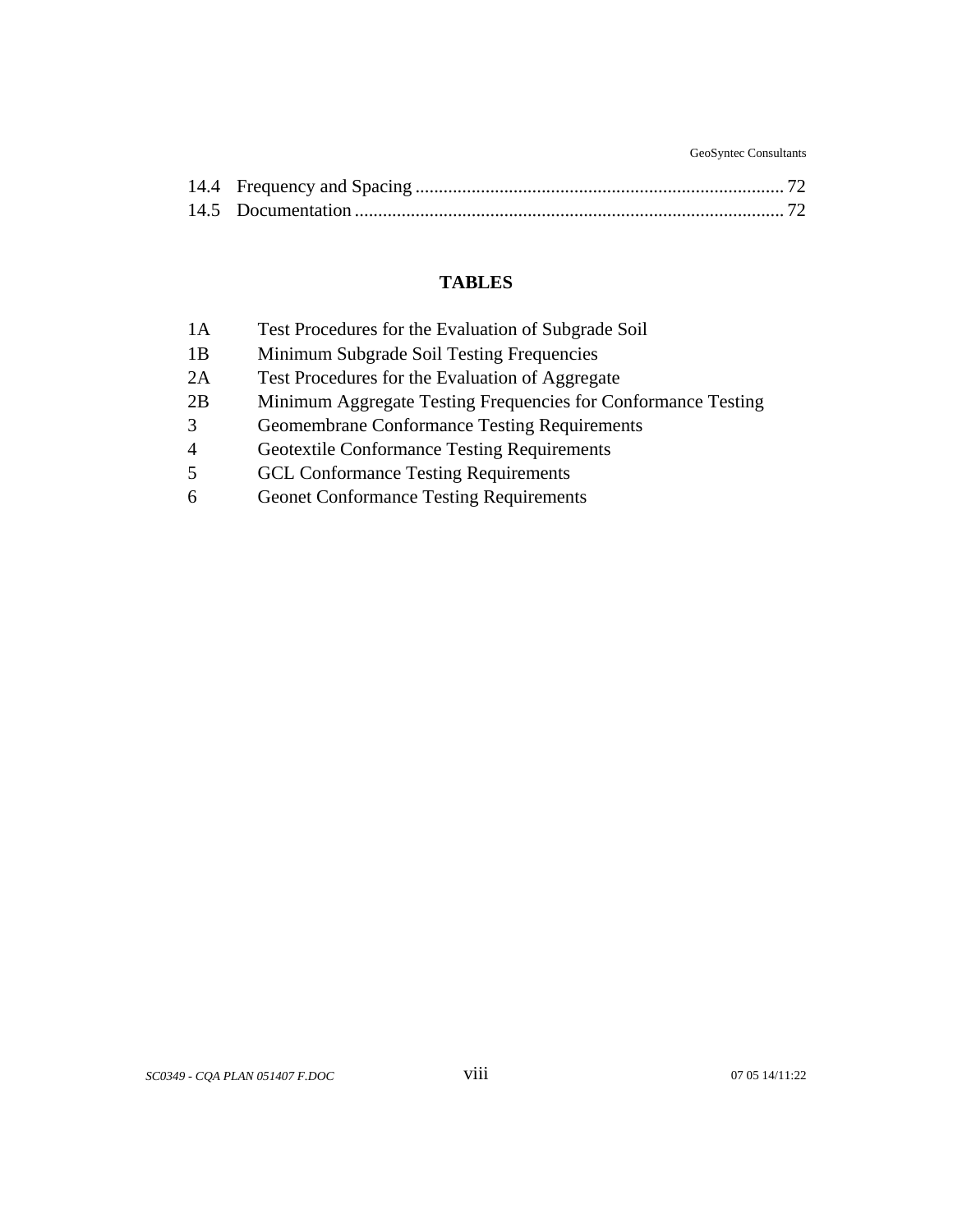## <span id="page-8-0"></span>**1. INTRODUCTION**

## **1.1 Terms of Reference**

GeoSyntec Consultants (GeoSyntec) has prepared this Construction Quality Assurance (CQA) Plan for the construction of liner systems associated with the Cell 4A Lining System Construction at the Denison Mines (USA) Corporation (DMC) White Mesa Mill Facility (site), located at 6425 S. Highway 191, Blanding, UT 84511. This CQA Plan was prepared by Mr. Chad Bird, E.I.T., of GeoSyntec Consultants (GeoSyntec), and was reviewed by Mr. Greg Corcoran, P.E., also of GeoSyntec, in general accordance with the peer review policies of the firm.

## **1.2 Purpose and Scope of the Construction Quality Assurance Plan**

The purpose of the CQA Plan is to address the CQA procedures and monitoring requirements for construction of the project. The CQA Plan is intended to: (i) define the responsibilities of parties involved with the construction; (ii) provide guidance in the proper construction of the major components of the project; (iii) establish testing protocols; (iv) establish guidelines for construction documentation; and (v) provide the means for assuring that the project is constructed in conformance to the *Technical Specifications*, permit conditions, applicable regulatory requirements, and *Construction Drawings*.

This CQA Plan addresses the soils and geosynthetic components of the liner system for the project. The soils, geosynthetic, and appurtenant components include prepared subgrade, geosynthetic clay liner (GCL), geomembrane, geotextile, geonet, drainage aggregate, and polyvinyl chloride (PVC) pipe. It should be emphasized that care and documentation are required in the placement aggregate, and in the production and installation of the geosynthetic materials installed during construction. This CQA Plan delineates procedures to be followed for monitoring construction utilizing these materials.

The CQA monitoring activities associated with the selection, evaluation, and placement drainage aggregate are included in the scope of this plan. The CQA protocols applicable to manufacturing, shipping, handling, and installing all geosynthetic materials are also included. However, this CQA Plan does not specifically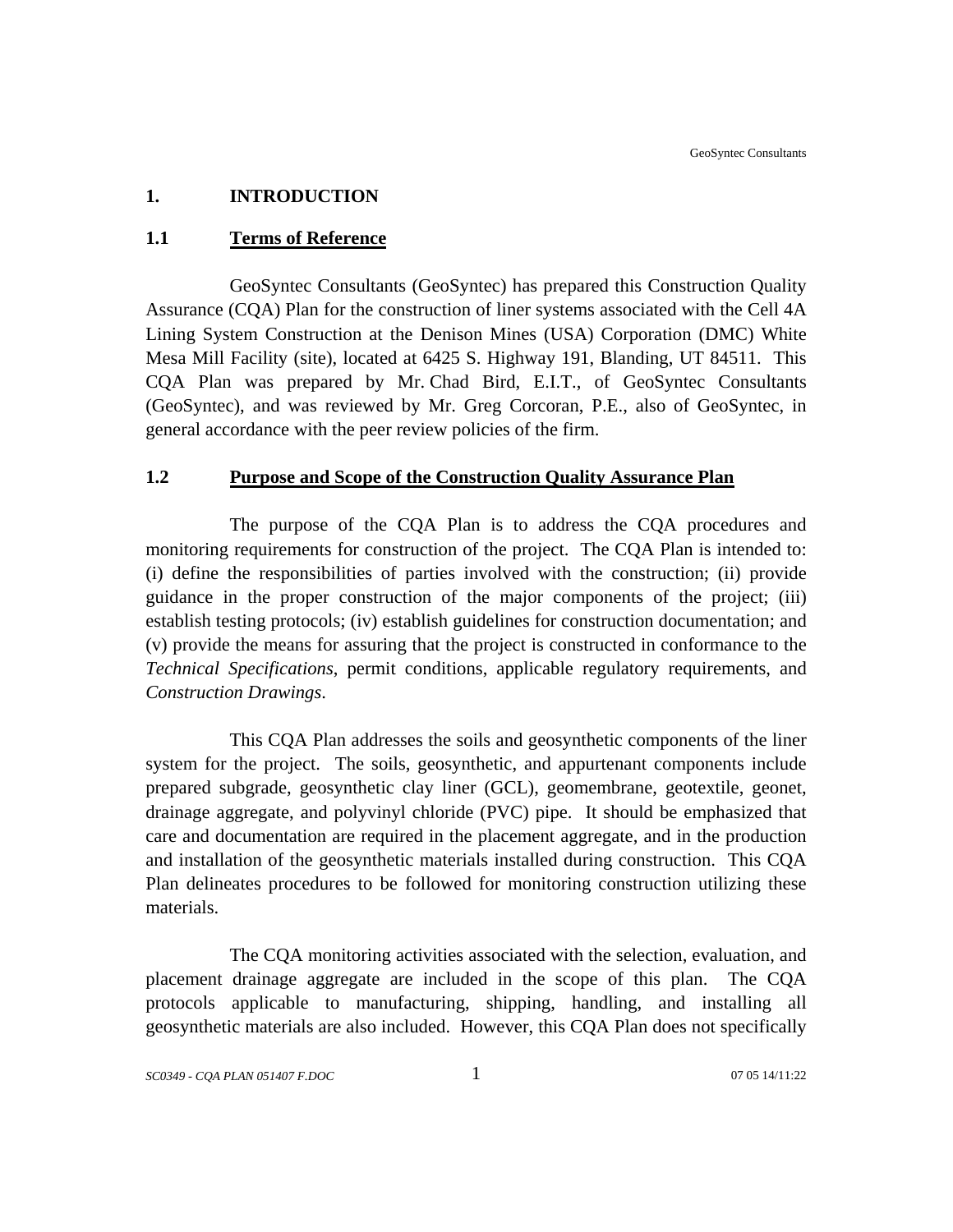<span id="page-9-0"></span>address either installation specifications or specification of soils and geosynthetic materials as these requirements are addressed in the *Technical Specifications*.

#### **1.3 References**

The CQA Plan includes references to test procedures in the latest editions of the American Society for Testing and Materials (ASTM).

## **1.4 Organization of the Construction Quality Assurance Plan**

The remainder of the CQA Plan is organized as follows:

- Section 2 presents definitions relating to CQA;
- Section 3 describes the CQA personnel organization and duties;
- Section 4 describes site and project control requirements;
- Section 5 presents CQA documentation;
- Section 6 presents CQA of earthworks;
- Section 7 presents CQA of the drainage aggregates;
- Section 8 presents CQA of the pipe and fittings;
- Section 9 presents CQA of the geomembrane;
- Section 10 presents CQA of the geotextile;
- Section 11 presents CQA of the geosynthetic clay liner;
- Section 12 presents CQA of the geonet;
- Section 13 presents CQA of the concrete spillway;
- Section 14 presents CQA surveying.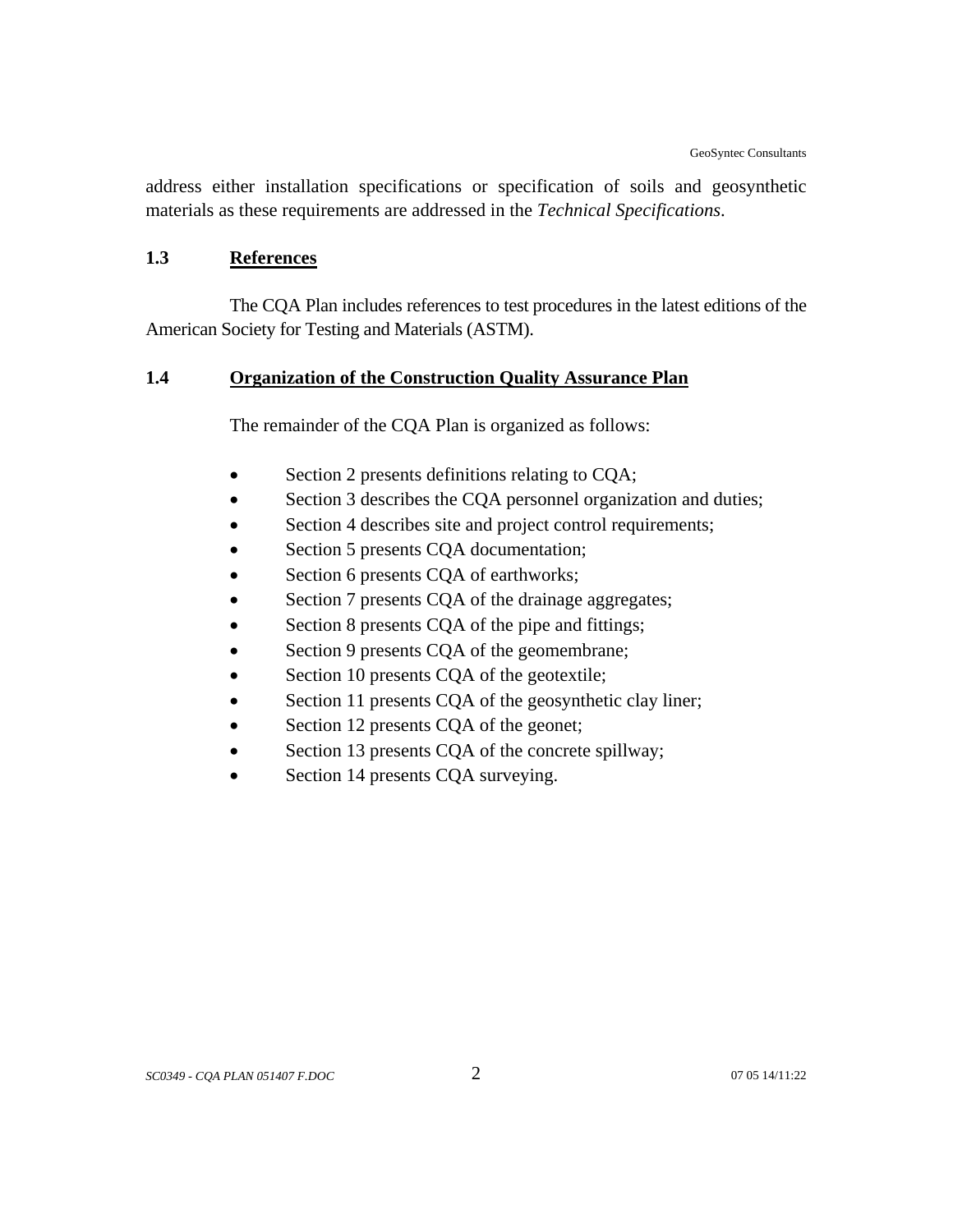## <span id="page-10-0"></span>**2. DEFINITIONS RELATING TO CQA**

This CQA Plan is devoted to Construction Quality Assurance. In the context of this document, Construction Quality Assurance and Construction Quality Control are defined as follows:

Construction Quality Assurance (CQA) - A planned and systematic pattern of means and actions designed to assure adequate confidence that materials and/or services meet contractual and regulatory requirements and will perform satisfactorily in service. CQA refers to means and actions employed by the CQA Consultant to assure conformity of the project "Work" with this CQA Plan, the *Drawings*, and the *Technical Specifications*. CQA testing of aggregate, pipe, and geosynthetic components is provided by the CQA Consultant.

Construction Quality Control (CQC) - Actions which provide a means to measure and regulate the characteristics of an item or service in relation to contractual and regulatory requirements. Construction Quality Control refers to those actions taken by the Contractor, Manufacturer, or Geosynthetic Installer to verify that the materials and the workmanship meet the requirements of this CQA Plan, the *Drawings*, and the *Technical Specifications*. In the case of the geosynthetic components and piping of the Work, CQC is provided by the Manufacturer, Geosynthetic Installer, and Contractor.

#### **2.1 Owner**

The Owner of this project is Denison Mines (USA) Corporation.

## **2.2 Construction Manager**

#### *Responsibilities*

The Construction Manager is responsible for managing the construction and implementation of the *Drawings*, and *Technical Specifications* for the project work. The Construction Manager is selected/appointed by the Owner.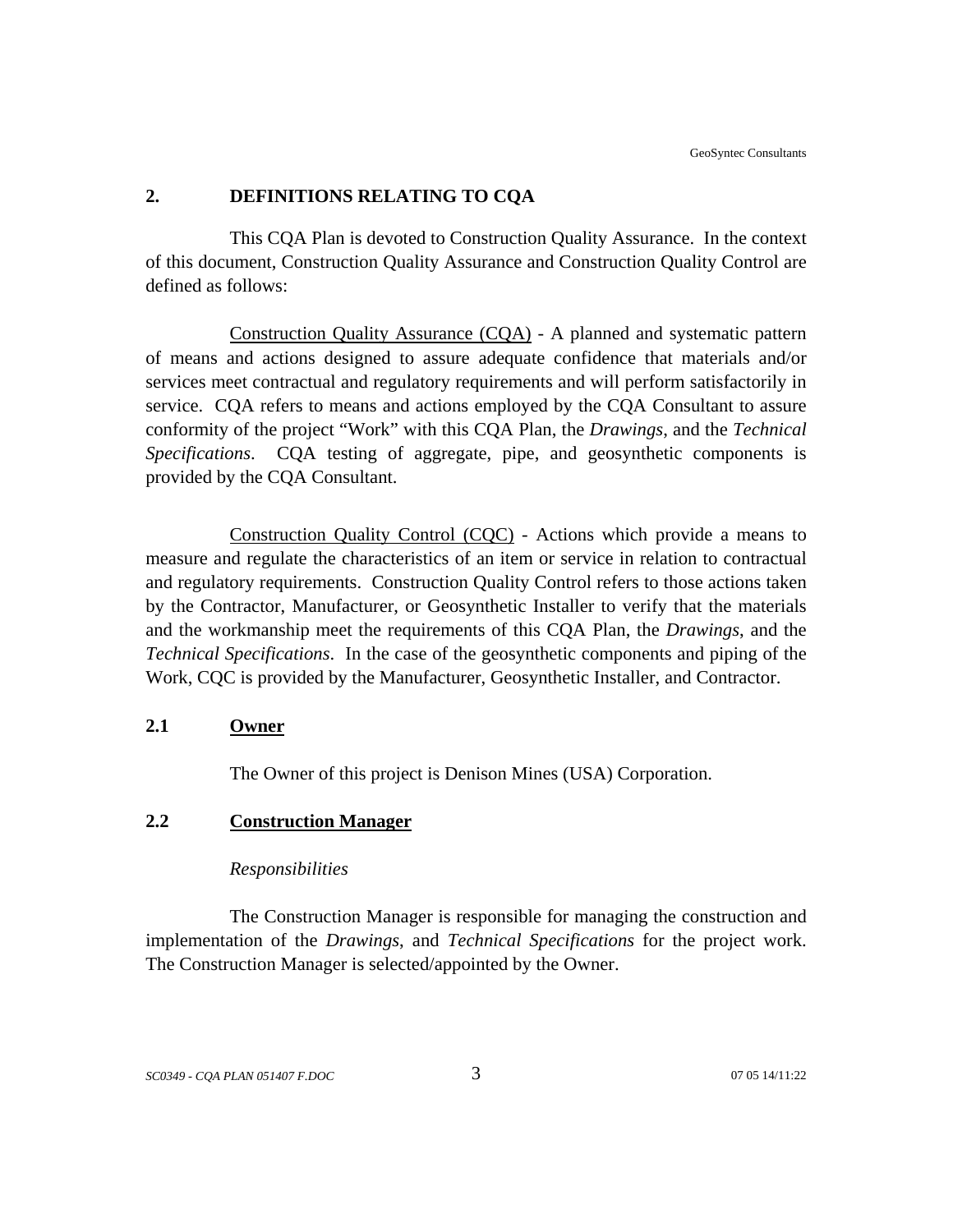GeoSyntec Consultants

#### <span id="page-11-0"></span>**2.3 Engineer**

#### *Responsibilities*

The Engineer is responsible for the design, *Drawings*, and *Technical Specifications* for the project work. In this CQA Plan, the term "Engineer" refers to GeoSyntec.

## *Qualifications*

The Engineer of Record shall be a qualified engineer, registered as required by regulations in the State of Utah. The Engineer should have expertise, which demonstrates significant familiarity with piping, geosynthetics and soils, as appropriate, including design and construction experience related to liner systems.

## **2.4 Contractor**

## *Responsibilities*

In this CQA Plan, Contractor refers to an independent party or parties, contracted by the Owner, performing the work in accordance with this CQA Plan, the *Drawings*, and the *Technical Specifications*. The Contractor will be responsible for the installation of the soils, pipe, drainage aggregate, and geosynthetic components of the liner systems. This work will include subgrade preparation, anchor trench excavation and backfill, placement of drainage aggregate for the slimes drain and the leak detection system, installation of PVC piping, placement of cast-in-place concrete, and coordination of work with the Geosynthetic Installer and other subcontractors.

The Contractor will be responsible for constructing the liner system and appurtenant components in accordance with the *Drawings* and complying with the quality control requirements specified in the *Technical Specifications*.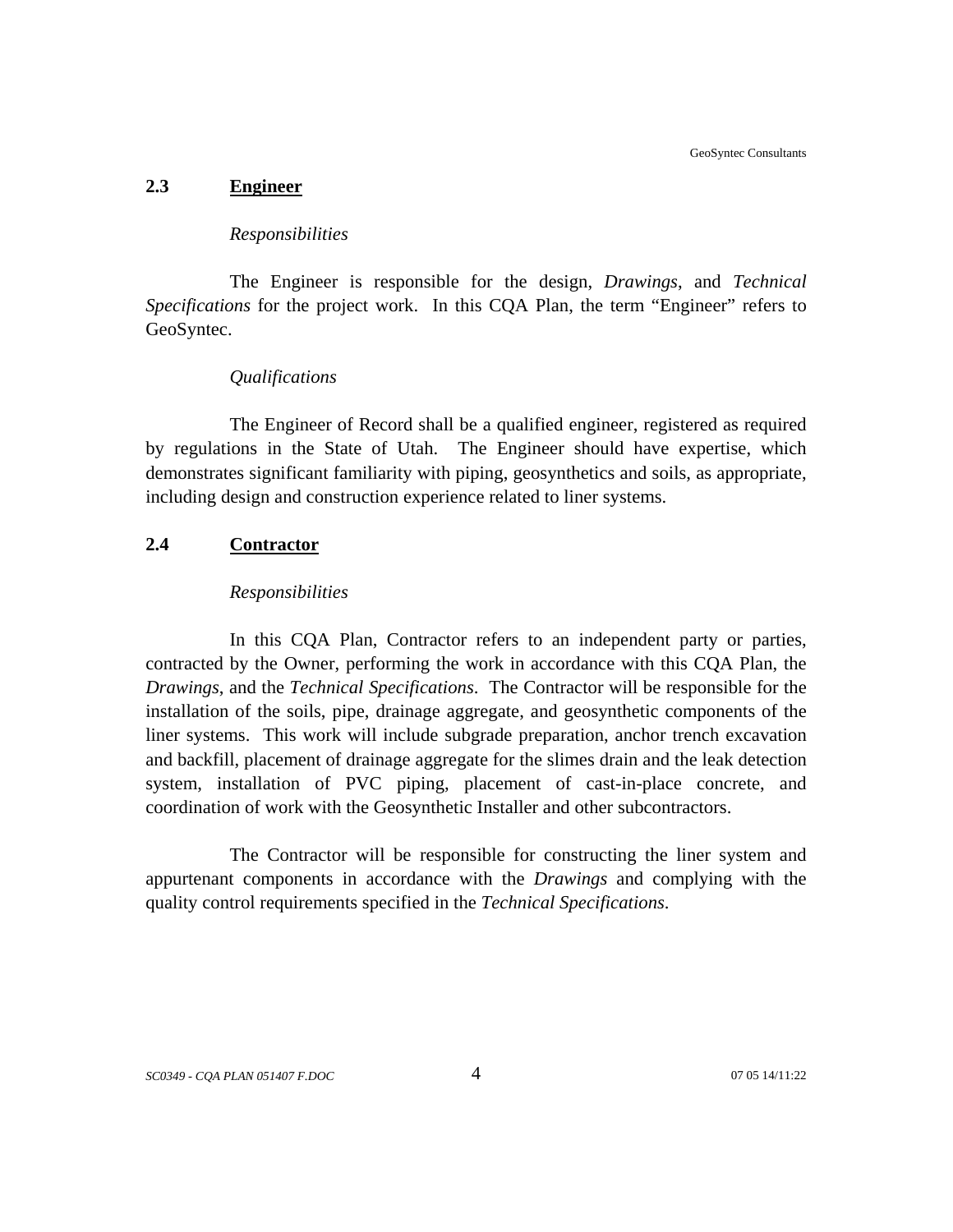## *Qualifications*

<span id="page-12-0"></span>Qualifications of the Contractor are specific to the construction contract. The Contractor should have a demonstrated history of successful earthworks, piping, and liner system construction and shall maintain current state and federal licenses as appropriate.

## **2.5 Resin Supplier**

#### *Responsibilities*

The Resin Supplier produces and delivers the resin to the Geosynthetics Manufacturer.

#### *Qualifications*

Qualifications of the Resin Supplier are specific to the Manufacturer's requirements. The Resin Supplier will have a demonstrated history of providing resin with consistent properties.

#### **2.6 Manufacturers**

#### *Responsibilities*

The Manufacturers are responsible for the production of finished material (geomembrane, geotextile, geosynthetic clay liner, geonet, and pipe) from appropriate raw materials.

#### *Qualifications*

The Manufacturer(s) will be able to provide sufficient production capacity and qualified personnel to meet the demands of the project. The Manufacturer(s) must be a well established firm(s) that meets the requirements identified in the *Technical Specifications*.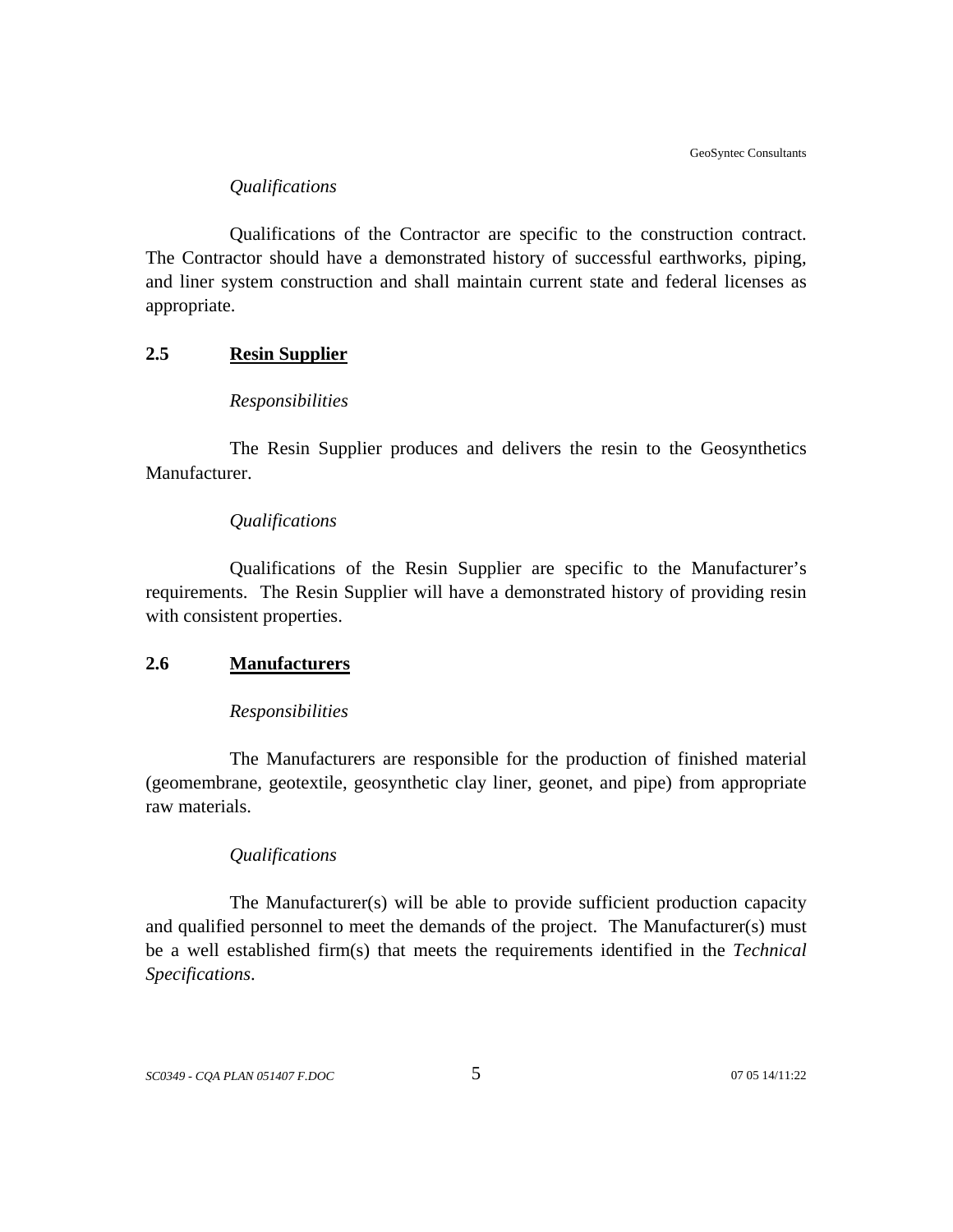#### <span id="page-13-0"></span>**2.7 Geosynthetic Installer**

#### *Responsibilities*

The Geosynthetic Installer is responsible for field handling, storage, placement, seaming, ballasting or anchoring against wind uplift, and other aspects of the geosynthetic material installation. The Geosynthetic Installer may also be responsible for specialized construction tasks (i.e., including construction of anchor trenches for the geosynthetic materials).

#### *Qualifications*

The Geosynthetic Installer will be trained and qualified to install the geosynthetic materials of the type specified for this project. The Geosynthetic Installer shall meet the qualification requirements identified in the *Technical Specifications*.

## **2.8 CQA Consultant**

#### *Responsibilities*

The CQA Consultant is a party, independent from the Owner, Contractor, Manufacturer, and Geosynthetic Installer, who is responsible for observing, testing, and documenting activities related to the CQC and CQA of the earthwork, piping, and geosynthetic components used in the construction of the Project as required by this CQA Plan and the *Technical Specifications*. The CQA Consultant will also be responsible for issuing a CQA report at the completion of the Project construction, which documents construction and associated CQA activities. The CQA report will be signed and sealed by the CQA Officer who will be a Professional Engineer registered in the State of Utah.

#### *Qualifications*

The CQA Consultant shall be a well established firm specializing in geotechnical and geosynthetic engineering who possess the equipment, personnel, and licenses necessary to conduct the geotechnical and geosynthetic tests required by the project plans and *Technical Specifications*. The CQA Consultant will provide qualified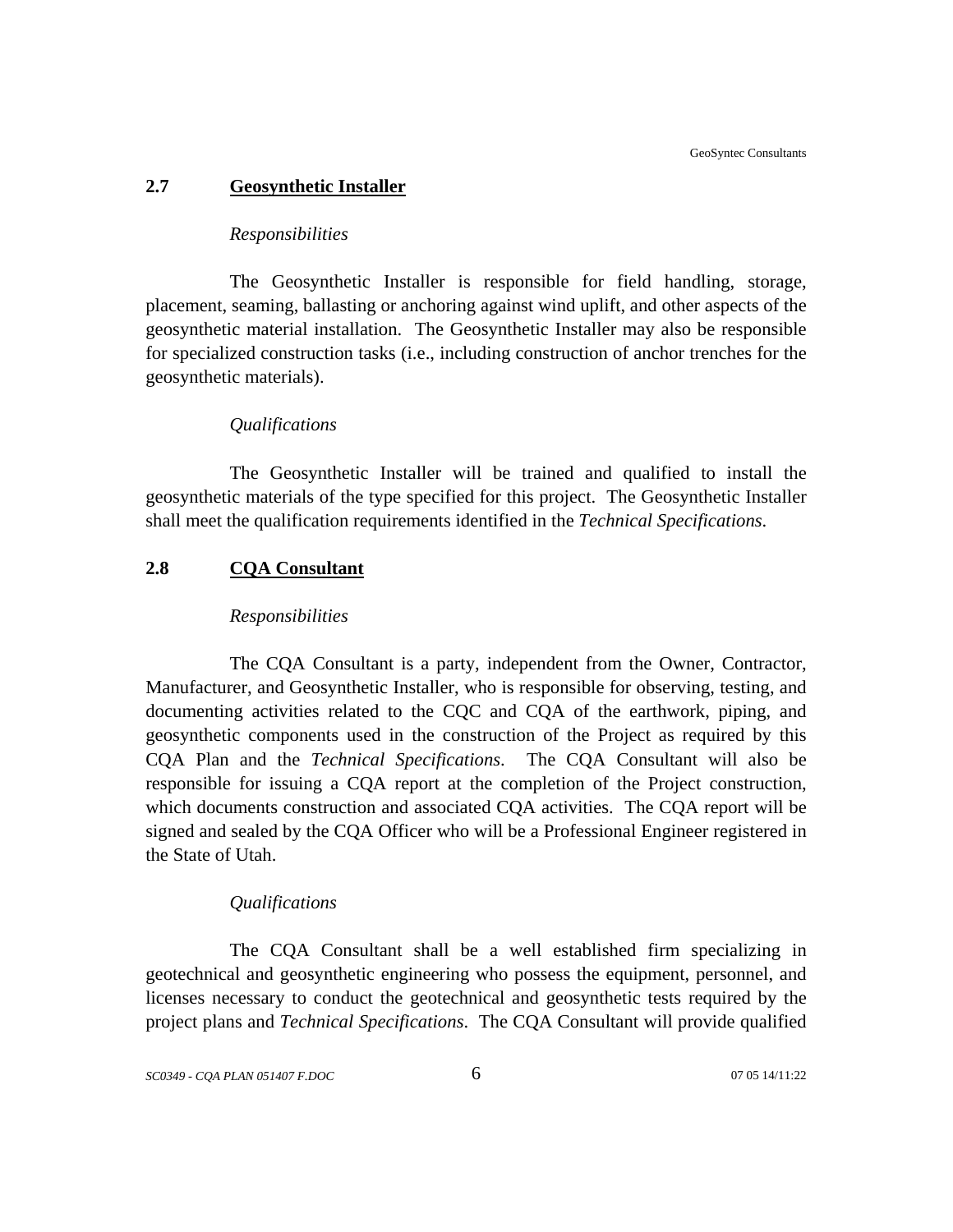<span id="page-14-0"></span>staff for the project, as necessary, which will include, at a minimum, a CQA Officer and a CQA Site Manager. The CQA Officer will be a professionally licensed engineer as required by State of Utah regulations.

The CQA Consultant will be experienced with earthwork and installation of geosynthetic materials similar to those materials used in construction of the Project. The CQA Consultant will be experienced in the preparation of CQA documentation including CQA Plans, field documentation, field testing procedures, laboratory testing procedures, construction specifications, construction *Drawings*, and CQA reports.

The CQA Site Manager will be specifically familiar with the construction of earthworks, piping, and geosynthetic lining systems. The CQA Manager will be trained by the CQA Consultant in the duties as CQA Site Manager.

#### **2.9 Surveyor**

#### *Responsibilities*

The Surveyor is a party, independent from the Contractor, Manufacturer, and Geosynthetic Installer, that is responsible for surveying, documenting, and verifying the location of all significant components of the Work. The Surveyor's work is coordinated and employed by the Contractor. The Surveyor is responsible for issuing *Record Drawings* of the construction.

#### *Qualifications*

The Surveyor will be a well established surveying company with at least 3 years of surveying experience in the State of Utah. The Surveyor will be a licensed professional as required by the State of Utah regulations. The Surveyor shall be fully equipped and experienced in the use of total stations and the recent version of AutoCAD. All surveying will be performed under the direct supervision of the Contractor.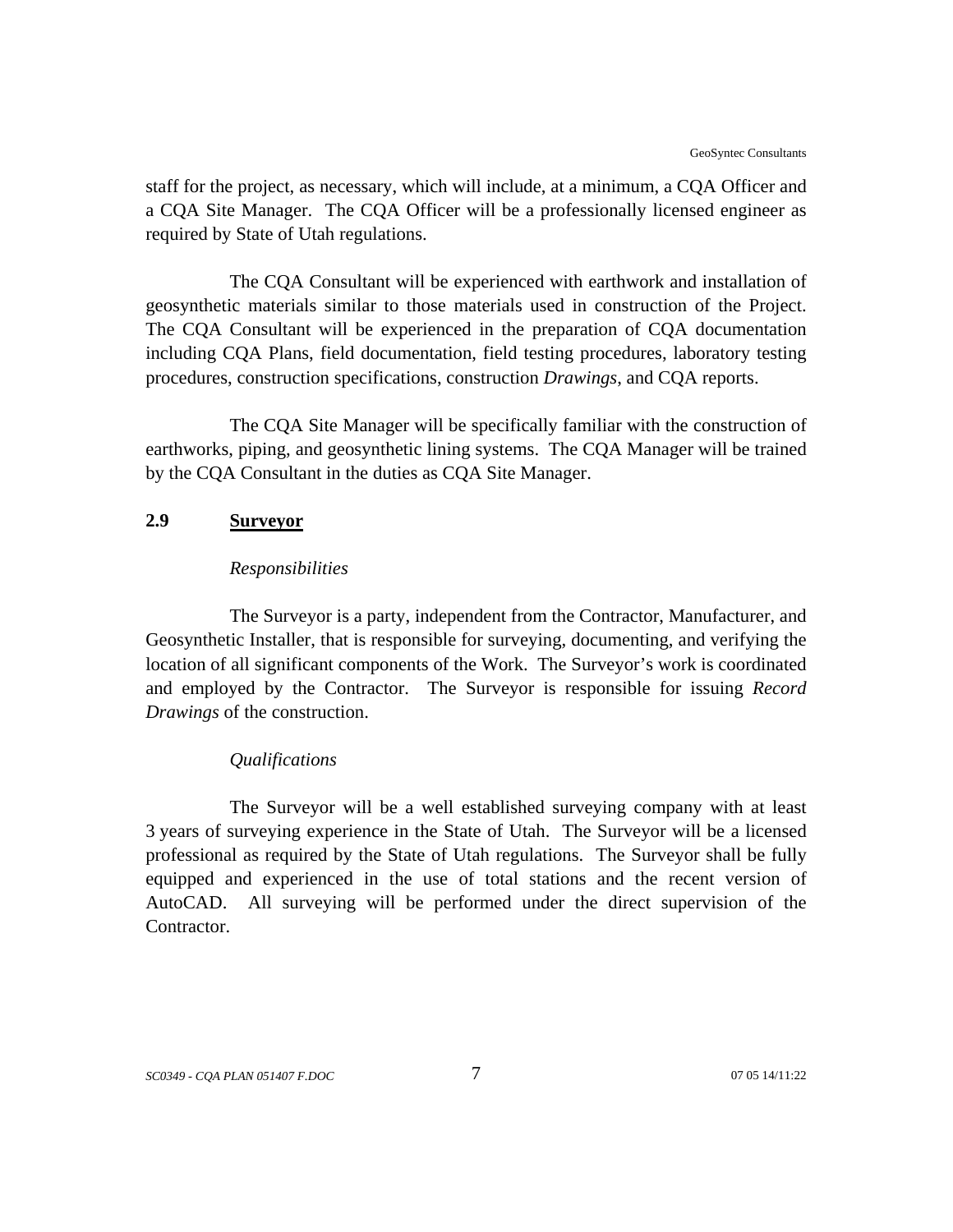#### <span id="page-15-0"></span>**2.10 CQA Laboratory**

#### *Responsibilities*

The CQA Laboratory is a party, independent from the Contractor, Manufacturer, Geosynthetic Installer, that is responsible for conducting tests in accordance with ASTM and other applicable test standards on samples of geosynthetic materials, soil, and in the field and in either an on-site or off-site laboratory.

#### *Qualifications*

The CQA Laboratory will have experience in testing soils and geosynthetic materials and will be familiar with ASTM and other applicable test standards. The CQA Laboratory will be capable of providing test results within a maximum of seven days of receipt of samples and will maintain that capability throughout the duration of earthworks construction and geosynthetic materials installation. The CQA Laboratory will also be capable of transmitting geosynthetic destructive test results within 24 hours of receipt of samples and will maintain that capability throughout the duration of geosynthetic material installation.

## **2.11 Lines of Communication**

The following organization chart indicates the lines of communication and authority related to this project.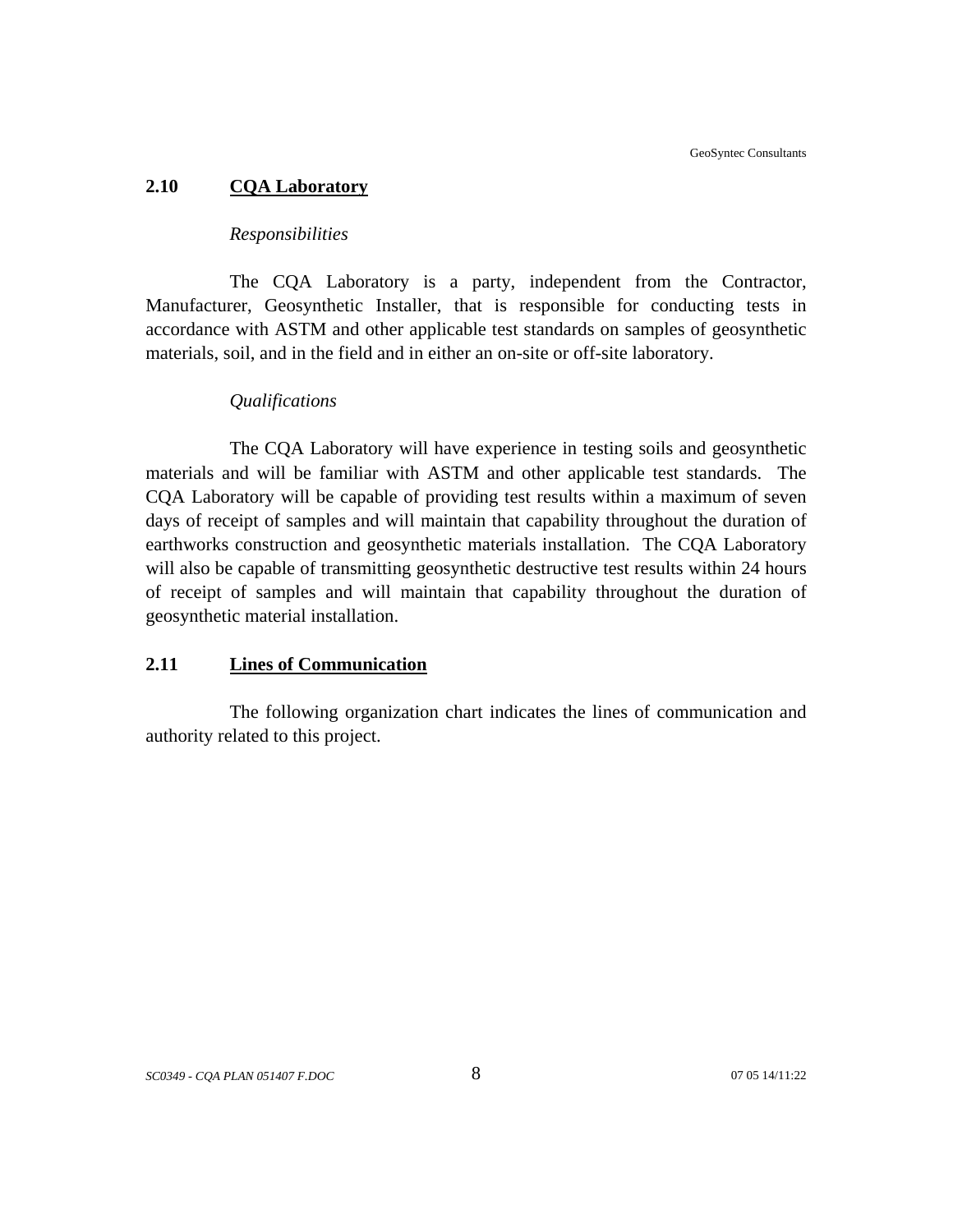

<span id="page-16-0"></span>

## **2.12 Deficiency Identification and Rectification**

If a defect is discovered in the work, the CQA Engineer will evaluate the extent and nature of the defect. If the defect is indicated by an unsatisfactory test result, the CQA Engineer will determine the extent of the deficient area by additional tests, observations, a review of records, or other means that the CQA Engineer deems appropriate.

After evaluating the extent and nature of a defect, the CQA Engineer will notify the Construction Manager and schedule appropriate re-tests when the work deficiency is corrected by the Contractor.

The Contractor will correct the deficiency to the satisfaction of the CQA Engineer. If a project specification criterion cannot be met, or unusual weather conditions hinder work, then the CQA Engineer will develop and present to the Design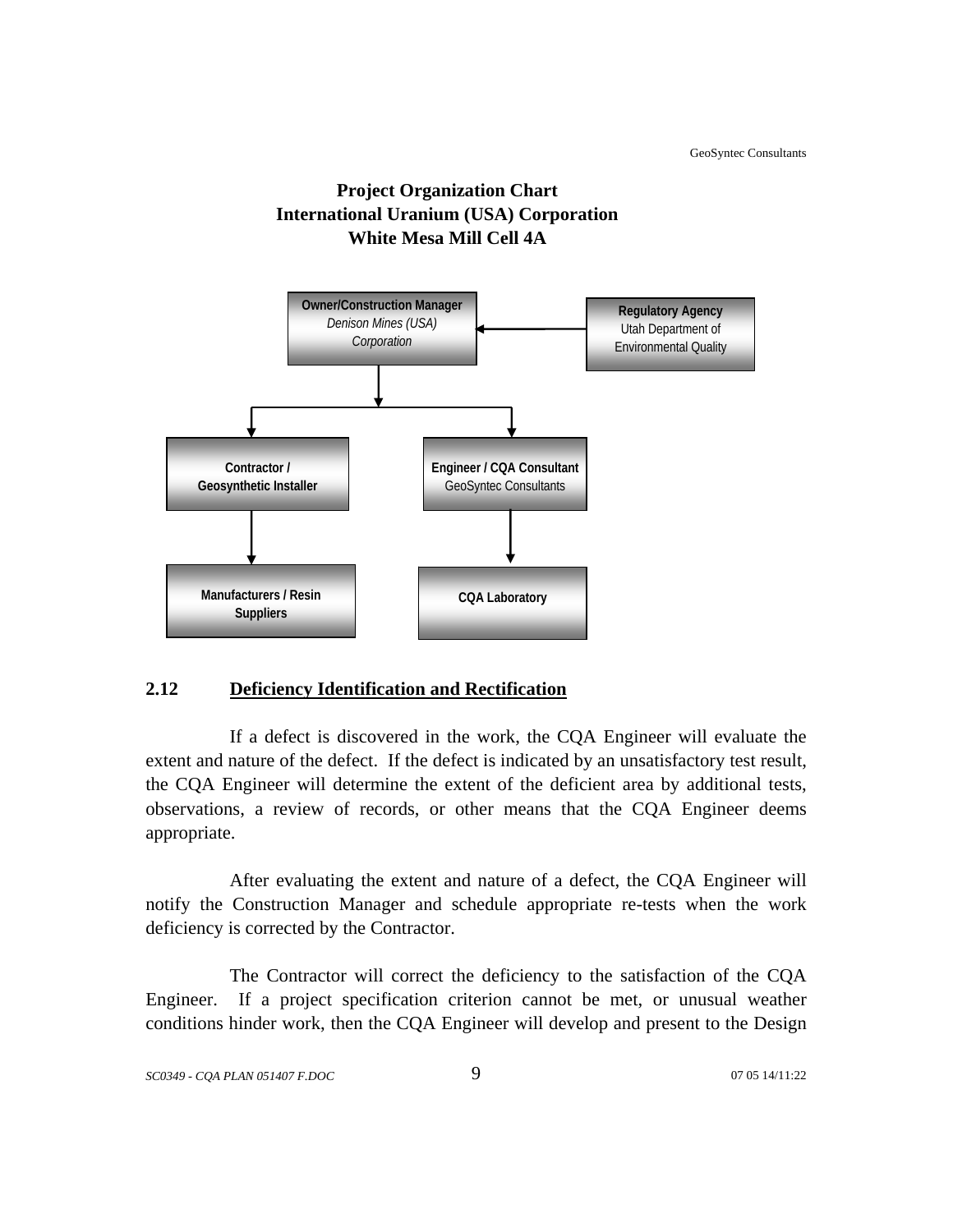Engineer suggested solutions for approval. Major modification to the Construction Drawings, Technical Specifications, or this CQA Plan must be provided to the regulatory agency for review prior to implementation.

Defect corrections will be monitored and documented by CQA personnel prior to subsequent work by the Contractor in the area of the deficiency.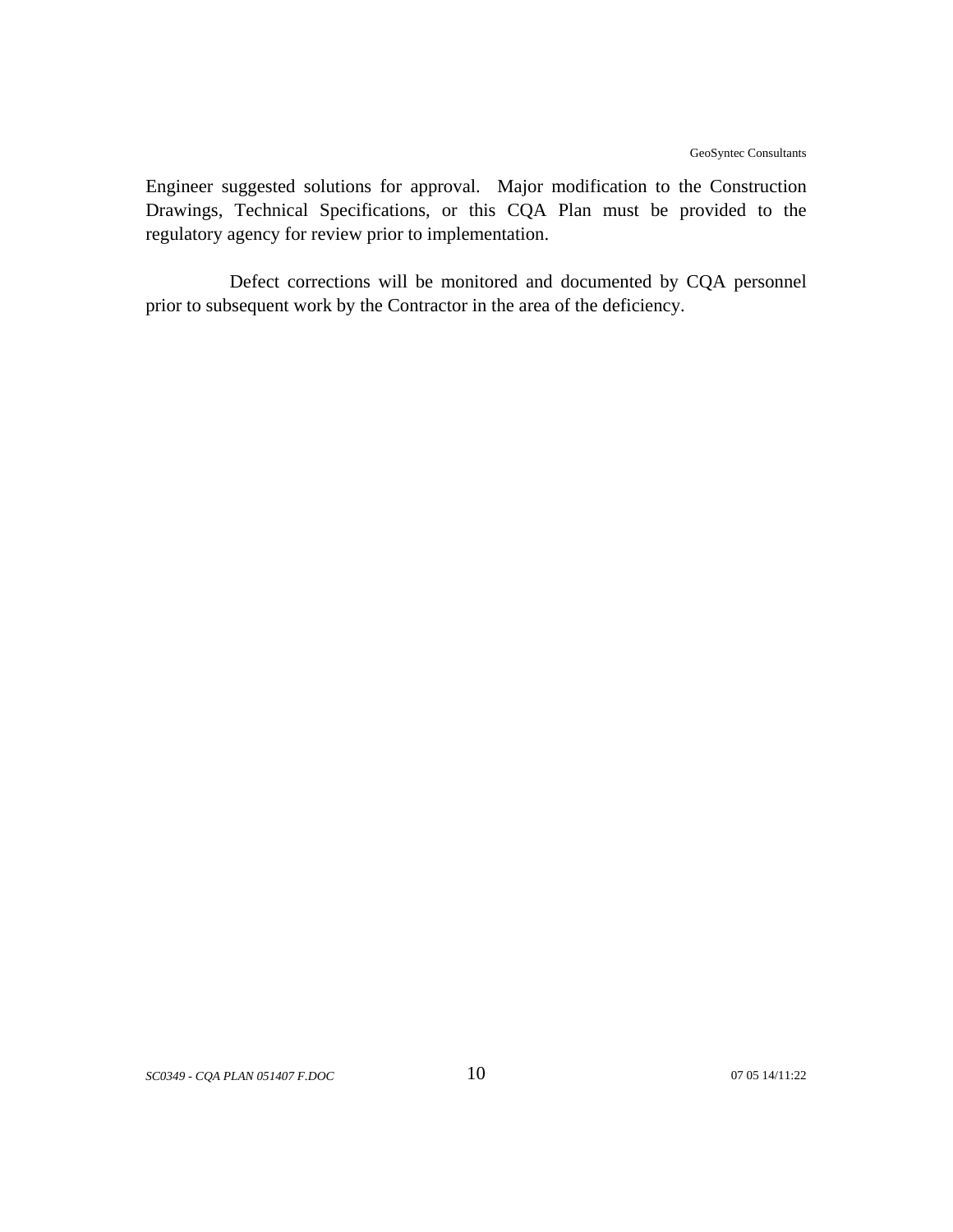## <span id="page-18-0"></span>**3. CQA CONSULTANTS PERSONNEL ORGANIZATION AND DUTIES**

## **3.1 Overview**

The CQA Officer will provide supervision within the scope of work of the CQA Consultant. The scope of work for the CQA Consultant includes monitoring of construction activities including the following:

- subgrade preparation;
- installation of geosynthetic clay liner;
- installation of geomembrane;
- installation of geonet;
- installation of drainage aggregate;
- installation of piping; and
- installation of geotextile.

Duties of CQA personnel are discussed in the remainder of this section.

## **3.2 CQA Personnel**

The CQA Consultant's personnel will include:

- the CQA Officer, who works from the office of the CQA Consultant and who conducts periodic visits to the site as required; and
- the CQA Site Manager, who is located at the site.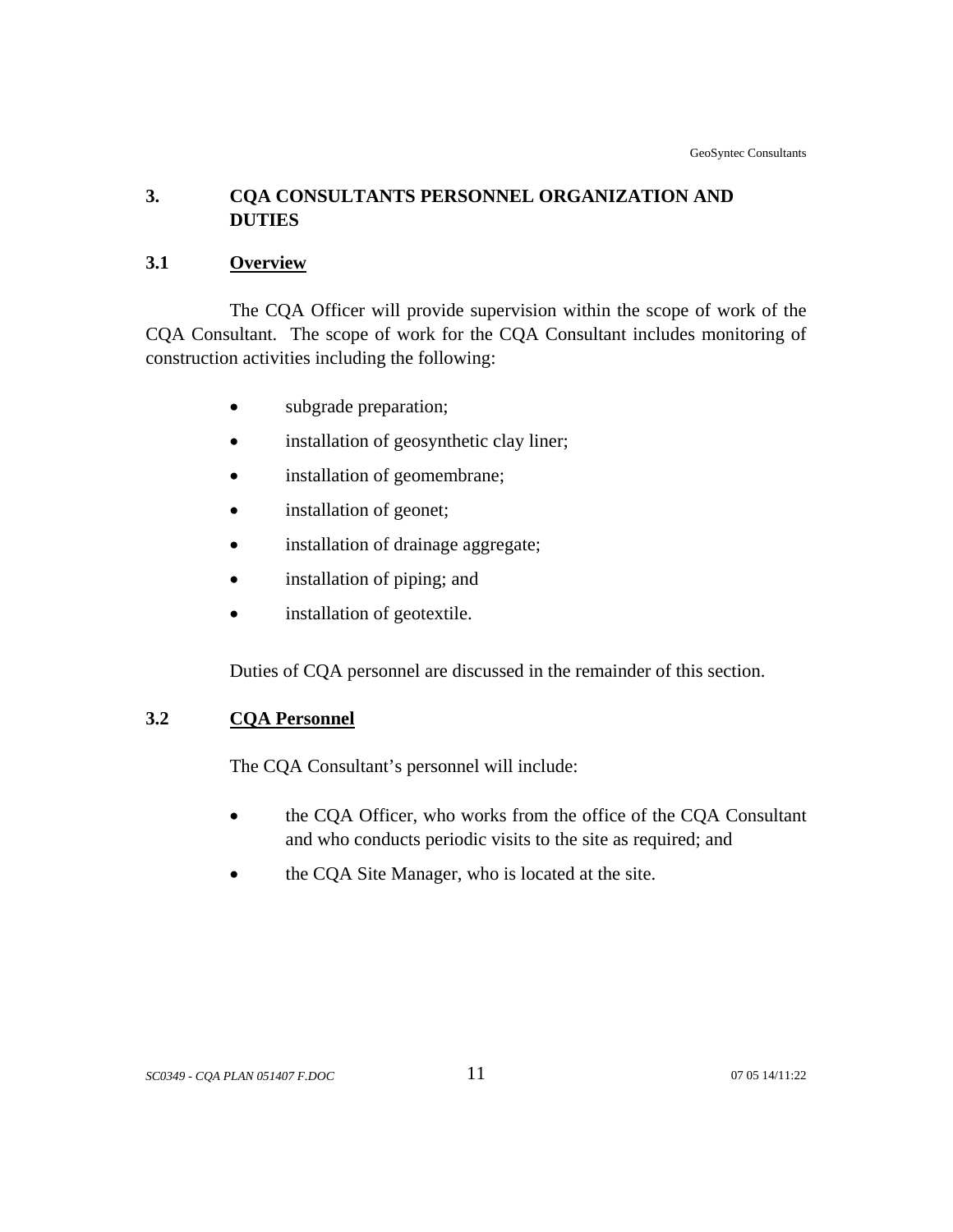## <span id="page-19-0"></span>**3.3 CQA Officer**

The CQA Officer shall supervise and be responsible for monitoring and CQA activities relating to the construction of the earthworks, piping, and installation of the geosynthetic materials of the Project. Specifically, the CQA Officer:

- reviews the project design, this CQA Plan, *Drawings*, and *Technical Specifications*;
- reviews other site-specific documentation; unless otherwise agreed, such reviews are for familiarization and for evaluation of constructability only, and hence the CQA Officer and the CQA Consultant assume no responsibility for the liner system design;
- reviews and approves the Geosynthetic Installer's Quality Control (QC) Plan;
- attends Pre-Construction Meetings as needed;
- administers the CQA program (i.e., provides supervision of and manages on-site CQA personnel, reviews field reports, and provides engineering review of CQA related activities);
- provides quality control of CQA documentation and conducts site visits;
- reviews the *Record Drawings*; and
- with the COA Site Manager, prepares the COA report documenting that the project was constructed in accordance with the Construction Documents.

## **3.4 CQA Site Manager**

The CQA Site Manager:

- acts as the on-site representative of the CQA Consultant;
- attends CQA-related meetings (e.g., pre-construction, daily, weekly (or designates a representative to attend the meetings));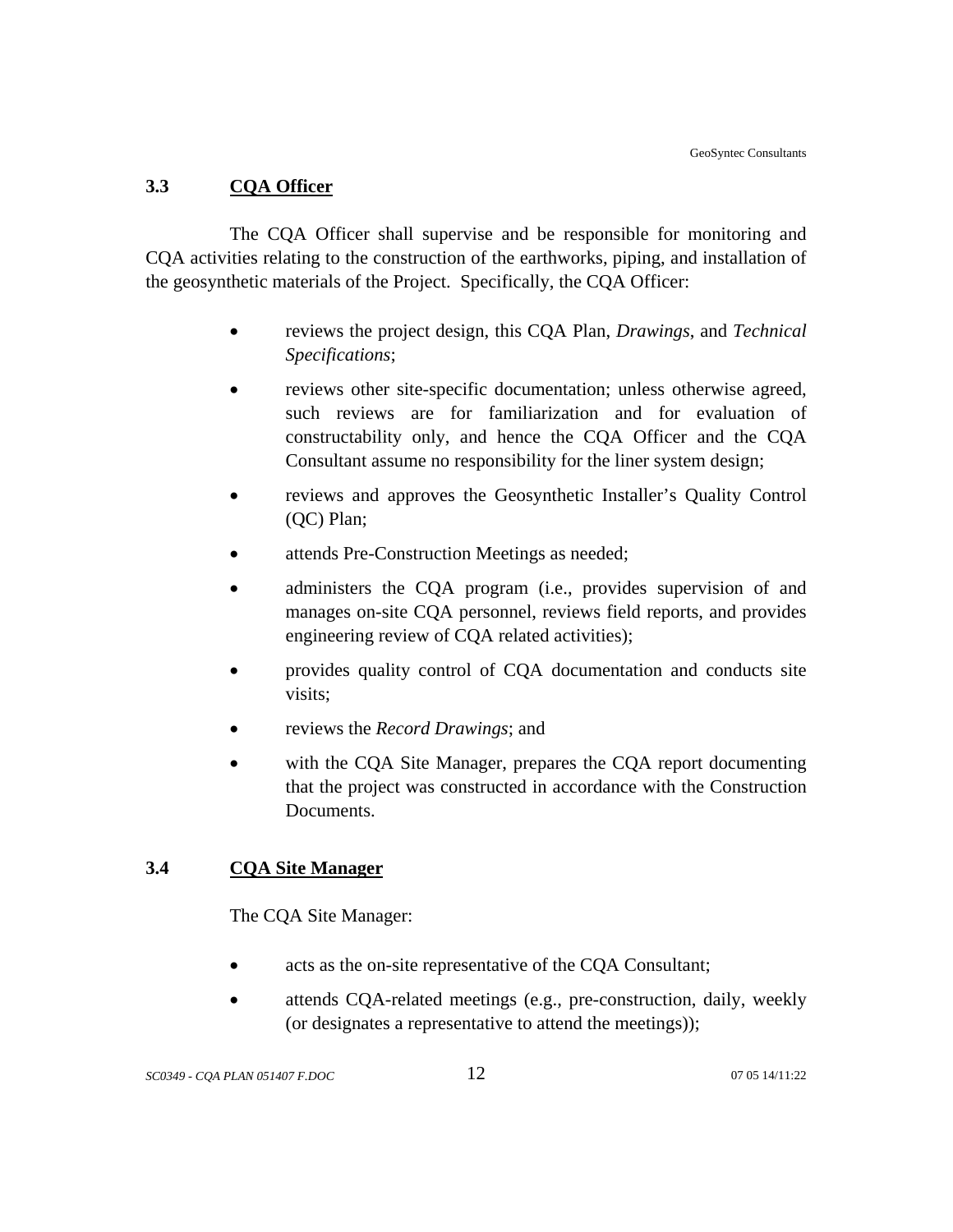- oversees the ongoing preparation of the *Record Drawings*;
- reviews test results provided by Contractor;
- assigns locations for testing and sampling;
- oversees the collection and shipping of laboratory test samples;
- reviews results of laboratory testing and makes appropriate recommendations;
- reviews the calibration and condition of on-site CQA equipment;
- prepares a daily summary report for the project;
- reviews the MQC documentation;
- reviews the Geosynthetic Installer's personnel Qualifications for conformance with those pre-approved for work on site;
- notes on-site activities in daily field reports and reports to the CQA Officer and Construction Manager;
- reports unresolved deviations from the CQA Plan, *Drawings*, and *Technical Specifications* to the Construction Manager; and
- assists with the preparation of the CQA report.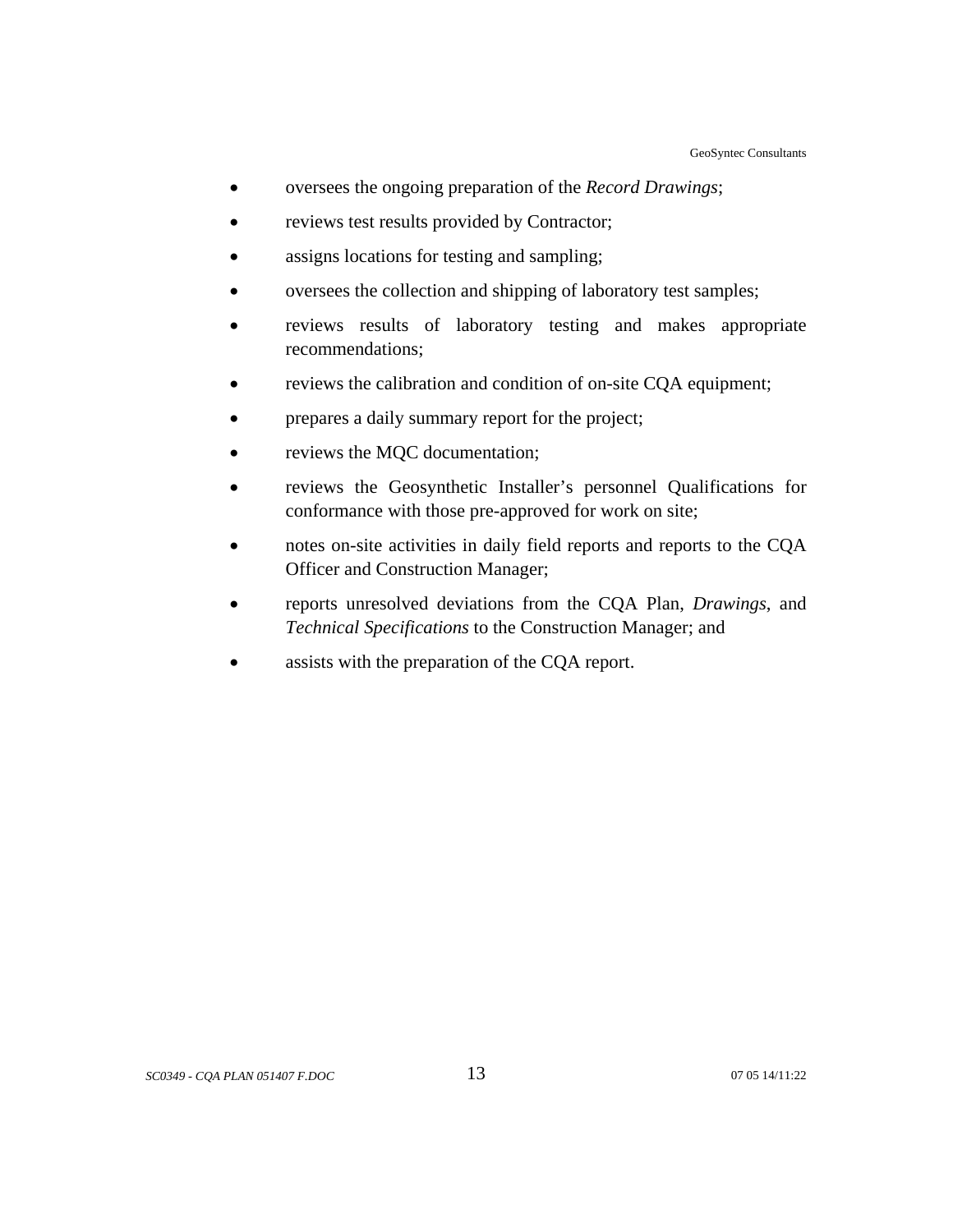## <span id="page-21-0"></span>**4. SITE AND PROJECT CONTROL**

## **4.1 Project Coordination Meetings**

Meetings of key project personnel are necessary to assure a high degree of quality during installation and to promote clear, open channels of communication. Therefore, Project Coordination Meetings are an essential element in the success of the project. Several types of Project Coordination Meetings are described below, including: (i) pre-construction meetings; (ii) progress meetings; and (iii) problem or work deficiency meetings.

## **4.1.1 Pre-Construction Meeting**

A Pre-Construction Meeting will be held at the site prior to construction of the Project. At a minimum, the Pre-Construction Meeting will be attended by the Contractor, the Geosynthetic Installer's Superintendent, the CQA Consultant, and the Construction Manager.

Specific items for discussion at the Pre-Construction Meeting include the following:

- appropriate modifications or clarifications to the CQA Plan;
- the *Drawings* and *Technical Specifications*;
- the responsibilities of each party;
- lines of authority and communication;
- methods for documenting and reporting, and for distributing documents and reports;
- acceptance and rejection criteria;
- protocols for testing;
- protocols for handling deficiencies, repairs, and re-testing;
- the time schedule for all operations;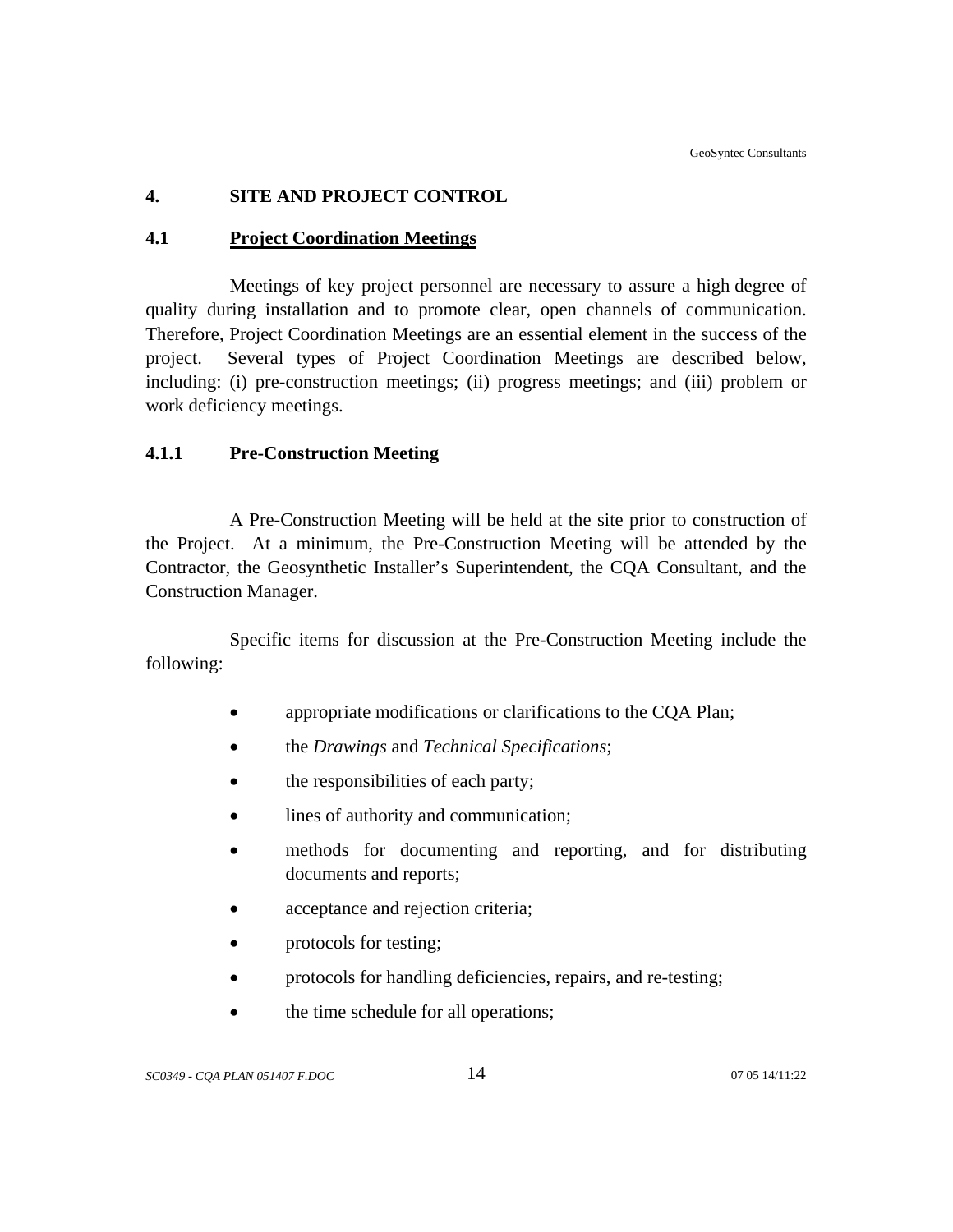- <span id="page-22-0"></span>procedures for packaging and storing archive samples;
- panel layout and numbering systems for panels and seams;
- seaming procedures;
- repair procedures; and
- soil stockpiling locations.

The Construction Manager will conduct a site tour to observe the current site conditions and to review construction material and equipment storage locations. A person in attendance at the meeting will be appointed by the Construction Manager to record the discussions and decisions of the meeting in the form of meeting minutes. Copies of the meeting minutes will be distributed to all attendees.

### **4.1.2 Progress Meetings**

Progress meetings will be held between the CQA Site Manager, the Contractor, Construction Manager, and other concerned parties participating in the construction of the project. This meeting will include discussions on the current progress of the project, planned activities for the next week, and revisions to the work plan and/or schedule. The meeting will be documented in meeting minutes prepared by a person designated by the CQA Site Manager at the beginning of the meeting. Within 2 working days of the meeting, draft minutes will be transmitted to representatives of parties in attendance for review and comment. Corrections and/or comments to the draft minutes shall be made within 2 working days of receipt of the draft minutes to be incorporated in the final meeting minutes.

#### **4.1.3 Problem or Work Deficiency Meeting**

A special meeting will be held when and if a problem or deficiency is present or likely to occur. The meeting will be attended by the Contractor, the Construction Manager, the CQA Site Manager, and other parties as appropriate. If the problem requires a design modification, the Engineer should either be present at, consulted prior to, or notified immediately upon conclusion of this meeting. The purpose of the work deficiency meeting is to define and resolve the problem or work deficiency as follows: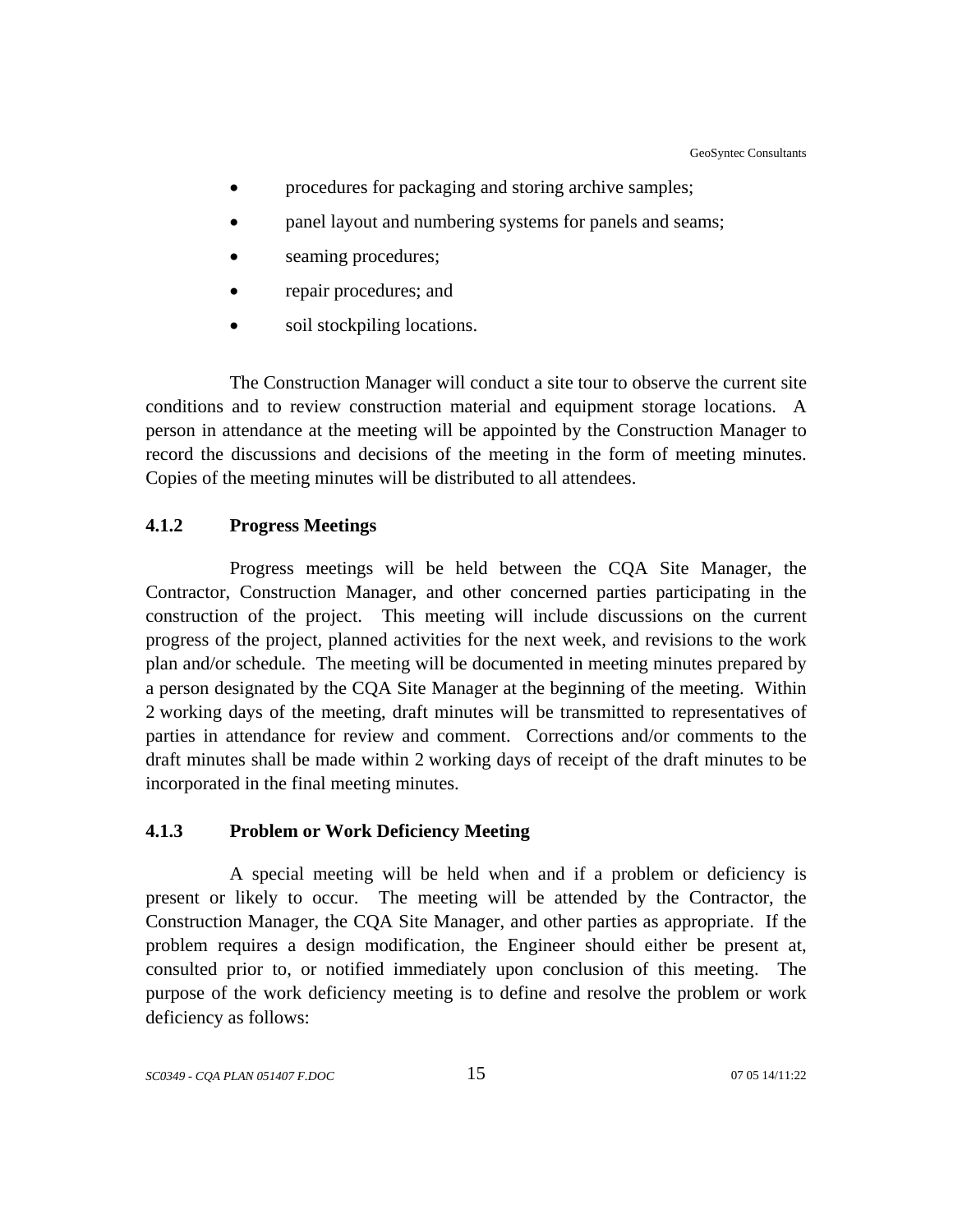- define and discuss the problem or deficiency;
- review alternative solutions;
- select a suitable solution agreeable to all parties; and
- implement an action plan to resolve the problem or deficiency.

The Construction Manager will appoint one attendee to record the discussions and decisions of the meeting. The meeting record will be documented in the form of meeting minutes and copies will be distributed to all affected parties. A copy of the minutes will be retained in facility records.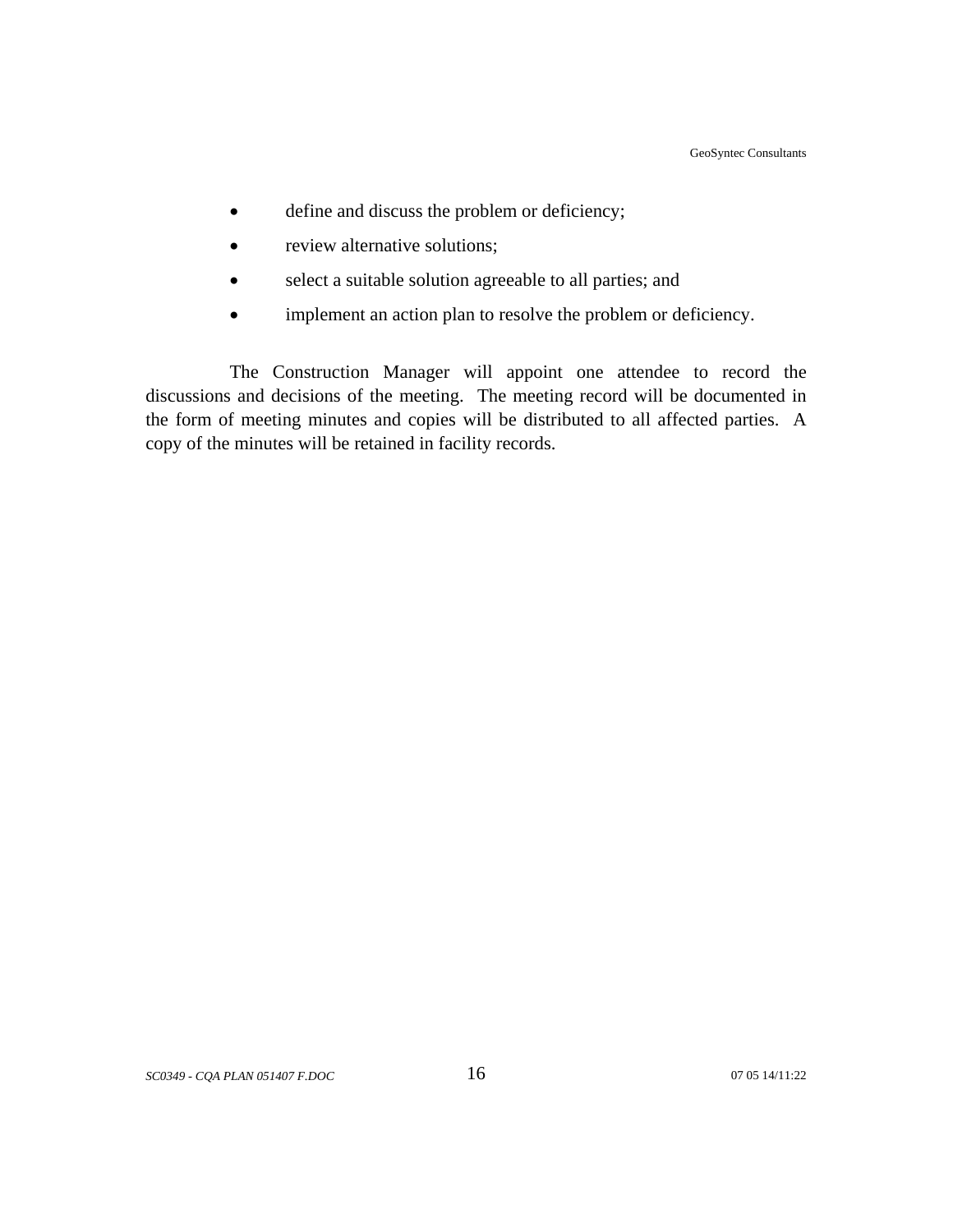## <span id="page-24-0"></span>**5. DOCUMENTATION**

## **5.1 Overview**

An effective CQA Plan depends largely on recognition of all construction activities that should be monitored and on assigning responsibilities for the monitoring of each activity. This is most effectively accomplished and verified by the documentation of quality assurance activities. The CQA Consultant will document that quality assurance requirements have been addressed and satisfied.

The CQA Site Manager will provide the Construction Manager with signed descriptive remarks, data sheets, and logs to verify that monitoring activities have been carried out. The CQA Site Manager will also maintain, at the job site, a complete file of *Drawings* and *Technical Specifications*, a CQA Plan, checklists, test procedures, daily logs, and other pertinent documents.

## **5.2 Daily Recordkeeping**

Preparation of daily CQA documentation will consist of daily field reports prepared by the CQA Site Manager which may include CQA monitoring logs and testing data sheets. This information may be regularly submitted to and reviewed by the Construction Manager. Daily field reports will include documentation of the observed activities during each day of activity. The daily field reports may include monitoring logs and testing data sheets. At a minimum, these logs and data sheets will include the following information:

- the date, project name, location, and other identification;
- a summary of the weather conditions;
- a summary of locations where construction is occurring:
- equipment and personnel on the project;
- a summary of meetings held and attendees;
- a description of materials used and references of results of testing and documentation;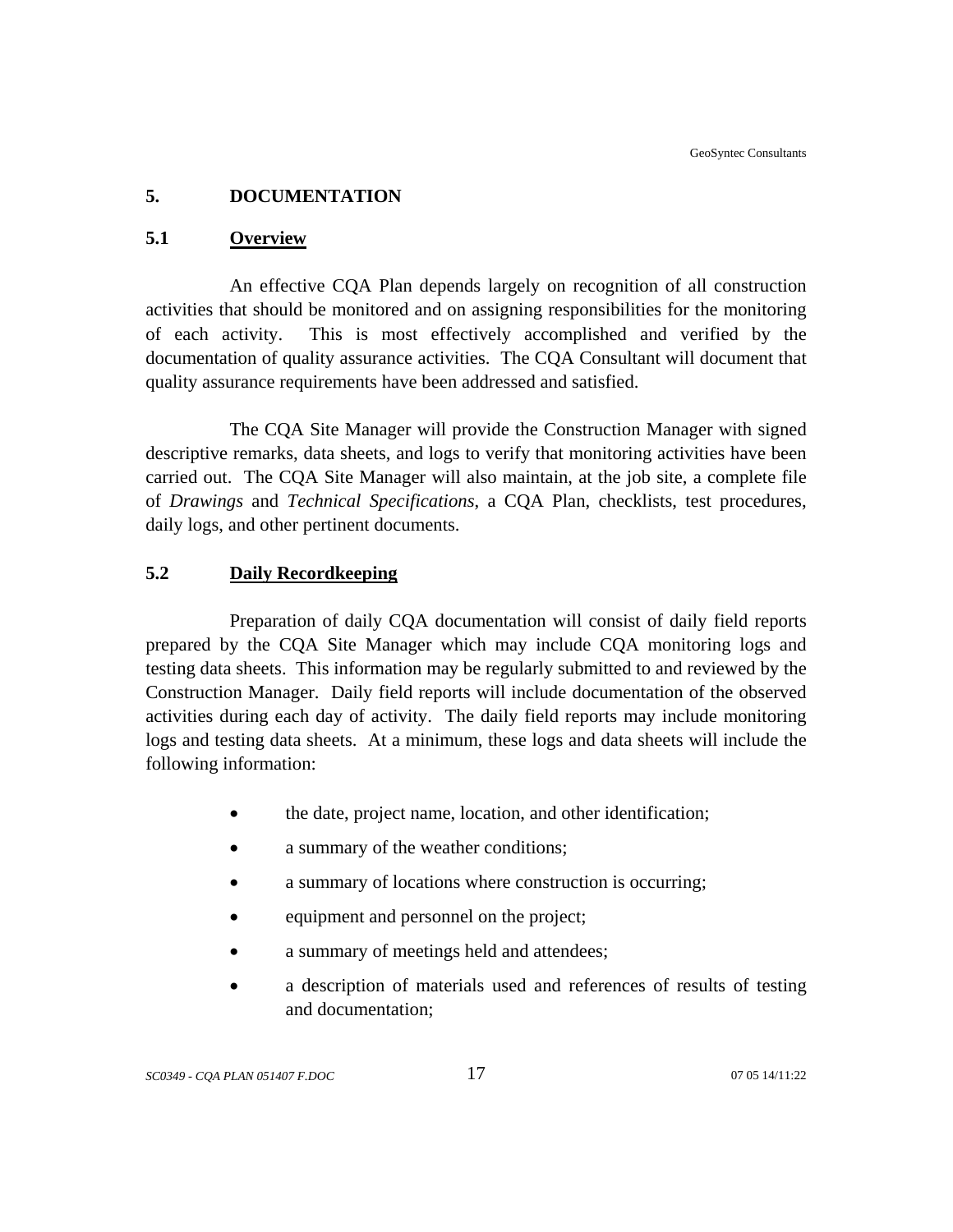- <span id="page-25-0"></span>• identification of deficient work and materials;
- results of re-testing corrected "deficient work;"
- an identifying sheet number for cross referencing and document control;
- descriptions and locations of construction monitored;
- type of construction and monitoring performed;
- description of construction procedures and procedures used to evaluate construction;
- a summary of test data and results;
- calibrations or re-calibrations of test equipment and actions taken as a result of re-calibration;
- decisions made regarding acceptance of units of work and/or corrective actions to be taken in instances of substandard testing results;
- a discussion of agreements made between the interested parties which may affect the work; and
- signature of the respective CQA Site Manager.

## **5.3 Construction Problems and Resolution Data Sheets**

Construction Problems and Resolution Data Sheets, to be submitted with the daily field reports prepared by the CQA Site Manager, describing special construction situations, will be cross-referenced with daily field reports, specific observation logs, and testing data sheets and will include the following information, where available:

- an identifying sheet number for cross-referencing and document control;
- a detailed description of the situation or deficiency;
- the location and probable cause of the situation or deficiency;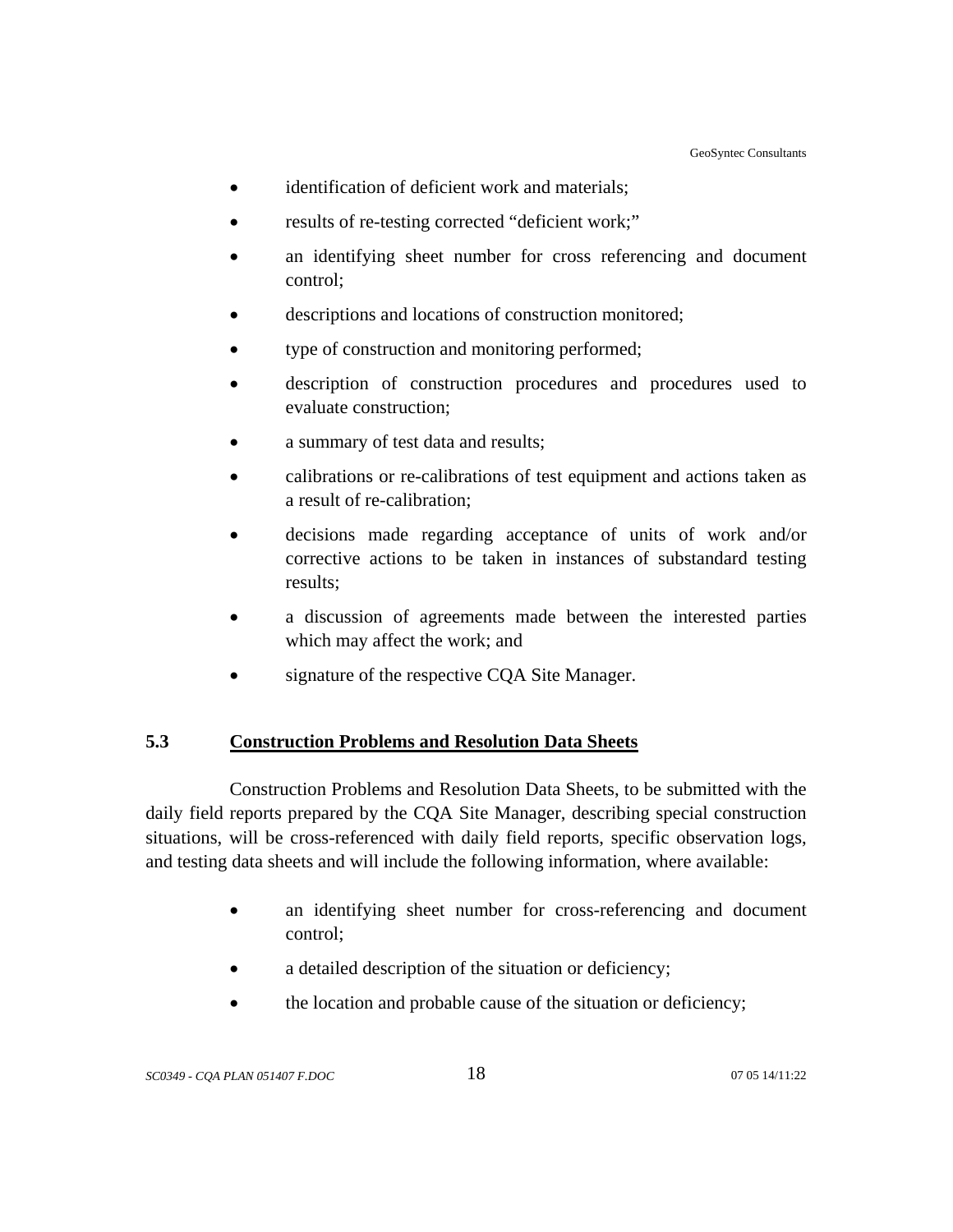- <span id="page-26-0"></span>• how and when the situation or deficiency was found or located;
- documentation of the response to the situation or deficiency;
- final results of responses;
- measures taken to prevent a similar situation from occurring in the future; and
- signature of the CQA Site Manager and a signature indicating concurrence by the Construction Manager.

The Construction Manager will be made aware of significant recurring nonconformance with the *Drawings*, *Technical Specifications*, or CQA Plan. The cause of the nonconformance will be determined and appropriate changes in procedures or specifications will be recommended. These changes will be submitted to the Construction Manager for approval. When this type of evaluation is made, the results will be documented and any revision to procedures or specifications will be approved by the Contractor and Engineer.

A summary of supporting data sheets, along with final testing results and the CQA Site Manager's approval of the work, will be required upon completion of construction.

#### **5.4 Photographic Documentation**

Photographs will be taken and documented in order to serve as a pictorial record of work progress, problems, and mitigation activities. These records will be presented to the Construction Manager upon completion of the project. Photographic reporting data sheets, where used, will be cross-referenced with observation and testing data sheet(s), and/or construction problem and solution data sheet(s).

## **5.5 Design and/or Specifications Changes**

Design and/or specifications changes may be required during construction. In such cases, the CQA Site Manager will notify the Engineer. Design and/or specification changes will be made with the written agreement of the Engineer and will take the form of an addendum to the *Drawings* and *Technical Specifications*.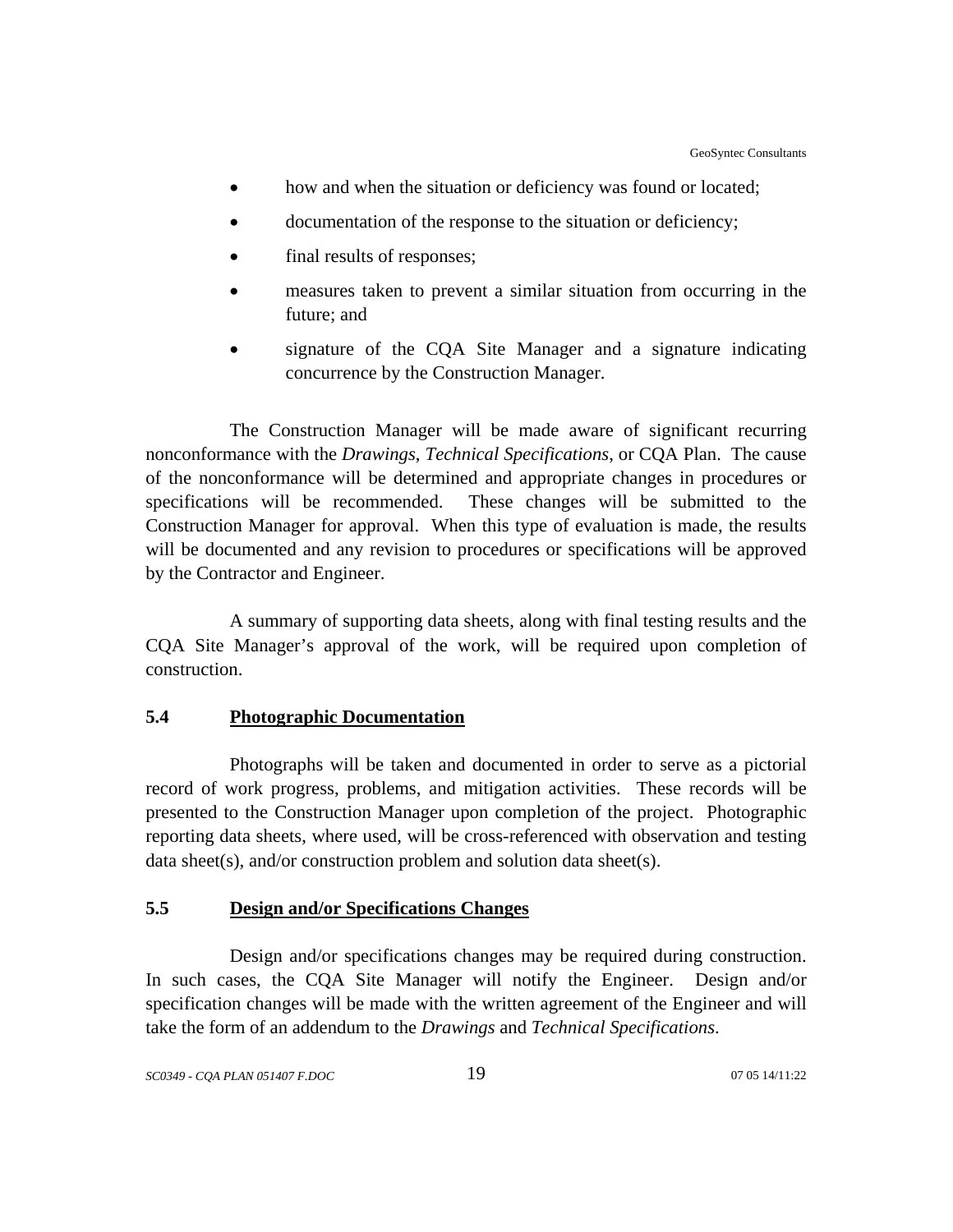## <span id="page-27-0"></span>**5.6 CQA Report**

At the completion of the Project, the CQA Consultant will submit to the Owner a CQA report signed and sealed by the Professional Engineer licensed in the State of Utah. The CQA report will acknowledge: (i) that the work has been performed in compliance with the *Drawings* and *Technical Specifications*; (ii) physical sampling and testing has been conducted at the appropriate frequencies; and (iii) that the summary document provides the necessary supporting information. At a minimum, this report will include:

- MQC documentation;
- a summary report describing the CQA activities and indicating compliance with the *Drawings* and *Technical Specifications* which is signed and sealed by the CQA Officer;
- a summary of CQA/CQC testing, including failures, corrective measures, and retest results;
- Contractor and Installer personnel resumes and qualifications as necessary;
- documentation that the geomembrane trial seams were performed in accordance with the CQA Plan and *Technical Specifications*;
- documentation that field seams were non-destructively tested using a method in accordance with the applicable test standards;
- documentation that nondestructive testing was monitored by the CQA Consultant, that the CQA Consultant informed the Geosynthetic Installer of any required repairs, and that the CQA Consultant monitored the seaming and patching operations for uniformity and completeness;
- records of sample locations, the name of the individual conducting the tests, and the results of tests;
- *Record Drawings* as provided by the Surveyor;
- daily field reports.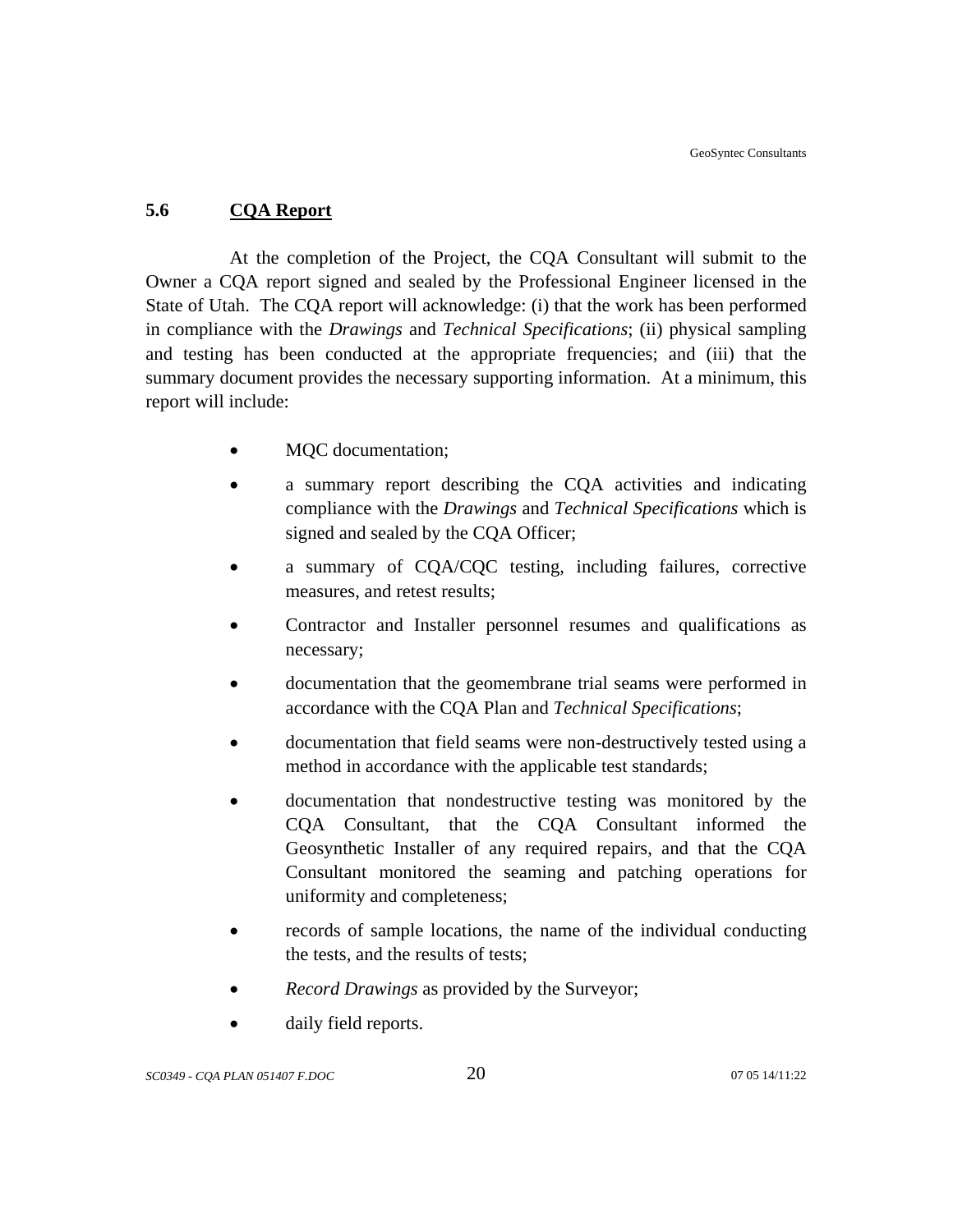The *Record Drawings* will include scale drawings depicting the location of the construction and details pertaining to the extent of construction (e.g., plan dimensions and appropriate elevations). *Record Drawings* and required base maps will be prepared by a qualified Professional Land Surveyor registered in the State of Utah. These documents will be reviewed by the CQA Consultant and included as part of the CQA Report.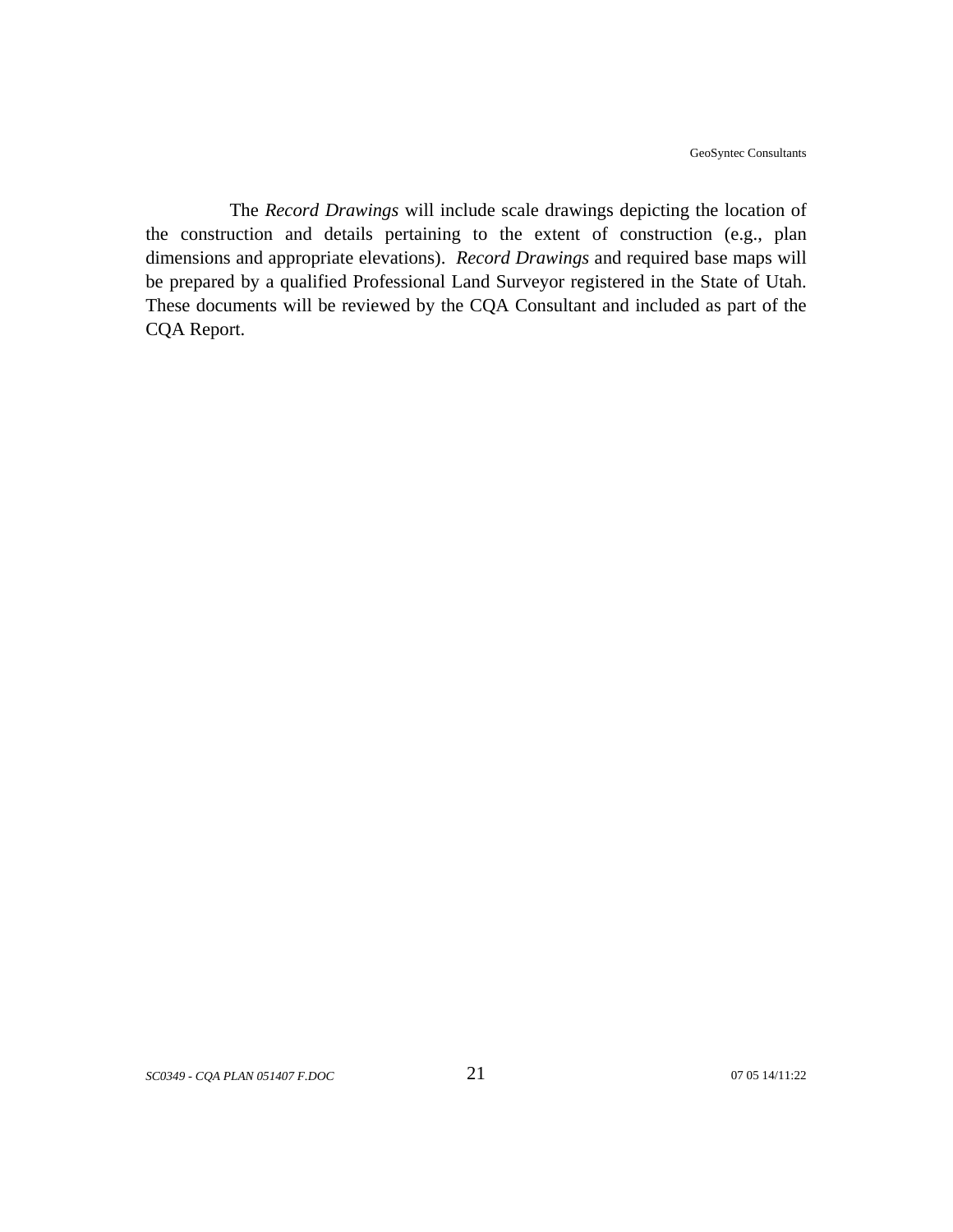## <span id="page-29-0"></span>**6. EARTHWORK**

#### **6.1 Introduction**

This section prescribes the CQA activities to be performed to monitor that prepared subgrade is constructed in accordance with *Drawings* and *Technical Specifications*. The prepared subgrade construction procedures to be monitored by the CQA Consultant, if required, shall include:

- vegetation removal;
- subgrade preparation;
- fine-grading; and
- anchor trench excavation and backfill.

## **6.2 Subgrade Soil Testing Activities**

Testing of subgrade soil to be used for subgrade, if required to attain grade, will be performed for material conformance. The CQA Laboratory will perform the conformance testing and CQC testing. Subgrade soil testing will be conducted in accordance with the current versions of the corresponding American Society for Testing and Materials (ASTM) test procedures. The test methods indicated in Table 1 are those that will be used for this testing unless the test methods are updated or revised prior to construction. Revisions to the test methods will be reviewed and approved by the Engineer and the CQA Site Manager prior to their usage.

## **6.2.1 Sample Frequency**

The frequency of subgrade soil testing for material qualification and material conformance will conform to the minimum frequencies presented in Table 1A. The frequency of subgrade soil testing shall conform to the minimum frequencies presented in Table 1B. The actual frequency of testing required will be increased by the CQA Site Manager, as necessary, if variability of materials is noted at the site, during adverse conditions, or to isolate failing areas of the construction.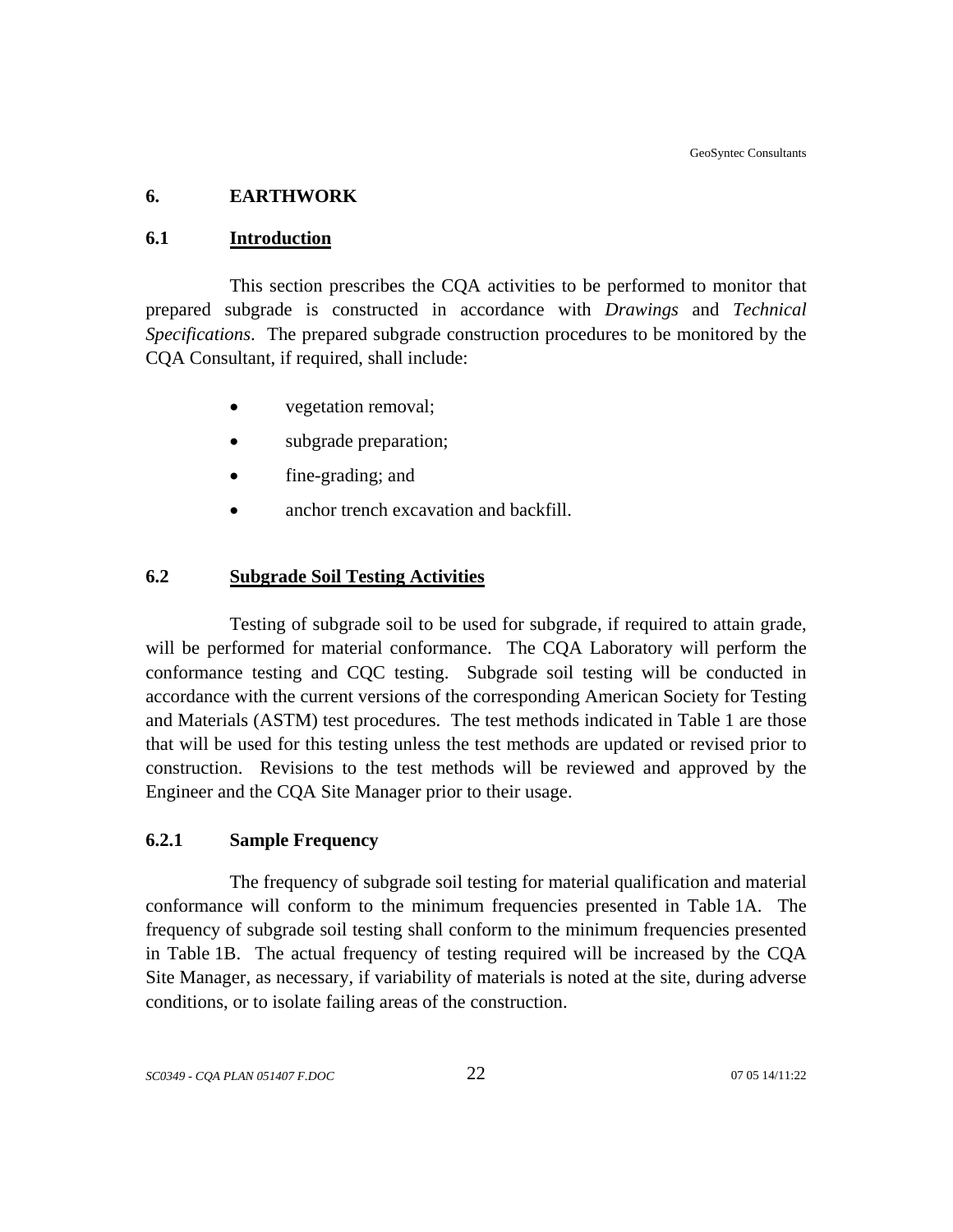#### <span id="page-30-0"></span>**6.2.2 Sample Selection**

Sampling locations will be selected by the CQA Site Manager. Conformance samples will be obtained from borrow pits and/or stockpiles of material. The Contractor must plan the work and make subgrade soil available for sampling in a timely and organized manner so that the test results can be obtained before the material is installed. The CQA Site Manager must document sample locations so that failing areas can be immediately isolated. The CQA Site Manager will follow standard sampling procedures to obtain representative samples of the proposed subgrade soil materials.

## **6.3 CQA Monitoring Activities**

#### **6.3.1 Vegetation Removal**

The CQA Site Manager will monitor and document that vegetation is sufficiently cleared and grubbed in areas where geosynthetics are to be placed. Vegetation removal shall be performed as described in the *Technical* Specification and the *Drawings*.

#### **6.3.2 Grading**

 Construction of the Cell 4A liner system will require minor re-grading in certain areas. The CQA Site Manager shall monitor and document that site re-grading performed meets the requirements of the *Technical Specifications* and the *Drawings*. At a minimum, the CQA Site Manager shall monitor that:

- the subgrade surface is free of sharp rocks, debris, and other undesirable materials;
- the subgrade surface is smooth and uniform by visually monitoring proof rolling activities; and
- the subgrade surface meets the lines and grades shown on the *Drawings*.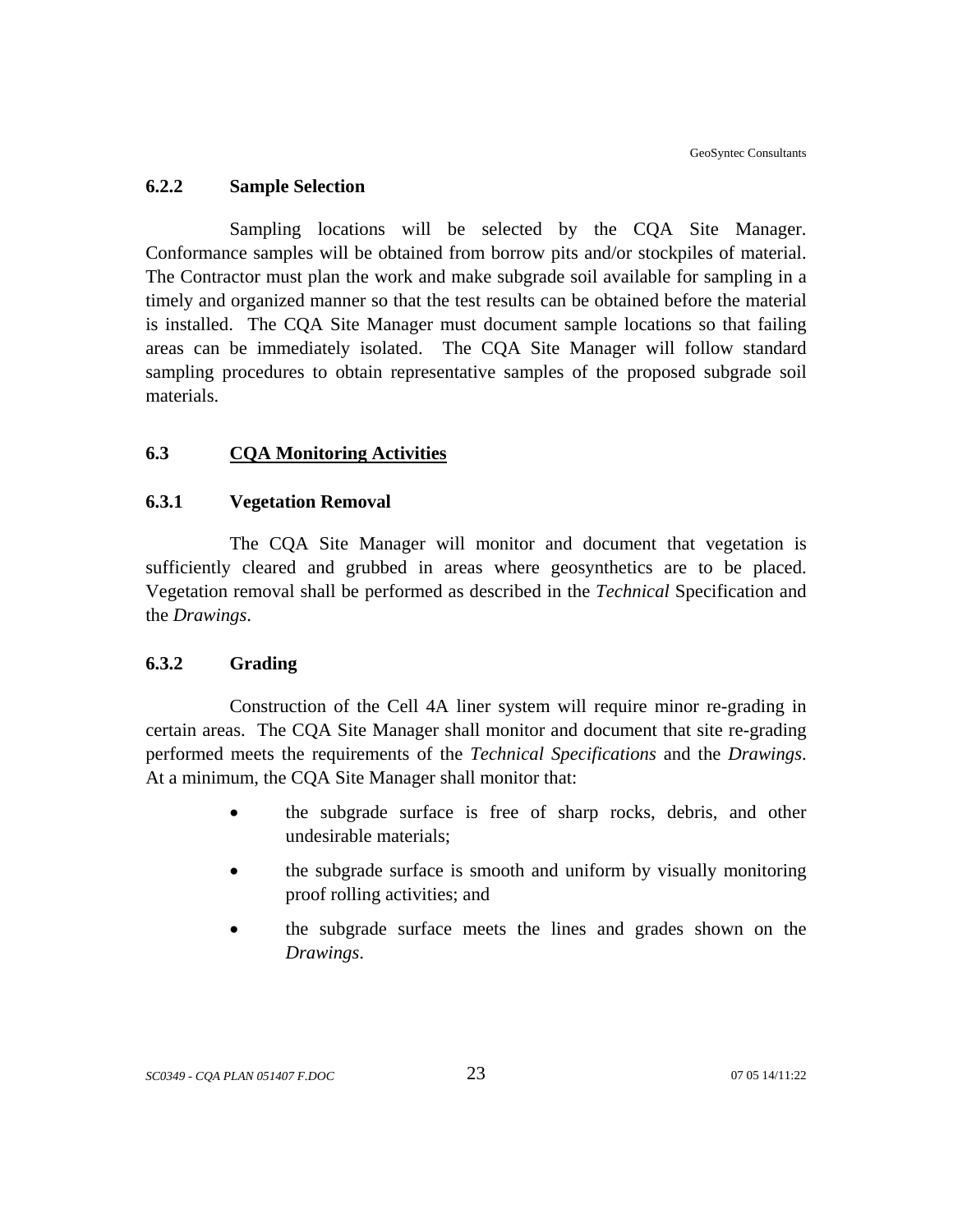## <span id="page-31-0"></span>**6.3.3 Subgrade Soil**

During construction, the CQA Site Manager will monitor the subgrade soil placement and compaction methods are consistent with the requirements specified in the *Technical Specifications* and the *Drawings*. The CQA Site Manager will monitor, at a minimum, that:

- the subgrade soil is free of debris and other undesirable materials and that particles are no larger than 6-inches in longest dimension;
- the subgrade soil is constructed to the lines and grades shown on the *Drawings*; and
- compaction requirements are met as specified in the *Technical Specifications.*

## **6.3.4 Anchor Trench Construction**

During construction, the CQA Site Manager will monitor the anchor trench excavation and backfill methods are consistent with the requirements specified in the *Technical Specifications* and the *Drawings*. The CQA Site Manager will monitor, at a minimum, that:

- the anchor trench is free of sharp rocks, debris and other undesirable materials and that particles are no larger than 6-inches in longest dimension;
- the anchor trench is constructed to the lines and grades shown on the *Drawings*; and
- compaction requirements are met, through visual observations, as specified in the *Technical Specifications.*

## **6.4 Deficiencies**

If a defect is discovered in the earthwork product, the CQA Site Manager will immediately determine the extent and nature of the defect. If the defect is indicated by an unsatisfactory test result, the CQA Site Manager will determine the extent of the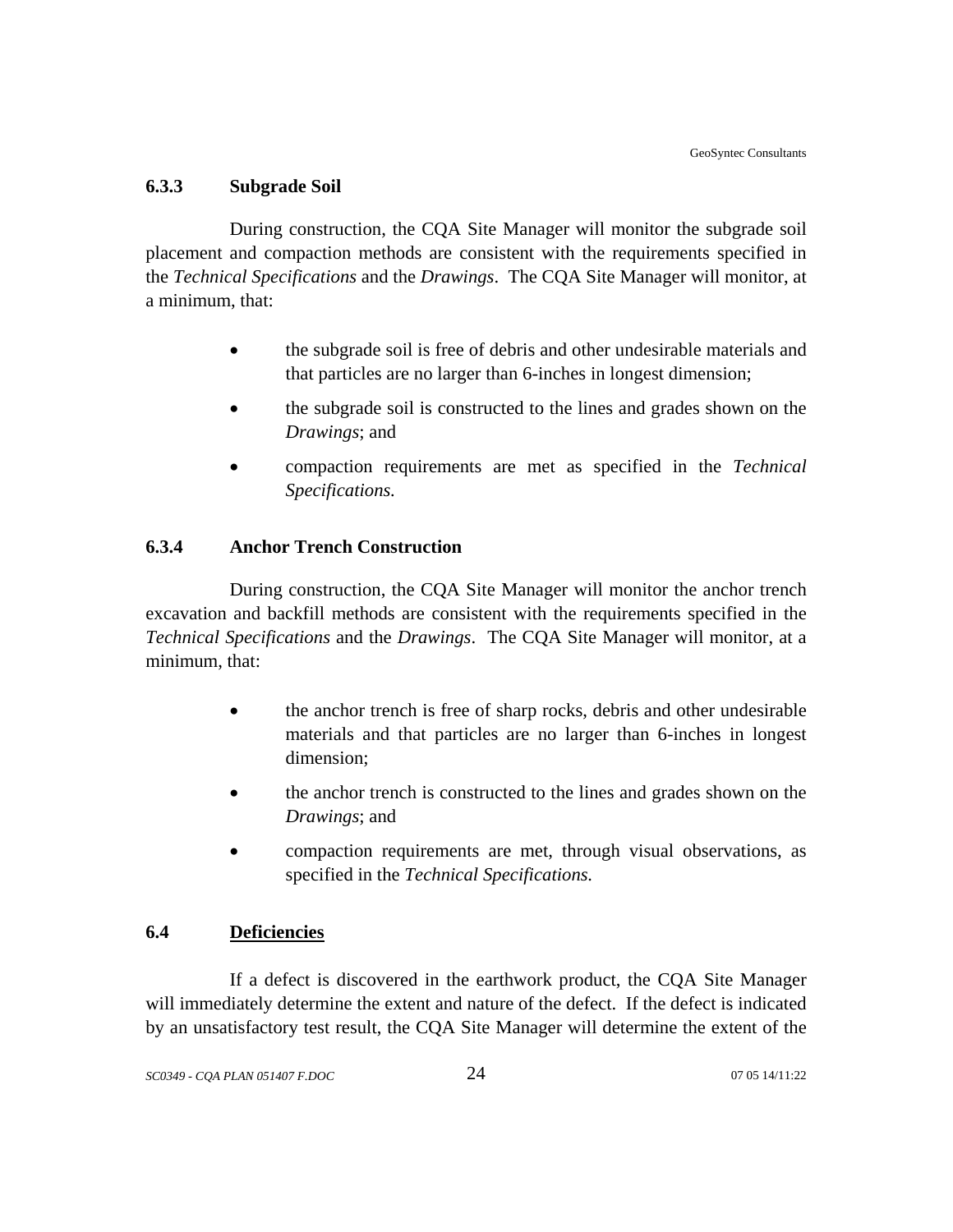<span id="page-32-0"></span>defective area by additional tests, observations, a review of records, or other means that the CQA Site Manager deems appropriate. If the defect is related to adverse site conditions, such as overly wet soils or non-conforming particle sizes, the CQA Site Manager will define the limits and nature of the defect.

#### **6.4.1 Notification**

After evaluating the extent and nature of a defect, the CQA Site Manager will notify the Construction Manager and Contractor and schedule appropriate reevaluation when the work deficiency is to be corrected.

#### **6.4.2 Repairs and Re-Testing**

The Contractor will correct deficiencies to the satisfaction of the CQA Site Manager. If a project specification criterion cannot be met, or unusual weather conditions hinder work, then the CQA Site Manager will develop and present to the Construction Manager suggested solutions for his approval.

Re-evaluations by the CQA Site Manager shall continue until it is verified that defects have been corrected before any additional work is performed by the Contractor in the area of the deficiency.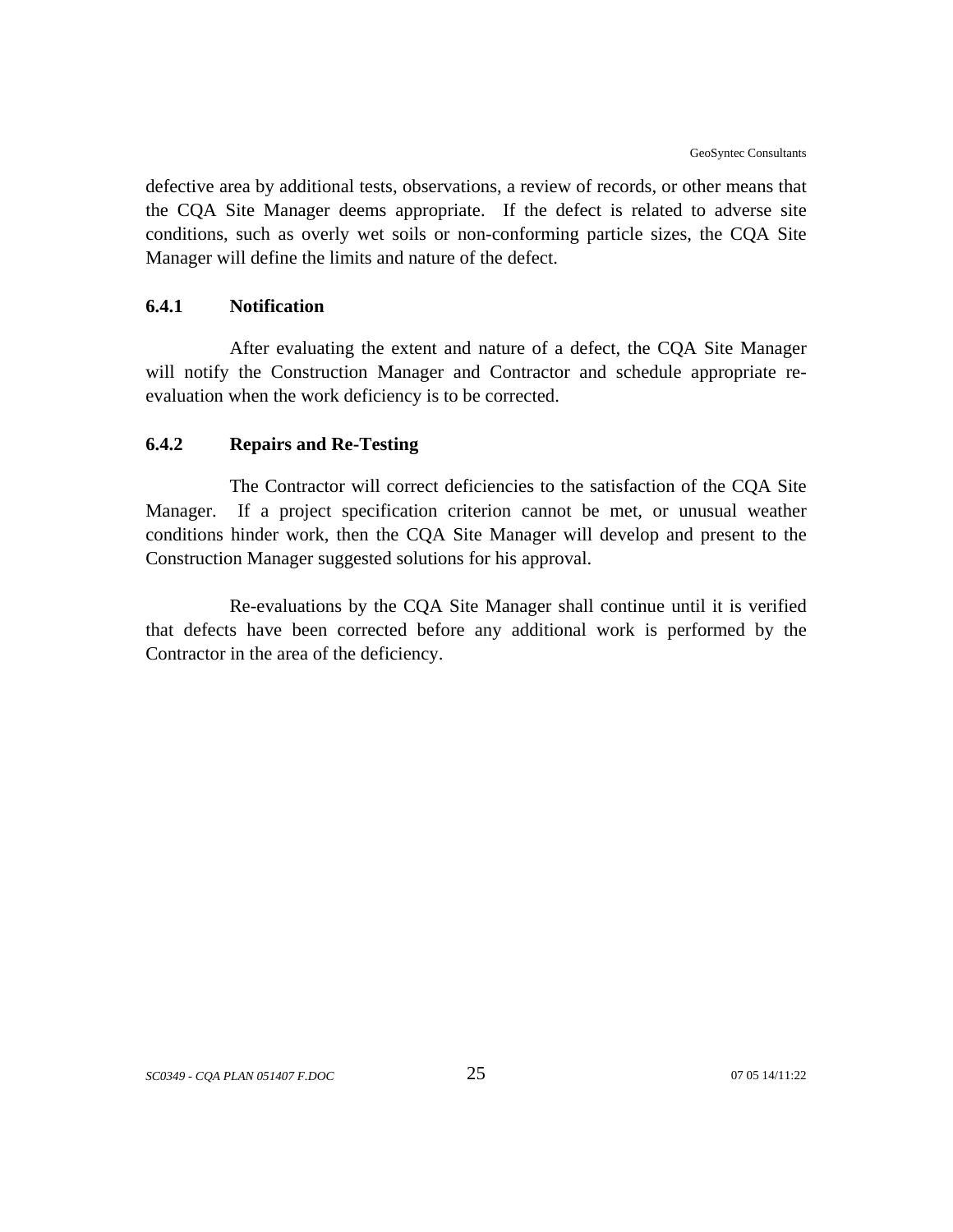## <span id="page-33-0"></span>**7. DRAINAGE AGGREGATE**

## **7.1 Introduction**

This section prescribes the CQA activities to be performed to monitor that drainage aggregates are constructed in accordance with *Drawings* and *Technical Specifications*. The drainage aggregates construction procedures to be monitored by the CQA Consultant include drainage aggregate placement.

## **7.2 Testing Activities**

Aggregate testing will be performed for material qualification and material conformance. These two stages of testing are defined as follows:

- Material qualification tests are used to evaluate the conformance of a proposed aggregate source with the *Technical Specifications* for qualification of the source prior to construction.
- Aggregate conformance testing is used to evaluate the conformance of a particular batch of aggregate from a qualified source to the *Technical Specifications* prior to installation of the aggregate.

The Contractor will be responsible for submitting material qualification test results to the Construction Manager and to the CQA Site Manager for review. The CQA Laboratory will perform the conformance testing and CQC testing. Aggregate testing will be conducted in accordance with the current versions of the corresponding American Society for Testing and Materials (ASTM) test procedures. The test methods indicated in Table 2 are those that will be used for this testing unless the test methods are updated or revised prior to construction. Revisions to the test methods will be reviewed and approved by the Engineer and the CQA Site Manager prior to their usage.

## **7.2.1 Sample Frequency**

The frequency of aggregate testing for material qualification and material conformance will conform to the minimum frequencies presented in Table 2A. The frequency of aggregate testing shall conform to the minimum frequencies presented in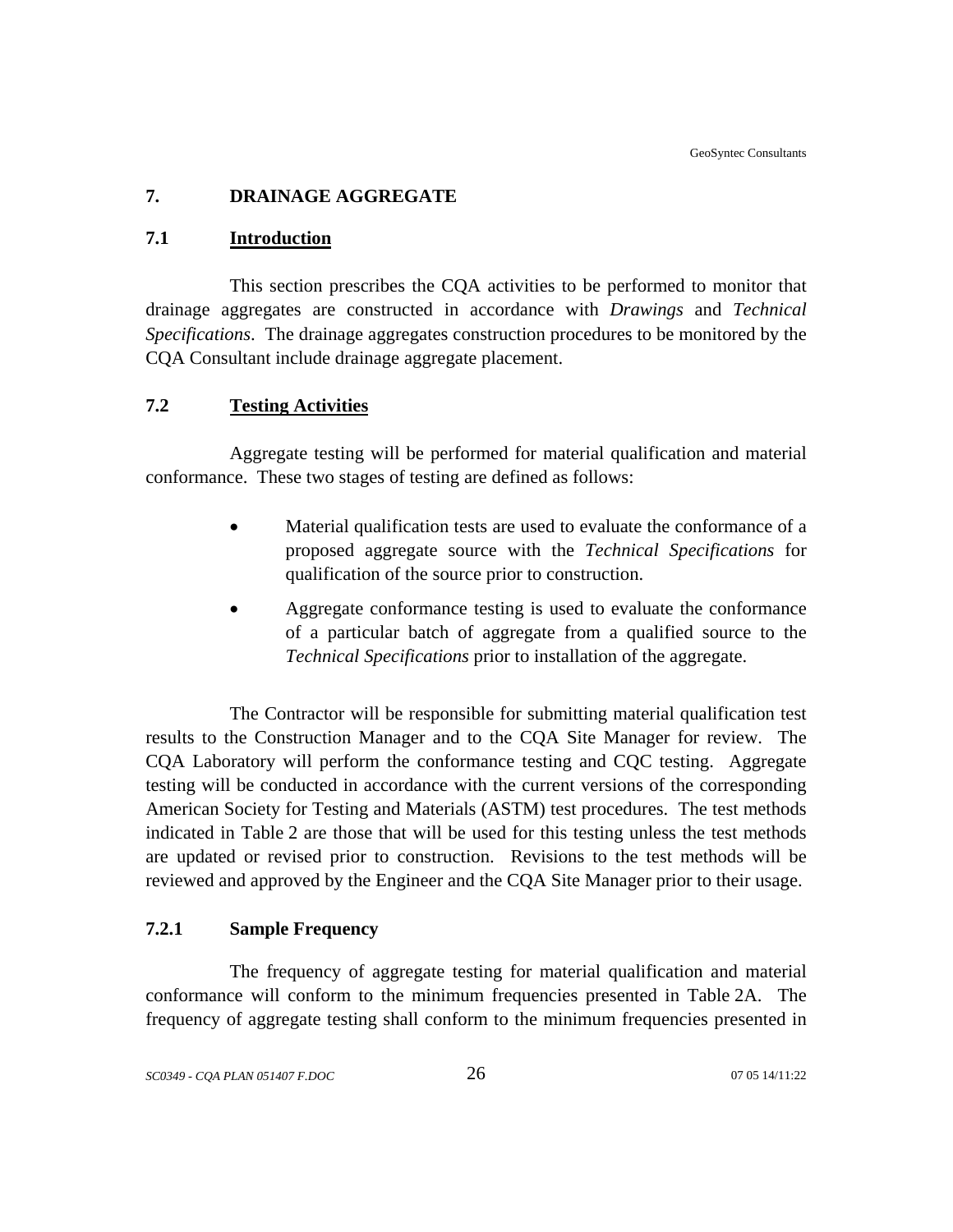<span id="page-34-0"></span>Table 2B. The actual frequency of testing required will be increased by the CQA Site Manager, as necessary, if variability of materials is noted at the site, during adverse conditions, or to isolate failing areas of the construction.

## **7.2.2 Sample Selection**

With the exception of qualification samples, sampling locations will be selected by the CQA Site Manager. Conformance samples will be obtained from borrow pits and/or stockpiles of material. The Contractor must plan the work and make aggregate available for sampling in a timely and organized manner so that the test results can be obtained before the material is installed. The CQA Site Manager must document sample locations so that failing areas can be immediately isolated. The CQA Site Manager will follow standard sampling procedures to obtain representative samples of the proposed aggregate materials.

## **7.3 CQA Monitoring Activities**

#### **7.3.1 Drainage Aggregate**

The CQA Site Manager will monitor and document the installation of the drainage aggregates. In general, monitoring of the installation of drainage aggregate includes the following activities:

- reviewing documentation of the material qualification test results provided by the Contractor;
- sampling and testing for conformance of the materials to the *Technical Specifications*;
- documenting that the drainage aggregates are installed using the specified equipment and procedures;
- documenting that the drainage aggregates are constructed to the lines and grades shown on the *Drawings*; and
- monitoring that the construction activities do not cause damage to underlying geosynthetic materials.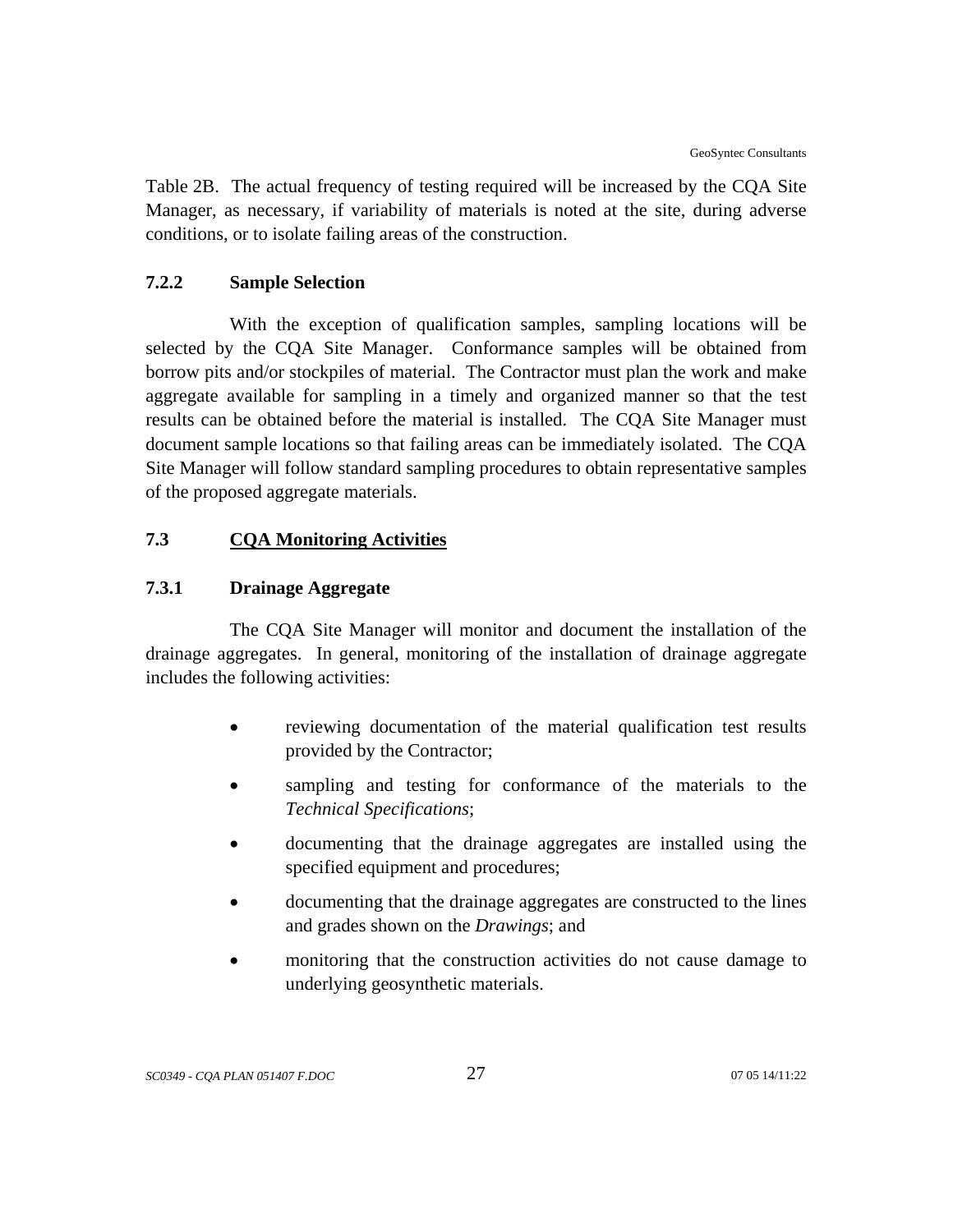#### <span id="page-35-0"></span>**7.4 Deficiencies**

If a defect is discovered in the drainage aggregates, the CQA Site Manager will evaluate the extent and nature of the defect. If the defect is indicated by an unsatisfactory test result, the CQA Site Manager will determine the extent of the deficient area by additional tests, observations, a review of records, or other means that the CQA Site Manager deems appropriate.

## **7.4.1 Notification**

After evaluating the extent and nature of a defect, the CQA Site Manager will notify the Construction Manager and Contractor and schedule appropriate re-tests when the work deficiency is to be corrected.

## **7.4.2 Repairs and Re-testing**

The Contractor will correct the deficiency to the satisfaction of the CQA Site Manager. If a project specification criterion cannot be met, or unusual weather conditions hinder work, then the CQA Site Manager will develop and present to the Construction Manager suggested solutions for approval.

Re-tests recommended by the CQA Site Manager shall continue until it is verified that the defect has been corrected before any additional work is performed by the Contractor in the area of the deficiency. The CQA Site Manager will also verify that installation requirements are met and that submittals are provided.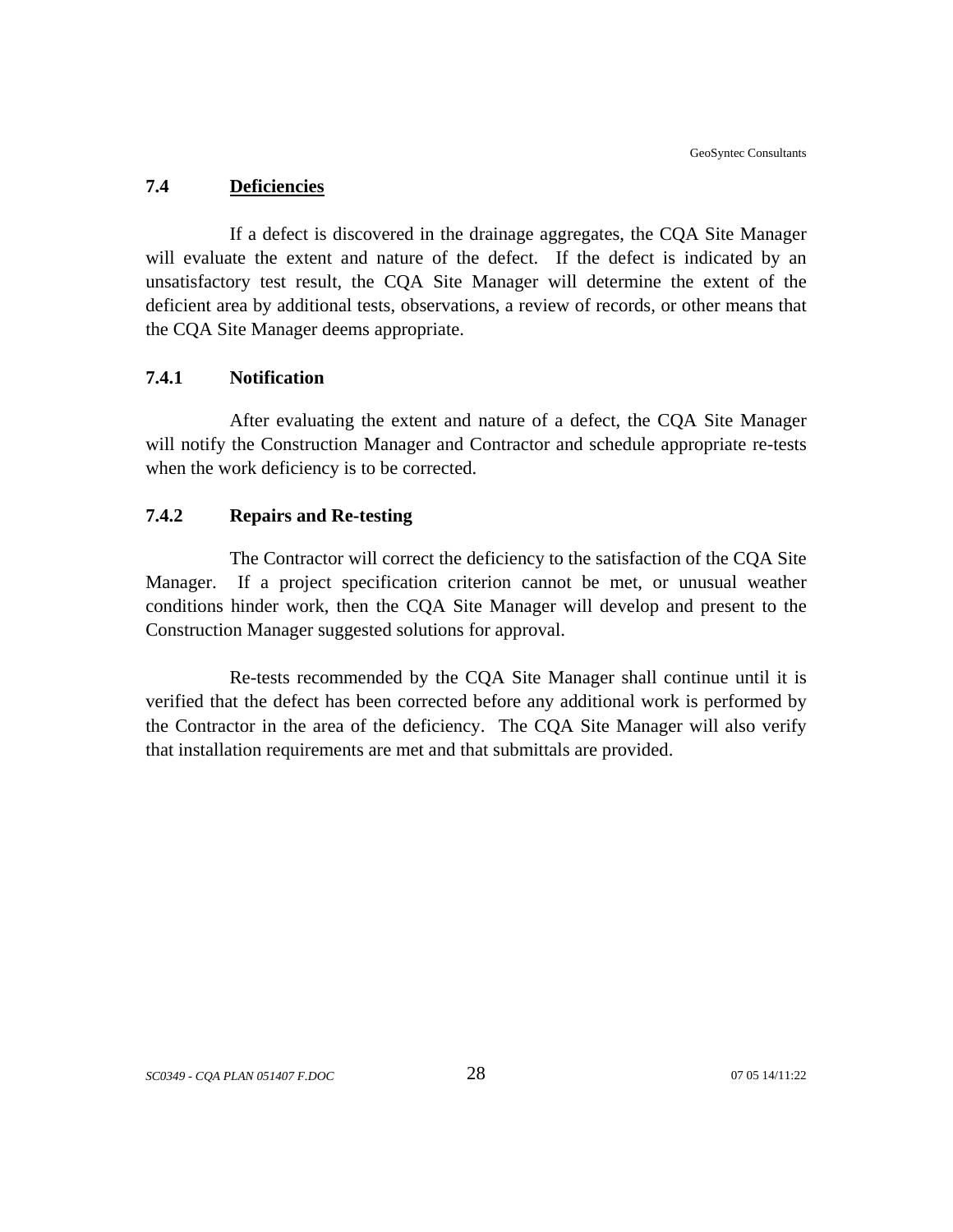# **8. POLYVINYL CHLORIDE (PVC) PIPE AND FITTINGS**

### **8.1 Material Requirements**

PVC pipe and fittings must conform to the requirements of the *Technical Specifications*. The CQA Consultant will document that the PVC pipe and fittings meet those requirements.

## **8.2 Manufacturer**

### **8.2.1 Submittals**

Prior to the installation of PVC pipe, the Manufacturer will provide to the CQA Consultant:

> • a properties' sheet including, at a minimum, all specified properties, measured using test methods indicated in the *Technical Specifications*, or equivalent; and

The CQA Consultant will document that:

- the property values certified by the Manufacturer meet the *Technical Specifications*; and
- the measurements of properties by the Manufacturer are properly documented and that the test methods used are acceptable.

# **8.3 Handling and Laying**

Care will be taken during transportation of the pipe such that it will not be cut, kinked, or otherwise damaged. Ropes, fabric, or rubber-protected slings and straps will be used when handling pipes. Chains, cables, or hooks inserted into the pipe ends will not be used. Two slings spread apart will be used for lifting each length of pipe. Pipe or fittings will not be dropped onto rocky or unprepared ground.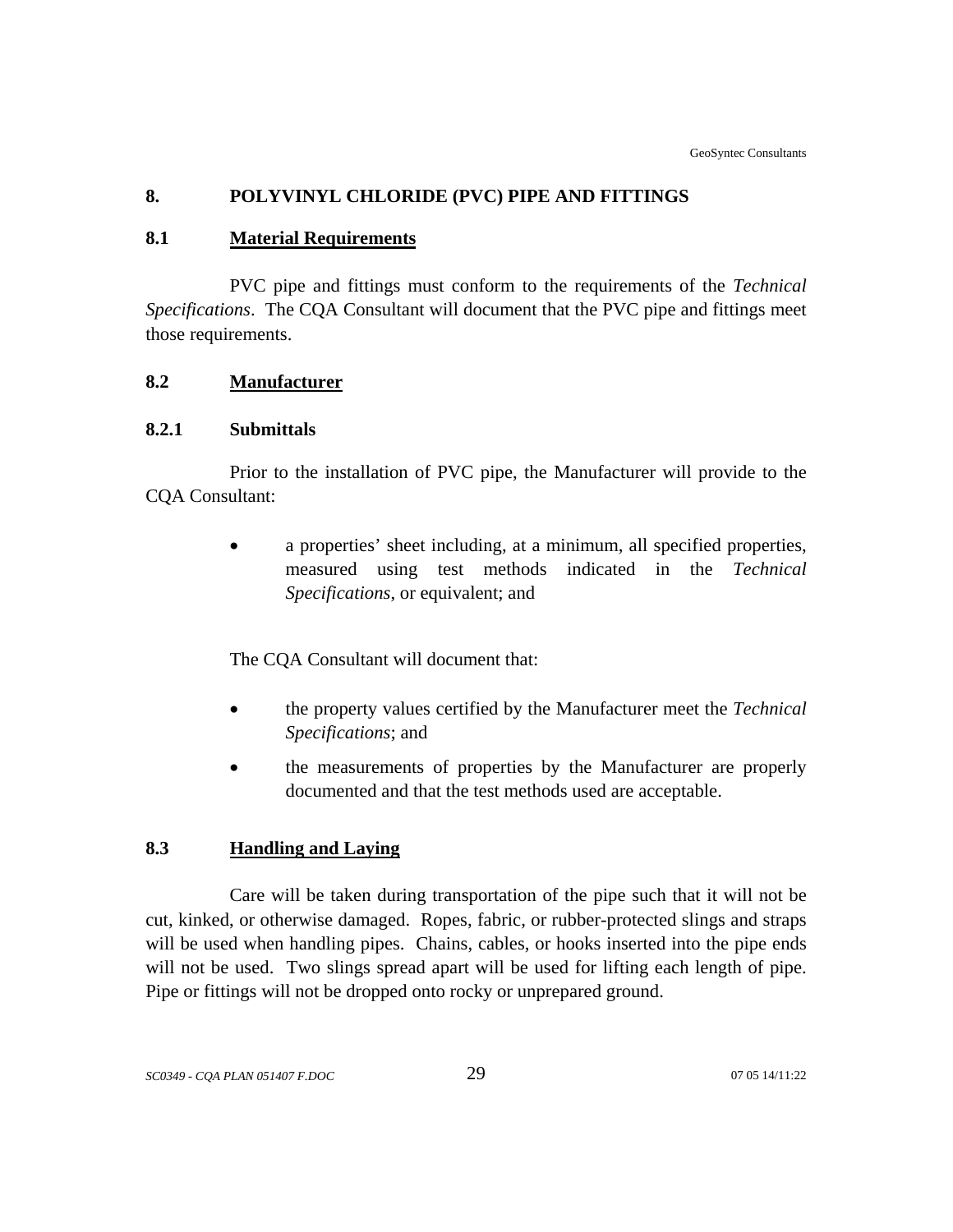Pipes will be handled and stored in accordance with the Manufacturer's recommendation. The handling of joined pipe will be in such a manner that the pipe is not damaged by dragging it over sharp and cutting objects. Slings for handling the pipe will not be positioned at joints. Sections of the pipes with deep cuts and gouges will be removed and the ends of the pipe rejoined.

# **8.4 Perforations**

The CQA Site Manager shall monitor and document that the perforations of the PVC pipe conform to the requirements of the *Drawings* and the *Technical Specifications*.

### **8.5 Joints**

The CQA Monitor shall monitor and document that pipe and fittings are joined by the methods indicated in the *Technical Specifications*.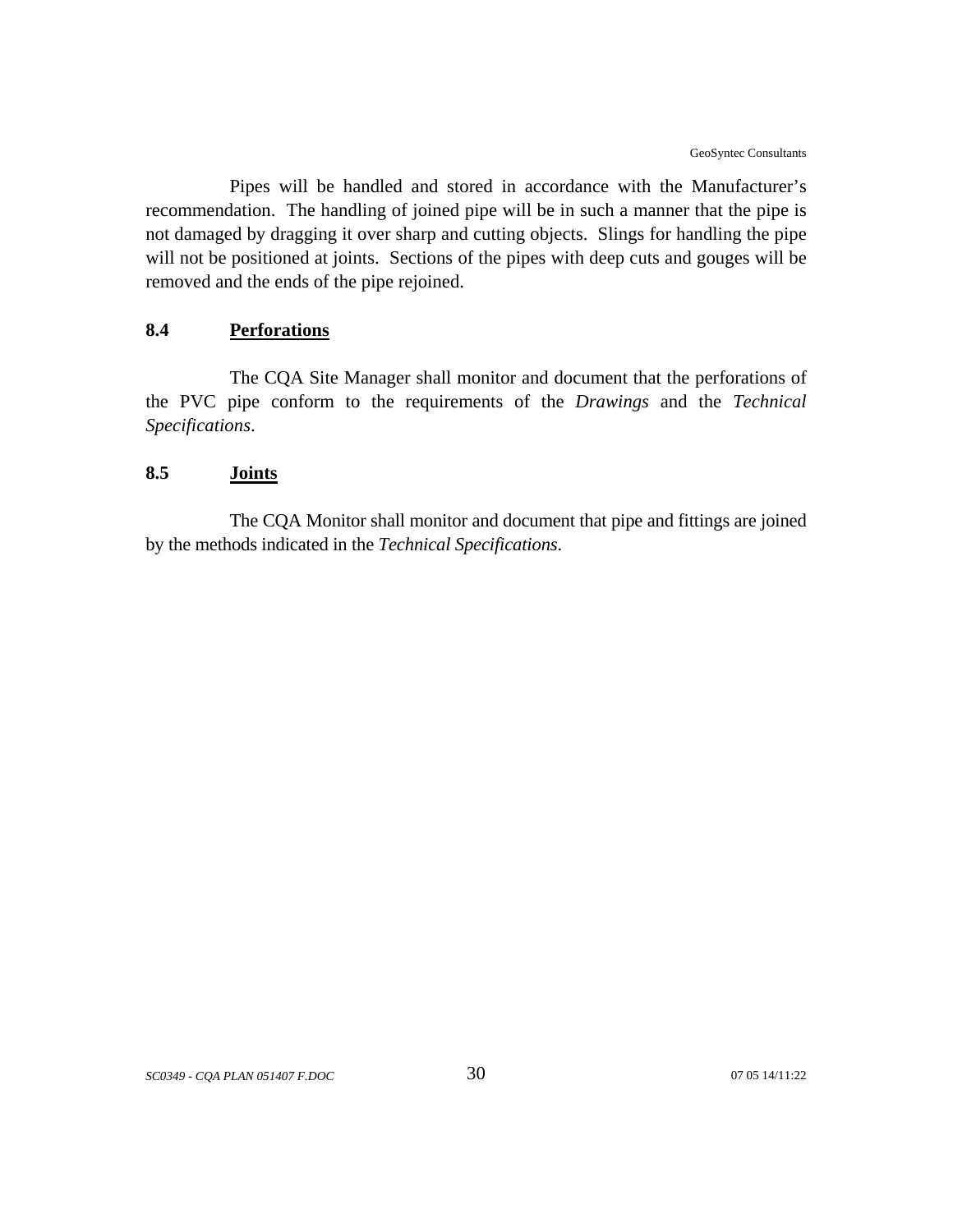## **9. GEOMEMBRANE**

### **9.1 General**

This section discusses and outlines the CQA activities to be performed for high density polyethylene (HDPE) geomembrane installation. The CQA Site Manager will review the *Drawings*, *Technical Specifications,* and any approved Addenda regarding this material.

# **9.2 Geomembrane Material Conformance**

### **9.2.1 Introduction**

The CQA Site Manager will document that the geomembrane delivered to the site meets the requirements of the *Technical Specifications* prior to installation. The CQA Site Manager will:

- review the manufacturer's submittals for compliance with the *Technical Specifications*;
- document the delivery and proper storage of geomembrane rolls; and
- conduct conformance testing of the rolls before the geomembrane is installed.

The following sections describe the CQA activities required to verify the conformance of geomembrane.

## **9.2.2 Review of Quality Control**

### 9.2.2.1 Material Properties Certification

The Manufacturer will provide the Construction Manager and the CQA Site Manager with the following: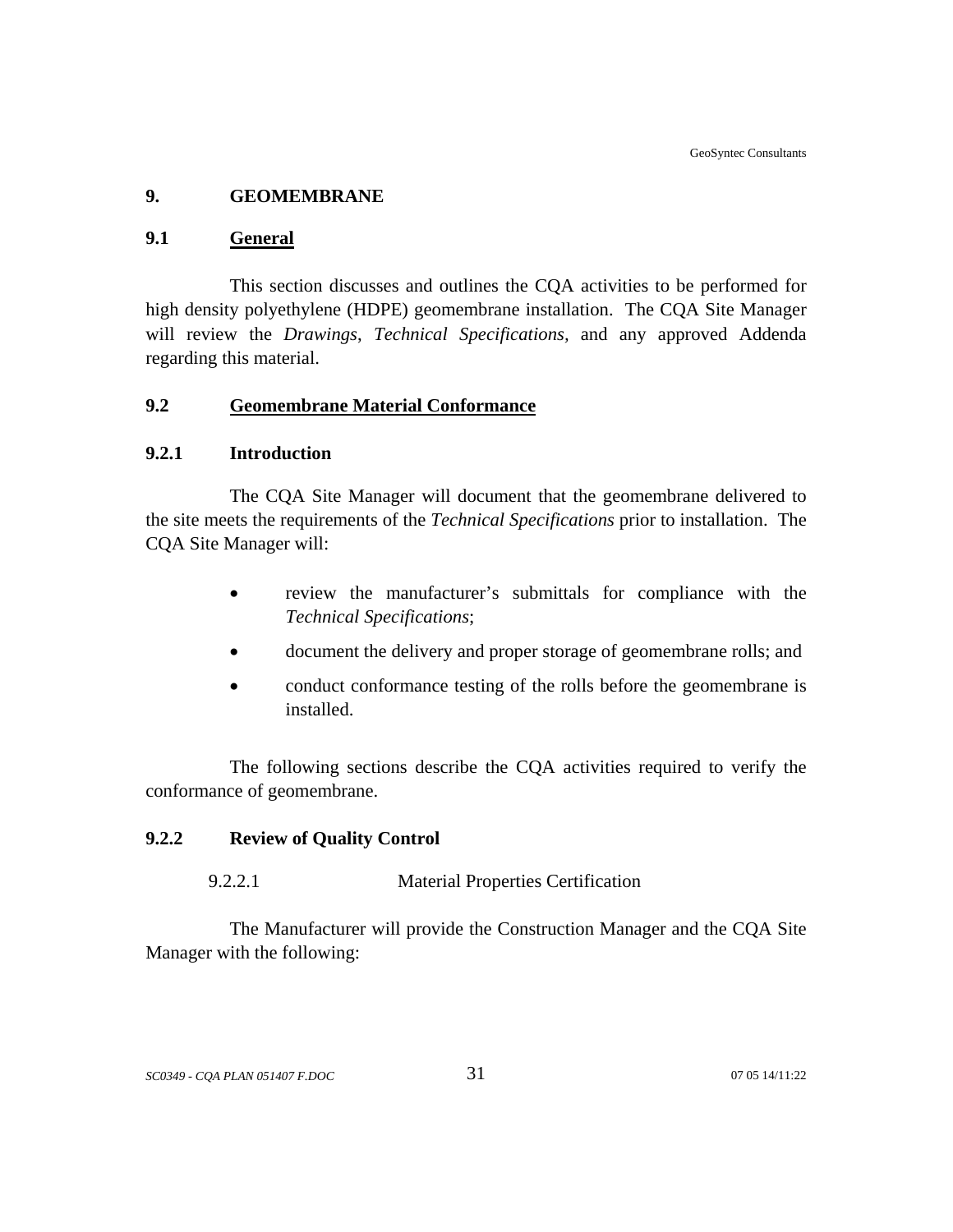- Property data sheets, including, at a minimum, all specified properties, measured using test methods indicated in the *Technical Specifications*, or equivalent;
- sampling procedures and results of testing.

The CQA Site Manager will document that:

- the property values certified by the Manufacturer meet all of the requirements of the *Technical Specifications*; and
- the measurements of properties by the Manufacturer are properly documented and that the test methods used are acceptable.

# 9.2.2.2 Geomembrane Roll MQC Certification

Prior to shipment, the Manufacturer will provide the Construction Manager and the CQA Site Manager with MQC certificates for every roll of geomembrane provided. The MQC certificates will be signed by a responsible party employed by the Geomembrane Manufacturer, such as the production manager. The MQC certificates shall include:

- roll numbers and identification; and
- results of MQC tests as a minimum, results will be given for thickness, specific gravity, carbon black content, carbon black dispersion, tensile properties, and puncture resistance evaluated in accordance with the methods indicated in the *Technical Specifications* or equivalent methods approved by the Construction Manager.

The CQA Site Manager will document that: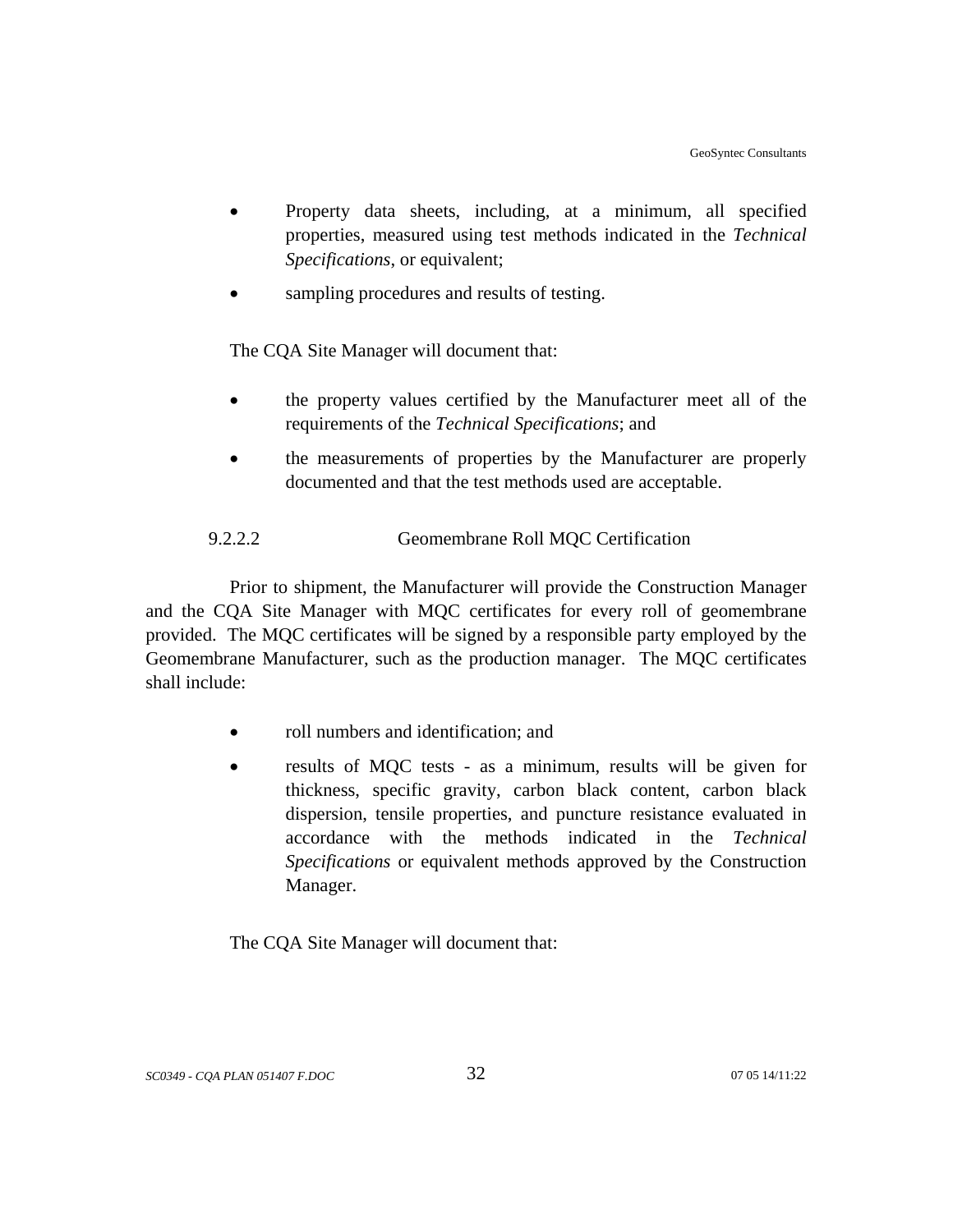- that MQC certificates have been provided at the specified frequency, and that the certificates identify the rolls related to the roll represented by the test results; and
- review the MOC certificates and monitor that the certified roll properties meet the specifications.

# **9.2.3 Conformance Testing**

The CQA Site Manager shall obtain conformance samples (at the manufacturing facility or site) at the specified frequency and forward them to the Geosynthetics CQA Laboratory for testing to monitor conformance to both the *Technical Specifications* and the list of properties certified by the Manufacturer. The test procedures will be as indicated in Table 3. Where optional procedures are noted in the test method, the requirements of the *Technical Specifications* will prevail.

Samples will be taken across the width of the roll and will not include the first linear 3 ft of material. Unless otherwise specified, samples will be 3 ft long by the roll width. The CQA Site Manager will mark the machine direction on the samples with an arrow along with the date and roll number. The required minimum sampling frequencies are provided in Table 3.

The CQA Site Manager will examine results from laboratory conformance testing and will report any non-conformance to the Construction Manager and the Geosynthetic Installer. The procedures prescribed in the *Technical Specifications* will be followed in the event of a failing conformance test.

## **9.3 Delivery**

### **9.3.1 Transportation and Handling**

The CQA Site Manager will document that the transportation and handling does not pose a risk of damage to the geomembrane.

Upon delivery of the rolls of geomembrane, the CQA Site Manager will document that the rolls are unloaded and stored on site as required by the *Technical*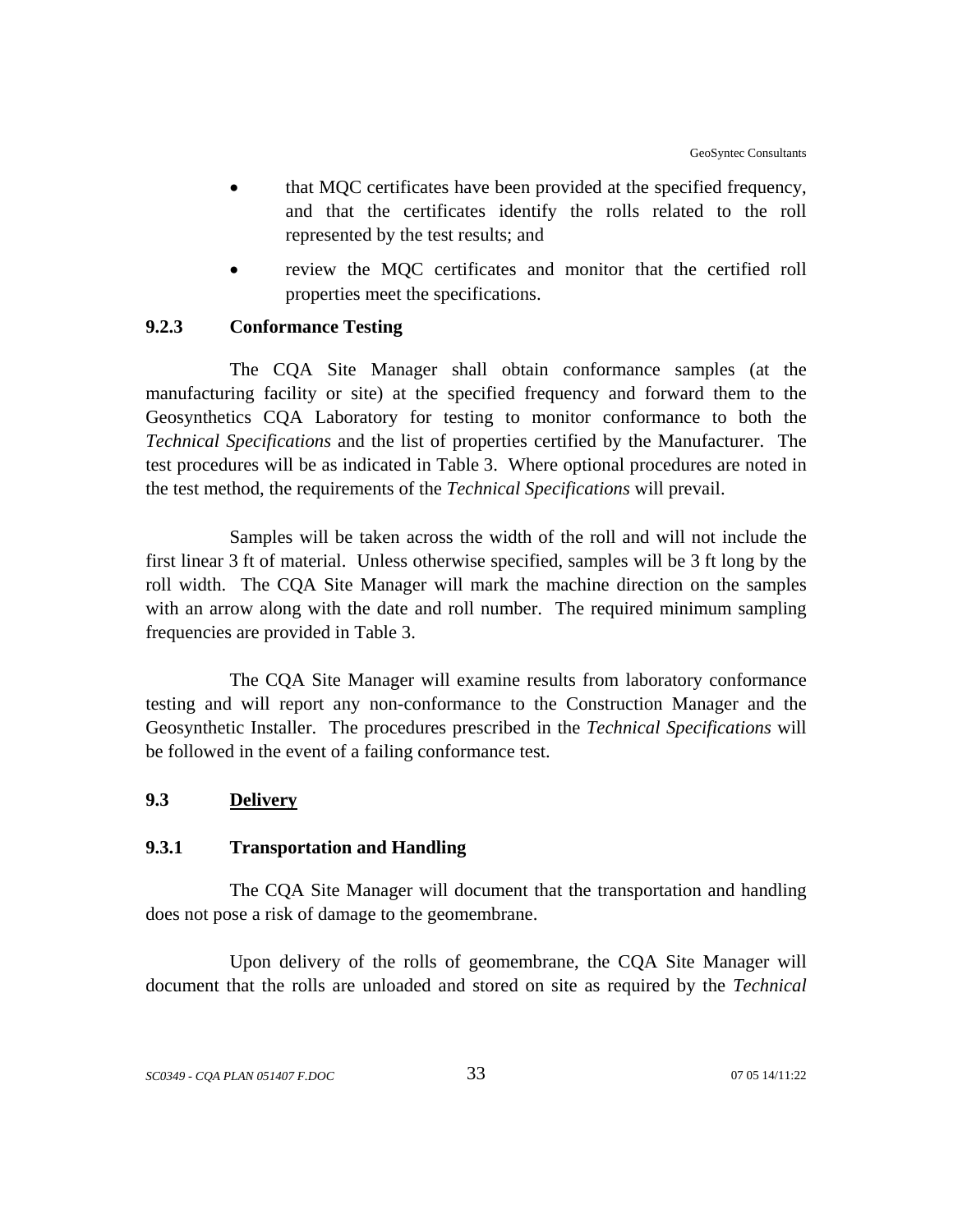*Specifications*. Damage caused by unloading will be documented by the CQA Site Manager and the damaged material shall not be installed.

## **9.3.2 Storage**

The Geosynthetic Installer will be responsible for the storage of the geomembrane on site. The Contractor will provide storage space in a location (or several locations) such that on-site transportation and handling are optimized, if possible, to limit potential damage.

The CQA Site Manager will document that storage of the geomembrane provides adequate protection against sources of damage.

# **9.4 Geomembrane Installation**

## **9.4.1 Introduction**

The CQA Consultant will document that the geomembrane installation is carried out in accordance with the *Drawings, Technical Specifications,* and Manufacturer's recommendations.

### **9.4.2 Earthwork**

9.4.2.1 Surface Preparation

The CQA Site Manager will document that:

- the prepared subgrade meets the requirements of the *Technical Specifications* and has been approved; and
- placement of the overlying materials does not damage, create large wrinkles, or induce excessive tensile stress in any underlying geosynthetic materials.

The Geosynthetic Installer will certify in writing that the surface on which the geomembrane will be installed is acceptable. The Certificate of Acceptance, as presented in the *Technical Specifications*, will be signed by the Geosynthetic Installer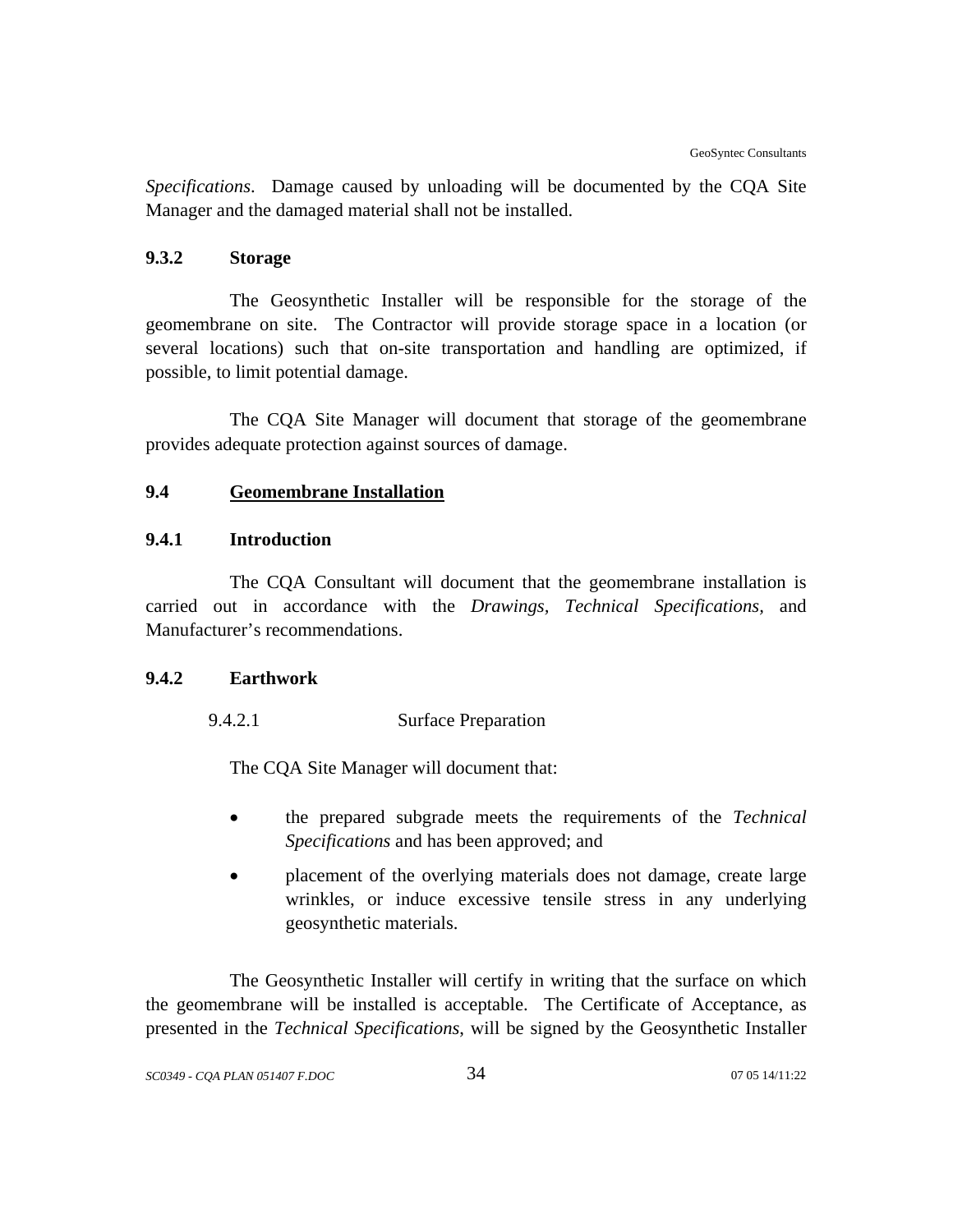and given to the CQA Site Manager prior to commencement of geomembrane installation in the area under consideration.

After the subgrade has been accepted by the Geosynthetic Installer, it will be the Geosynthetic Installer's responsibility to indicate to the Construction Manager any change in the subgrade soil condition that may require repair work. If the CQA Site Manager concurs with the Geosynthetic Installer, then the CQA Site Manager shall monitor and document that the subgrade soil is repaired before geosynthetic installation begins.

At any time before and during the geomembrane installation, the CQA Site Manager will indicate to the Construction Manager locations that may not provide adequate support to the geomembrane.

#### 9.4.2.2 Geosynthetic Termination

The CQA Site Manager will document that the geosynthetic terminations (Anchor Trench) have been constructed in accordance with the *Drawings*. Backfilling above the terminations will be conducted in accordance with the *Technical Specifications*.

#### **9.4.3 Geomembrane Placement**

9.4.3.1 Panel Identification

A field panel is the unit area of geomembrane which is to be seamed in the field, i.e., a field panel is a roll or a portion of roll cut in the field. It will be the responsibility of the CQA Site Manager to document that each field panel is given an "identification code" (number or letter-number) consistent with the Panel Layout Drawing. This identification code will be agreed upon by the Construction Manager, Geosynthetic Installer and CQA Site Manager. This field panel identification code will be as simple and logical as possible. Roll numbers established in the manufacturing plant must be traceable to the field panel identification code.

The CQA Site Manager will establish documentation showing correspondence between roll numbers, and field panel identification codes. The field panel identification code will be used for all CQA records.

*SC0349 - CQA PLAN 051407 F.DOC* 35 07 05 14/11:22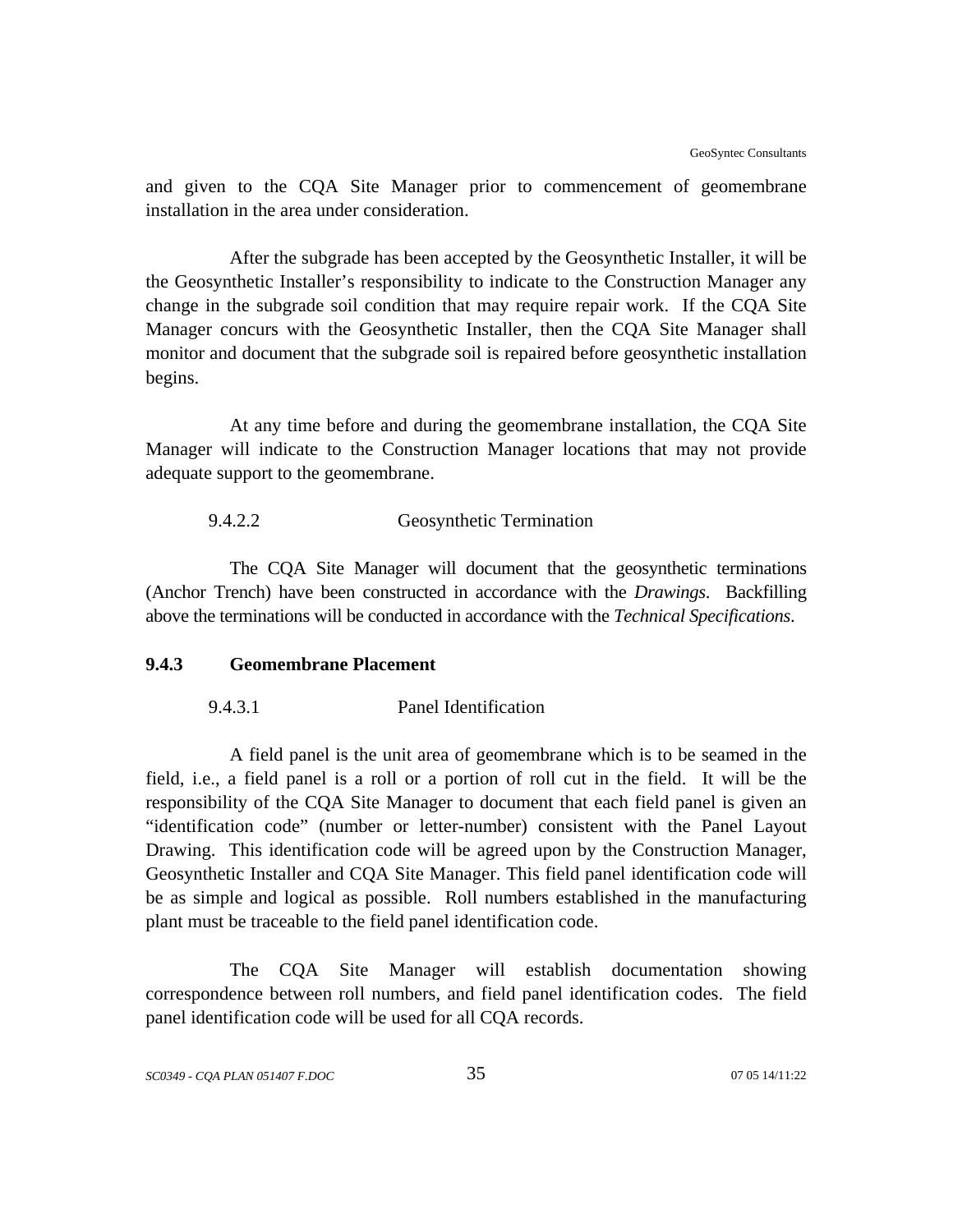GeoSyntec Consultants

# 9.4.3.2 Field Panel Placement

#### *Location*

The CQA Site Manager will document that field panels are installed at the location indicated in the Geosynthetic Installer's Panel Layout Drawing, as approved or modified by the Construction Manager.

## *Installation Schedule*

Field panels may be installed using one of the following schedules:

- all field panels are placed prior to field seaming in order to protect the subgrade from erosion by rain;
- field panels are placed one at a time and each field panel is seamed after its placement (in order to minimize the number of unseamed field panels exposed to wind); and
- any combination of the above.

If a decision is reached to place all field panels prior to field seaming, it is usually beneficial to begin at the high point area and proceed toward the low point with "shingle" overlaps to facilitate drainage in the event of precipitation. It is also usually beneficial to proceed in the direction of prevailing winds. Accordingly, an early decision regarding installation scheduling should be made if and only if weather conditions can be predicted with reasonable certainty. Otherwise, scheduling decisions must be made during installation, in accordance with varying conditions. In any event, the Geosynthetic Installer is fully responsible for the decision made regarding placement procedures.

The CQA Site Manager will evaluate every change in the schedule proposed by the Geosynthetic Installer and advise the Construction Manager on the acceptability of that change. The CQA Site Manager will document that the condition of the subgrade soil has not changed detrimentally during installation.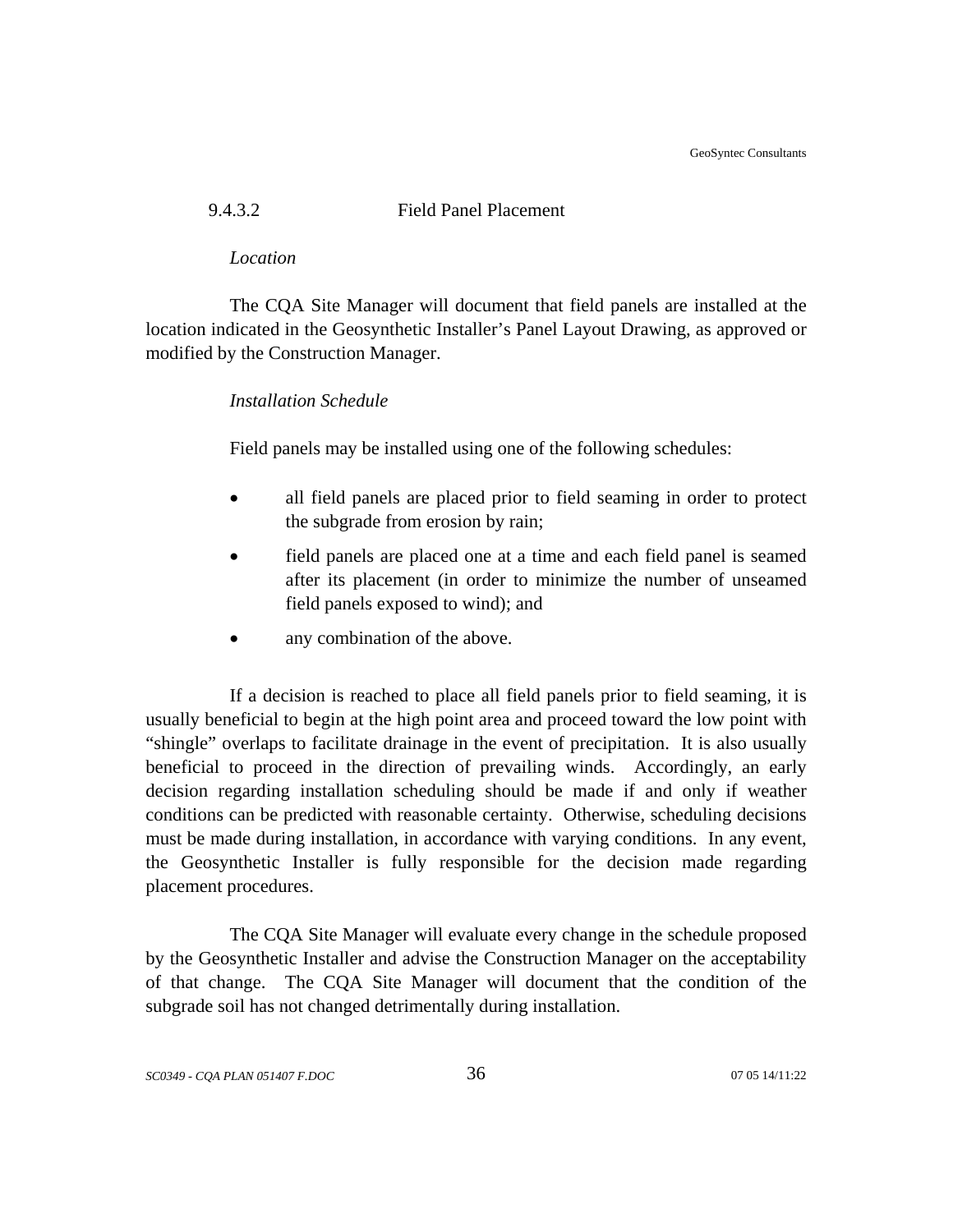The CQA Site Manager will record the identification code, location, and date of installation of each field panel.

# *Weather Conditions*

Geomembrane placement will not proceed unless otherwise authorized when the ambient temperature is below 40°F or above 122°F. In addition, wind speeds and direction will be monitored for potential impact to geosynthetic installation. Geomembrane placement will not be performed during any precipitation, in the presence of excessive moisture (e.g., fog, dew), and/or in an area of ponded water.

The CQA Site Manager will document that the above conditions are fulfilled. Additionally, the CQA Site Manager will document that the subgrade soil has not been damaged by weather conditions. The Geosynthetics Installer will inform the Construction Manager if the above conditions are not fulfilled.

# *Method of Placement*

The CQA Site Manager will document the following:

- equipment used does not damage the geomembrane by handling, trafficking, excessive heat, leakage of hydrocarbons or other means;
- the surface underlying the geomembrane has not deteriorated since previous acceptance, and is still acceptable immediately prior to geomembrane placement;
- geosynthetic elements immediately underlying the geomembrane are clean and free of debris;
- personnel working on the geomembrane do not smoke, wear damaging shoes, or engage in other activities which could damage the geomembrane;
- the method used to unroll the panels does not cause scratches or crimps in the geomembrane and does not damage the supporting soil;
- the method used to place the panels minimizes wrinkles (especially differential wrinkles between adjacent panels); and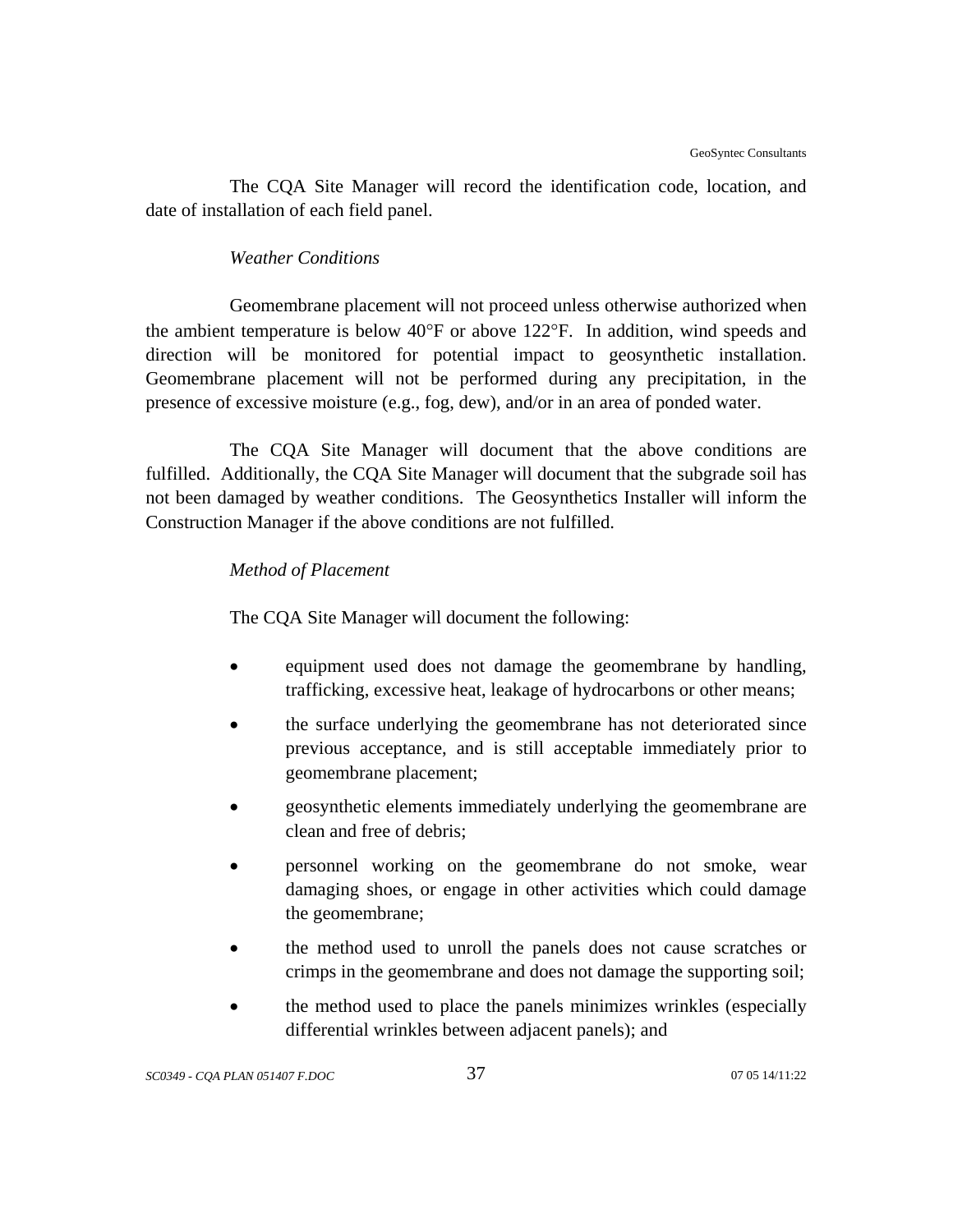adequate temporary loading and/or anchoring (e.g., sand bags, tires), not likely to damage the geomembrane, has been placed to prevent uplift by wind (in case of high winds, continuous loading, e.g., by adjacent sand bags, is recommended along edges of panels to minimize risk of wind flow under the panels).

The CQA Site Manager will inform the Construction Manager if the above conditions are not fulfilled.

Damaged panels or portions of damaged panels that have been rejected will be marked and their removal from the work area recorded by the CQA Site Manager. Repairs will be made in accordance with procedures described in Section 9.4.5.

# **9.4.4 Field Seaming**

This section details CQA procedures to document that seams are properly constructed and tested in accordance with the Manufacturer's specifications and industry standards.

#### 9.4.4.1 Requirements of Personnel

All personnel performing seaming operations will be qualified by experience or by successfully passing seaming tests, as outlined in the *Technical Specifications*. The most experienced seamer, the "master seamer", will provide direct supervision over less experienced seamers.

The Geosynthetic Installer will provide the Construction Manager and the CQA Site Manager with a list of proposed seaming personnel and their experience records. These documents will be reviewed by the Construction Manager and the Geosynthetics CQA Manager.

#### 9.4.4.2 Seaming Equipment and Products

Approved processes for field seaming are fillet extrusion welding and double-track fusion welding.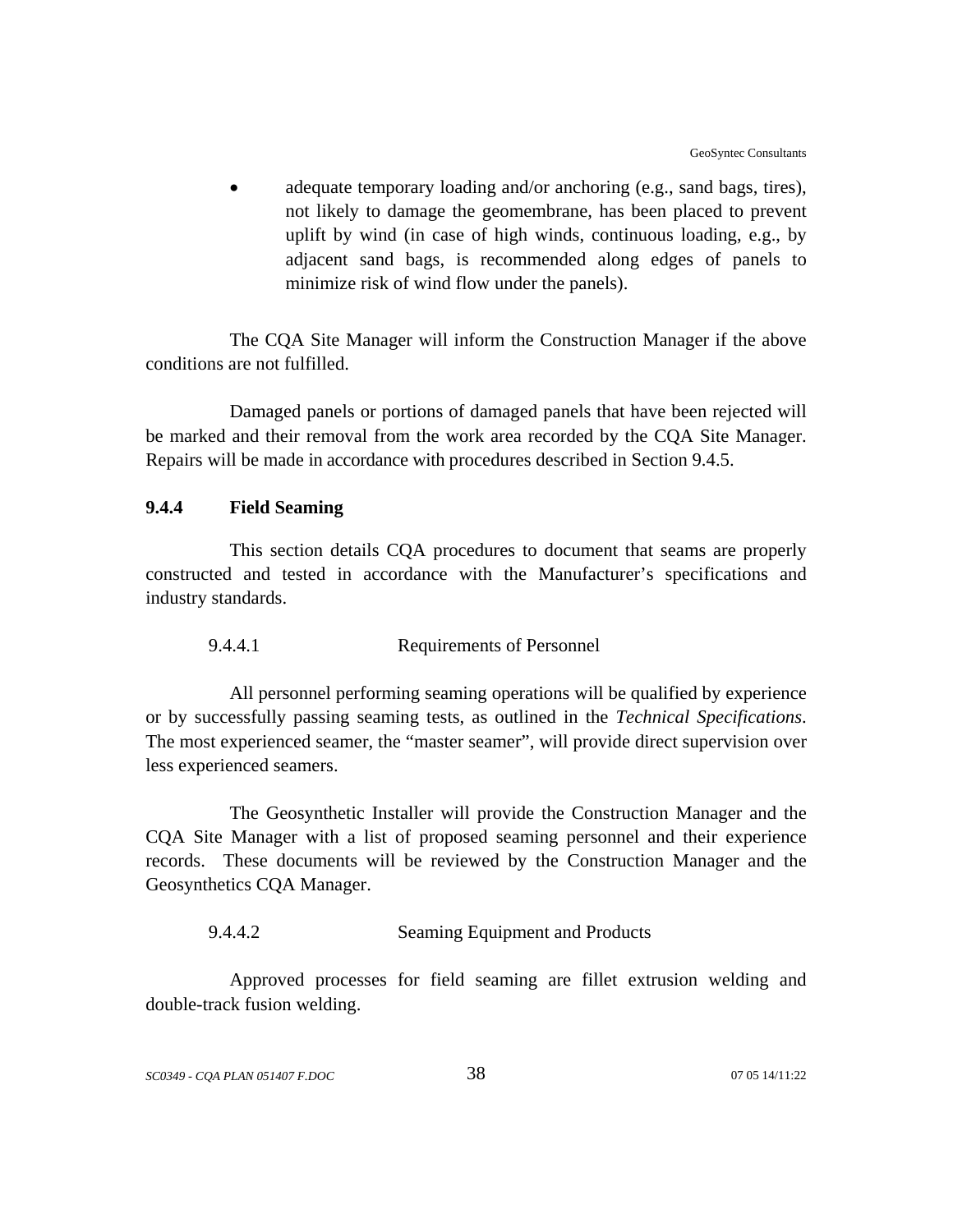# *Fillet Extrusion Process*

The fillet extrusion-welding apparatus will be equipped with gauges giving the temperature in the apparatus.

The Geosynthetic Installer will provide documentation regarding the extrusion welding rod to the CQA Site Manager, and will certify that the extrusion welding rod is compatible with the *Technical Specification*, and in any event, is comprised of the same resin as the geomembrane.

The CQA Site Manager will log apparatus temperatures, ambient temperatures, and geomembrane surface temperatures at appropriate intervals.

The CQA Site Manager will document that:

- the Geosynthetic Installer maintains, on site, the number of spare operable seaming apparatus decided at the Pre-construction Meeting;
- equipment used for seaming is not likely to damage the geomembrane;
- the extruder is purged prior to beginning a seam until all heatdegraded extrudate has been removed from the barrel;
- the electric generator is placed on a smooth base such that no damage occurs to the geomembrane;
- a smooth insulating plate or fabric is placed beneath the hot welding apparatus after usage; and
- the geomembrane is protected from damage in heavily trafficked areas.

# *Fusion Process*

The fusion-welding apparatus must be automated vehicular-mounted devices. The fusion-welding apparatus will be equipped with gauges giving the applicable temperatures and pressures.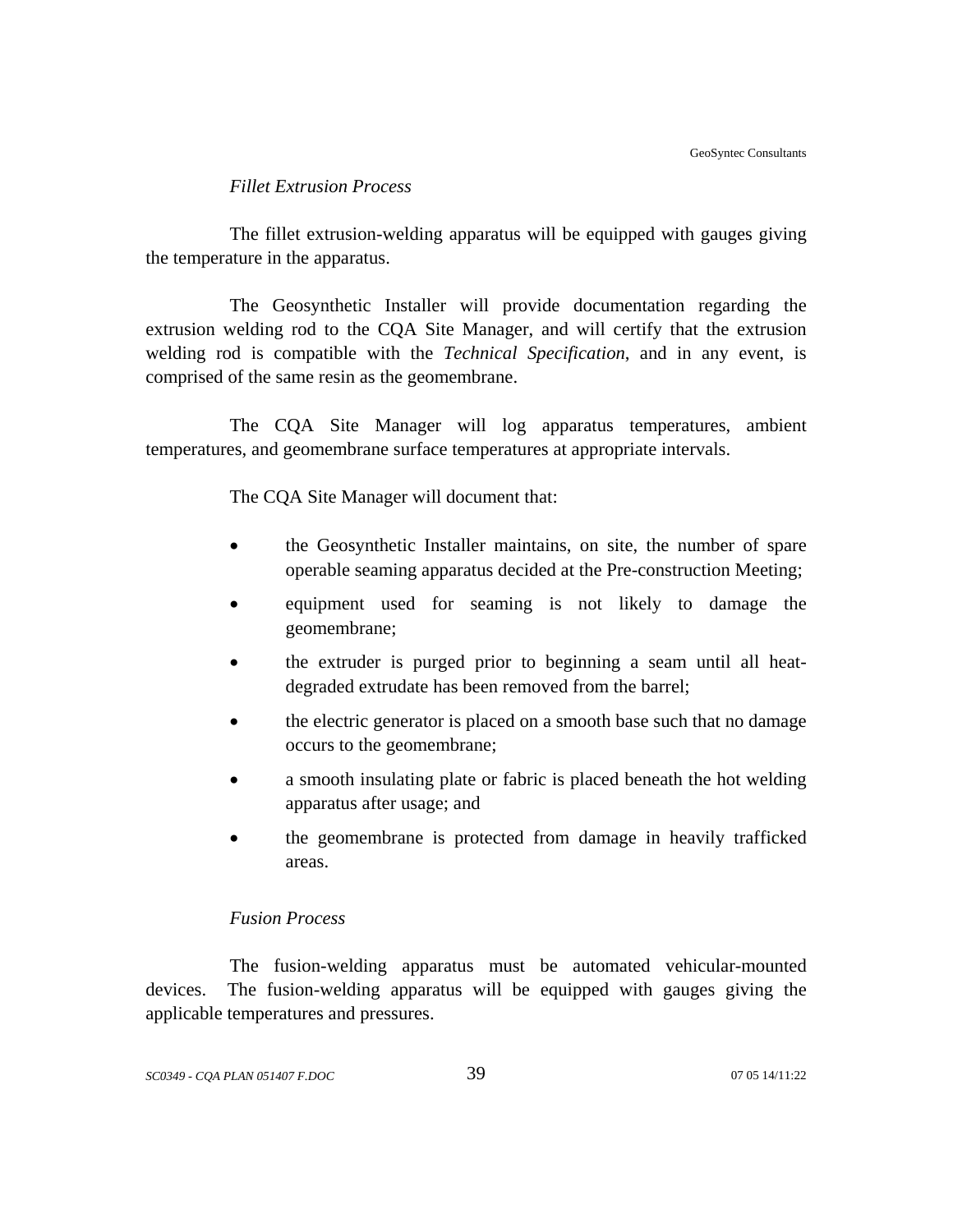The CQA Site Manager will log ambient, seaming apparatus, and geomembrane surface temperatures as well as seaming apparatus speeds.

The CQA Site Manager will also document that:

- the Geosynthetic Installer maintains on-site the number of spare operable seaming apparatus decided at the Pre-construction Meeting;
- equipment used for seaming is not likely to damage the geomembrane;
- for cross seams, the edge of the cross seam is ground to a smooth incline (top and bottom) prior to welding;
- the electric generator is placed on a smooth cushioning base such that no damage occurs to the geomembrane from ground pressure or fuel leaks;
- a smooth insulating plate or fabric is placed beneath the hot welding apparatus after usage; and
- the geomembrane is protected from damage in heavily trafficked areas.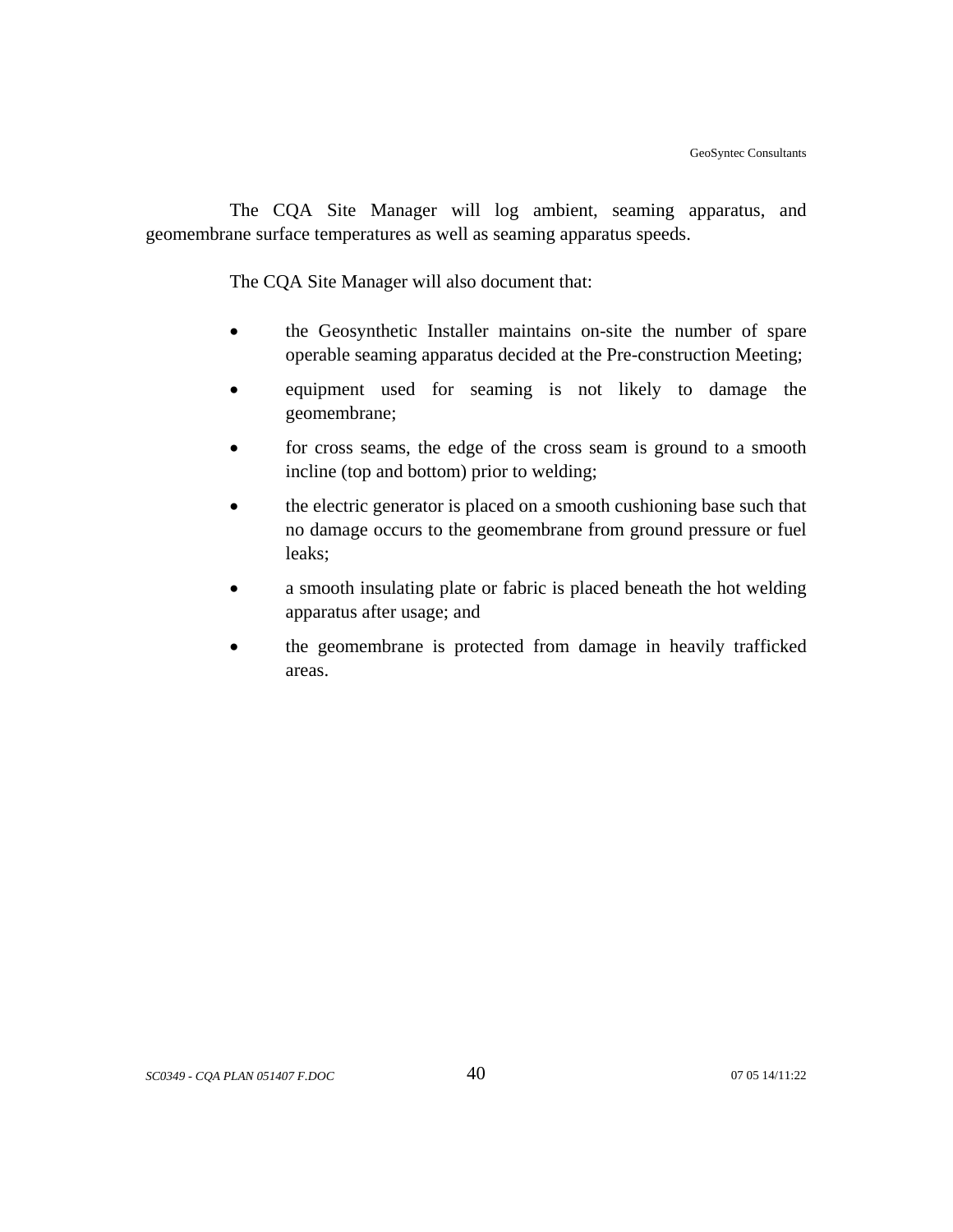GeoSyntec Consultants

# 9.4.4.3 Seam Preparation

The CQA Site Manager will document that:

- prior to seaming, the seam area is clean and free of moisture, dust, dirt, debris, and foreign material; and
- seams are aligned with the fewest possible number of wrinkles and "fishmouths."

# 9.4.4.4 Weather Conditions for Seaming

The normally required weather conditions for seaming are as follows unless authorized in writing by the Engineer:

> seaming will only be approved between ambient temperatures of 40°F and 122°F.

If the Geosynthetic Installer wishes to use methods that may allow seaming at ambient temperatures below 40°F or above 122°F, the Geosynthetic Installer will demonstrate and certify that such methods produce seams which are entirely equivalent to seams produced within acceptable temperature, and that the overall quality of the geomembrane is not adversely affected.

The CQA Site Manager will document that these seaming conditions are fulfilled and will advise the Geosynthetics Installer if they are not.

9.4.4.5 Overlapping and Temporary Bonding

The CQA Site Manager will document that:

- the panels of geomembrane have a finished overlap of a minimum of 3 in. for both extrusion and fusion welding;
- no solvent or adhesive bonding materials are used; and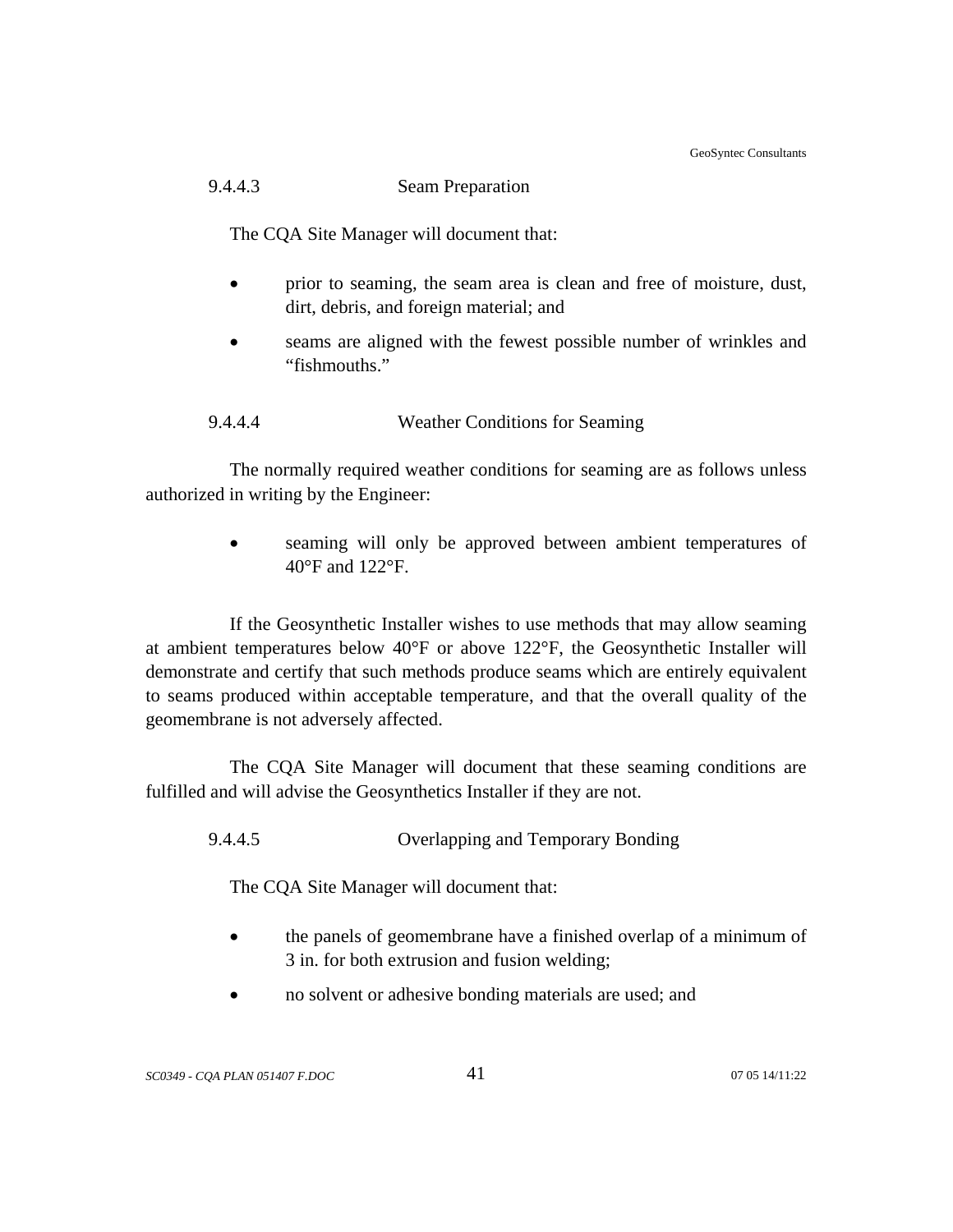• the procedures utilized to temporarily bond adjacent panels together does not damage the geomembrane.

The CQA Site Manager will log appropriate temperatures and conditions, and will log and report non-compliances to the Construction Manager.

## 9.4.4.6 Trial Seams

Trial seams shall be prepared with the procedures and dimensions as indicated in the *Technical Specifications*. The CQA Site Manager will observe trial seam procedures and will document the results of trial seams on trial seam logs. Each trial seam samples will be assigned a number. The CQA Site Manager, will log the date, time, machine temperature(s), seaming unit identification, name of the seamer, and pass or fail description for each trial seam sample tested.

Separate trial seaming logs shall be maintained for fusion welded and extrusion welded trial seams.

9.4.4.7 General Seaming Procedure

Unless otherwise specified, the general production seaming procedure used by the Geosynthetic Installer will be as follows:

- Fusion-welded seams are continuous, commencing at one end to the seam and ending at the opposite end.
- Cleaning, overlap, and shingling requirements shall be maintained.
- If seaming operations are carried out at night, adequate illumination will be provided at the Geosynthetic Installer's expense.
- Seaming will extend to the outside edge of panels to be placed in the anchor trench.

The CQA Site Manager shall document geomembrane seaming operations on seaming logs. Seaming logs shall include, at a minimum: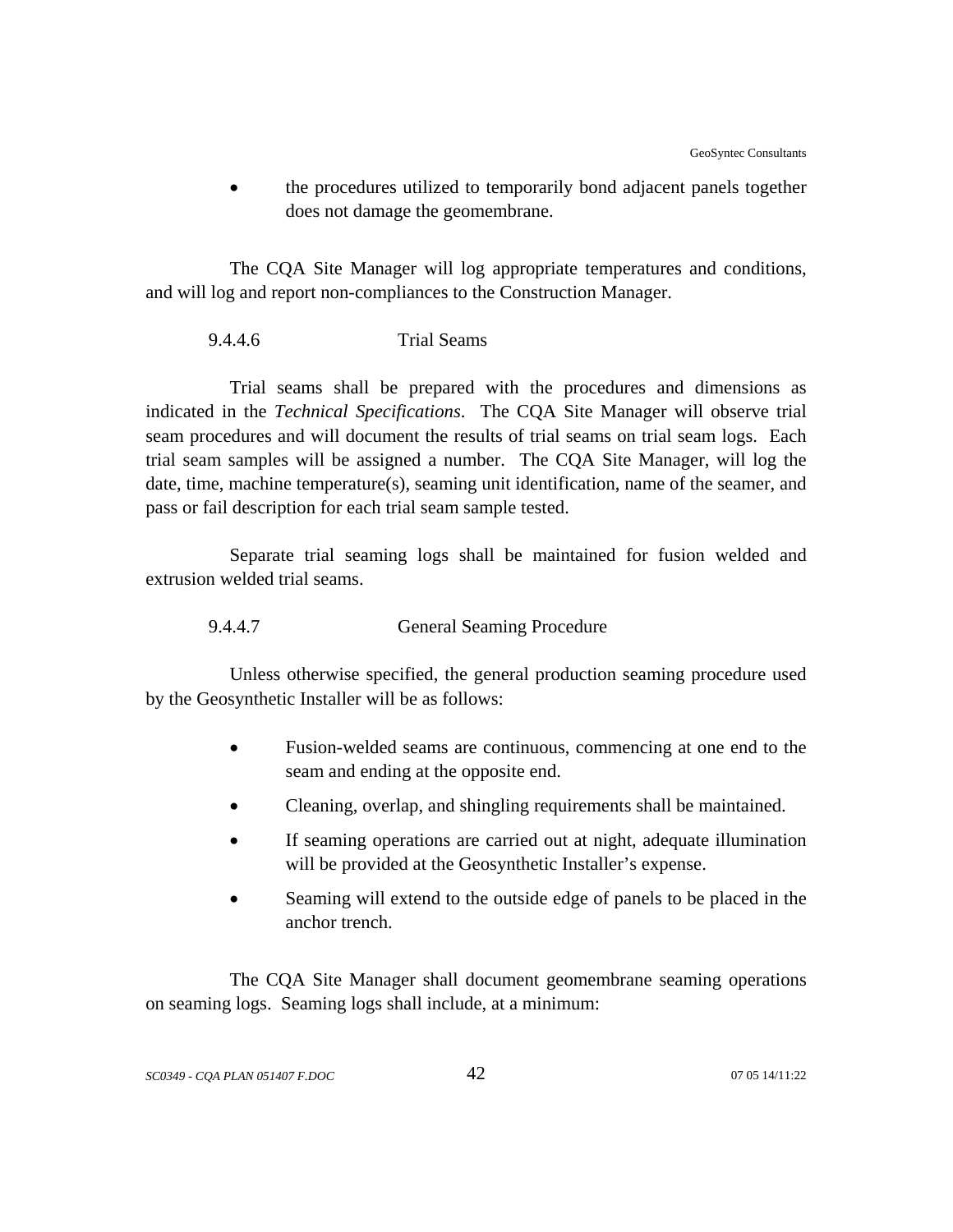- Seam identifications (typically associated with panels being joined);
- Seam starting time and date;
- Seam ending time and date;
- Seam length;
- Identification of person performing seam; and
- Identification of seaming equipment.

 Separate logs shall be maintained for fusion and extrusion welded seams. In addition, the CQA Site Manager shall monitor during seaming that:

- Fusion-welded seams are continuous, commencing at one end of the seam and ending at the opposite end.
- Cleaning, overlap, and shingling requirements are maintained.

| 9.4.4.8 | Nondestructive Seam Continuity Testing |  |
|---------|----------------------------------------|--|
|         |                                        |  |

# *Concept*

The Geosynthetic Installer will non-destructively test field seams over their length using a vacuum test unit, air pressure test (for double fusion seams only), or other method approved by the Construction Manager. The purpose of nondestructive tests is to check the continuity of seams. It does not provide information on seam strength. Continuity testing will be carried out as the seaming work progresses, not at the completion of field seaming.

The CQA Site Manager will:

- observe continuity testing;
- record location, date, name of person conducting the test, and the results of tests; and
- inform the Geosynthetic Installer of required repairs.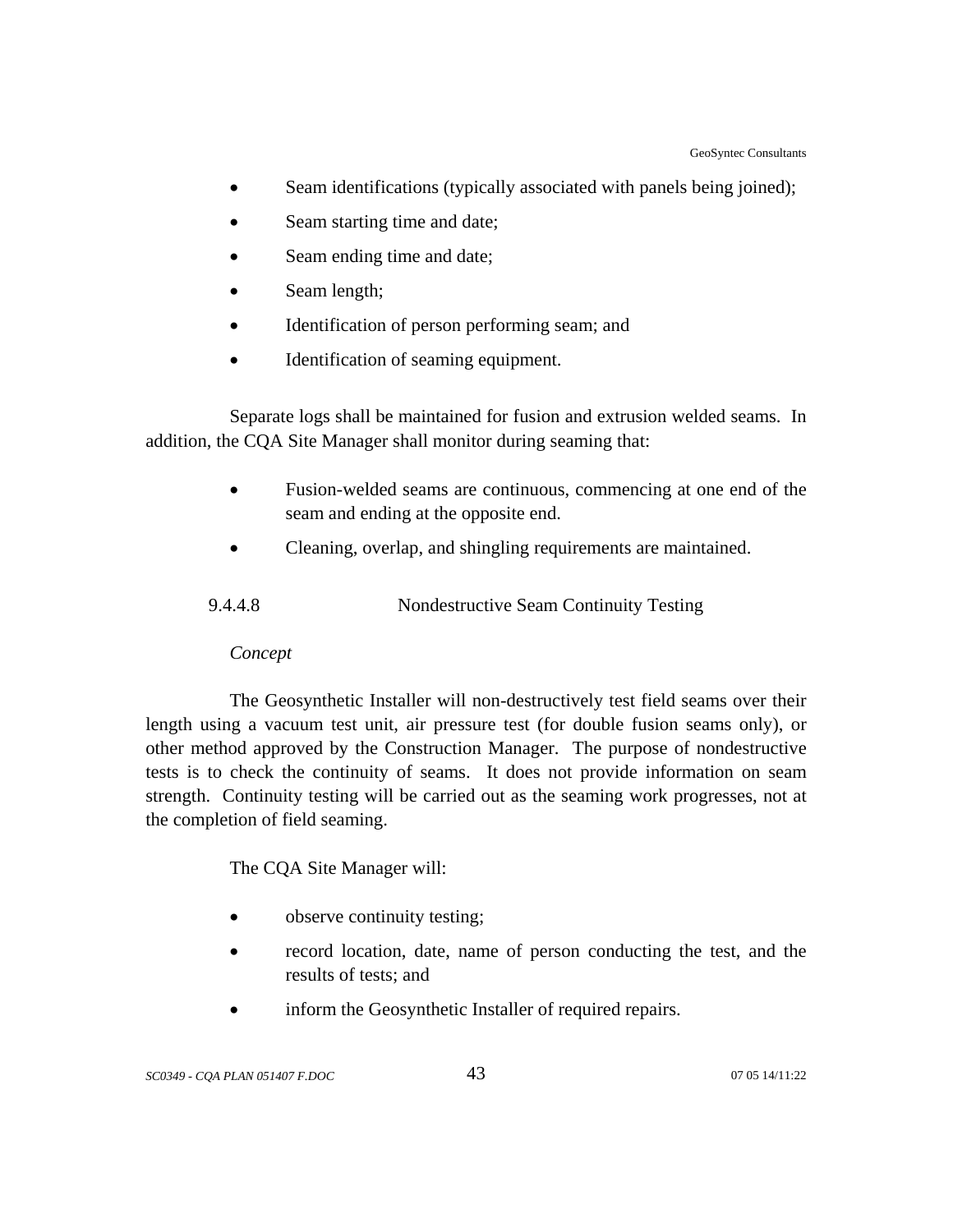The Geosynthetic Installer will complete any required repairs in accordance with Section 9.4.5.

The CQA Site Manager will:

- observe the repair and re-testing of the repair;
- mark on the geomembrane that the repair has been made; and
- document the results.

The following procedures will apply to locations where seams cannot be non-destructively tested:

All such seams will be cap-stripped with the same geomembrane.

- If the seam is accessible to testing equipment prior to final installation, the seam will be non-destructively tested prior to final installation.
- If the seam cannot be tested prior to final installation, the seaming and cap-stripping operations will be observed by the CQA Site Manager and Geosynthetic Installer for uniformity and completeness.

The seam number, date of observation, name of tester, and outcome of the test or observation will be recorded by the CQA Site Manager.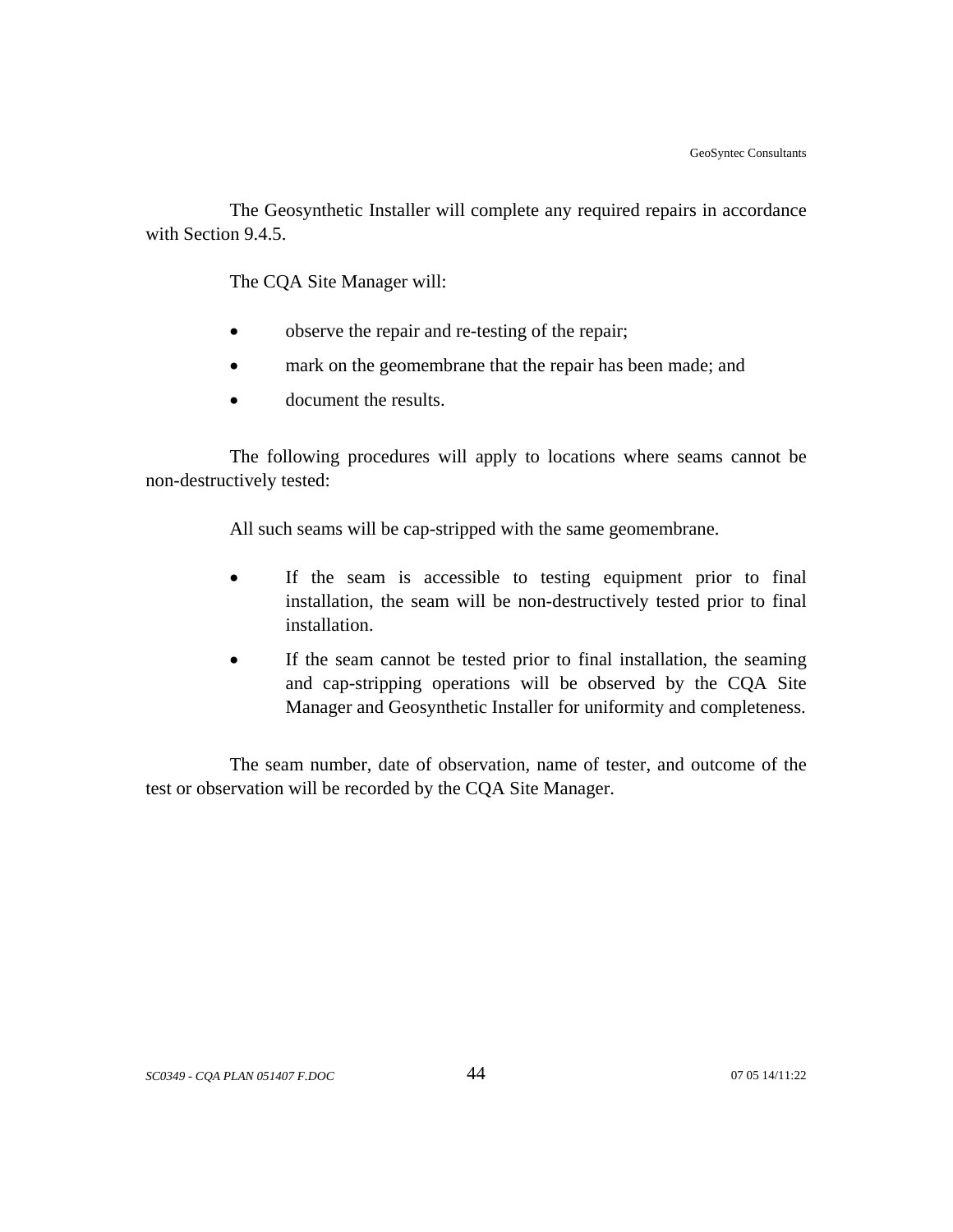#### *Vacuum Testing*

Vacuum testing shall be performed utilizing the equipment and procedures specified in the Technical Specifications. The CQA Site Manager shall observe the vacuum testing procedures and document that they are performed in accordance with the *Technical Specifications*. The result of vacuum testing shall be recorded on the CQA seaming logs. Results shall include, at a minimum, the personnel performing the vacuum test and the result of the test (pass or fail), and the test date. Seams failing the vacuum test shall be repaired in accordance with the procedures listed in the *Technical Specifications*. The CQA Site Manager shall document seam repairs in the seaming logs.

#### *Air Pressure Testing*

Air channel pressure testing shall be performed on double-track seams created with a fusion welding device, utilizing the equipment and procedures specified in the *Technical Specifications*. The CQA Site Manager shall observe the vacuum testing procedures and document that they are performed in accordance with the *Technical Specifications*. The result of air channel pressure testing shall be recorded on the CQA seaming logs. Results shall include, at a minimum, personnel performing the air pressure test, the starting air pressure and time, the final air pressure and time, the drop in psi during the test, and the result of the test (pass or fail). Seams failing the air pressure test shall be repaired in accordance with the procedures listed in the *Technical Specifications*. The CQA Site Manager shall document seam repairs in the seaming logs.

### 9.4.4.9 Destructive Testing

*Concept*

Destructive seam testing will be performed on site and at the independent CQA laboratory in accordance with the *Drawings* and the *Technical Specifications*. Destructive seam tests will be performed at selected locations. The purpose of these tests is to evaluate seam strength. Seam strength testing will be done as the seaming work progresses, not at the completion of all field seaming.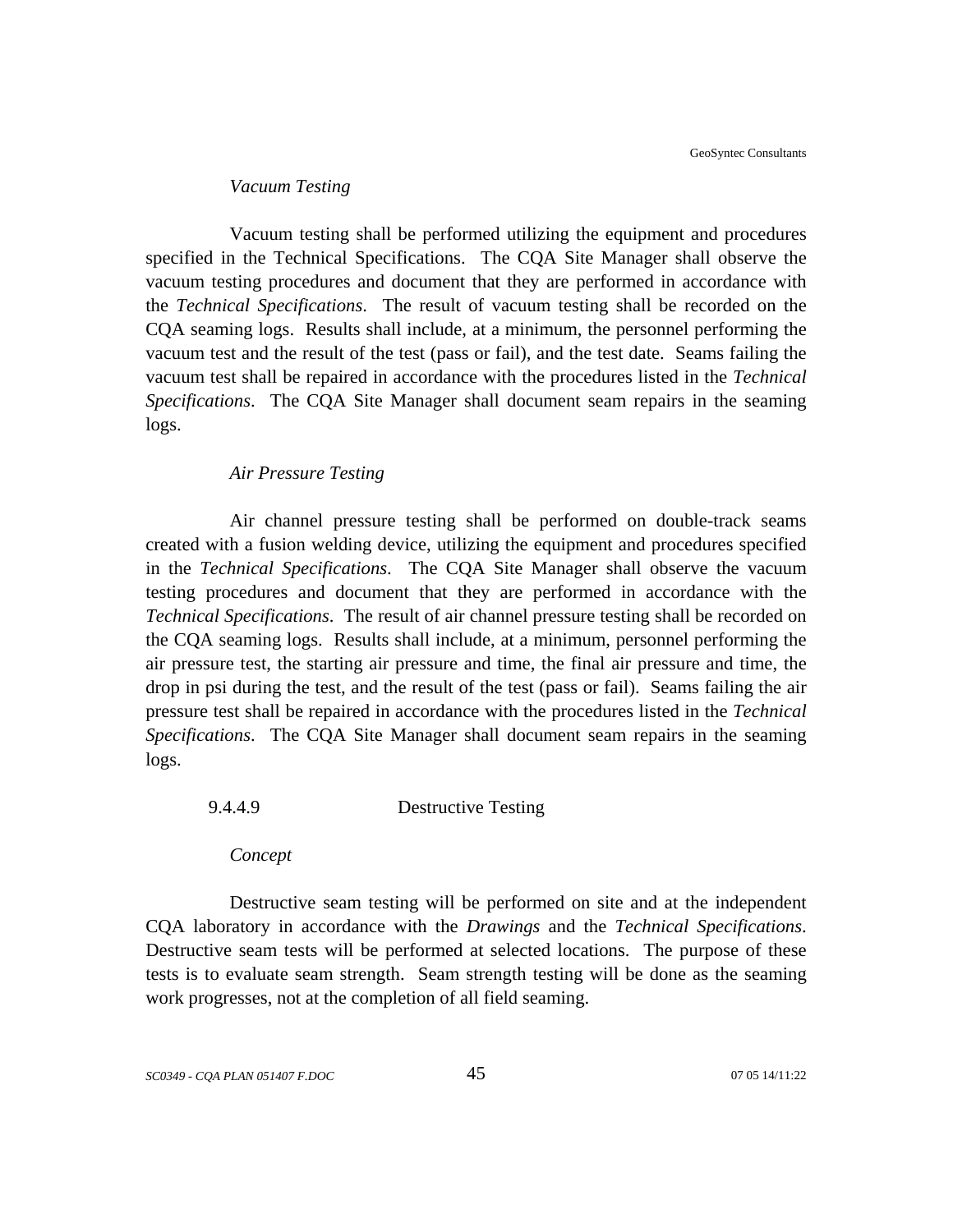### *Location and Frequency*

The CQA Site Manager will select locations where seam samples will be cut out for laboratory testing. Those locations will be established as follows.

- The frequency of geomembrane seam testing is a minimum of one destructive sample per 500 feet of weld. The minimum frequency is to be evaluated as an average taken throughout the entire facility.
- A minimum of one test per seaming machine over the duration of the project.
- Additional test locations may be selected during seaming at the CQA Site Manager's discretion. Selection of such locations may be prompted by suspicion of excess crystallinity, contamination, offset welds, or any other potential cause of imperfect welding.

The Geosynthetic Installer will not be informed in advance of the locations where the seam samples will be taken.

# *Sampling Procedure*

Samples will be marked by the CQA Site Manager following the procedures listed in the *Technical Specifications*. Preliminary samples will be taken from either side of the marked sample and tested before obtaining the full sample per the requirements of the *Technical Specifications*. Samples shall be obtained by the Geosynthetic Installer. Samples shall be obtained as the seaming progresses in order to have laboratory test results before the geomembrane is covered by another material. The CQA Site Manager will:

- observe sample cutting and monitor that corners are rounded;
- assign a number to each sample, and mark it accordingly;
- record sample location on the Panel Layout Drawing; and
- record reason for taking the sample at this location (e.g., statistical routine, suspicious feature of the geomembrane).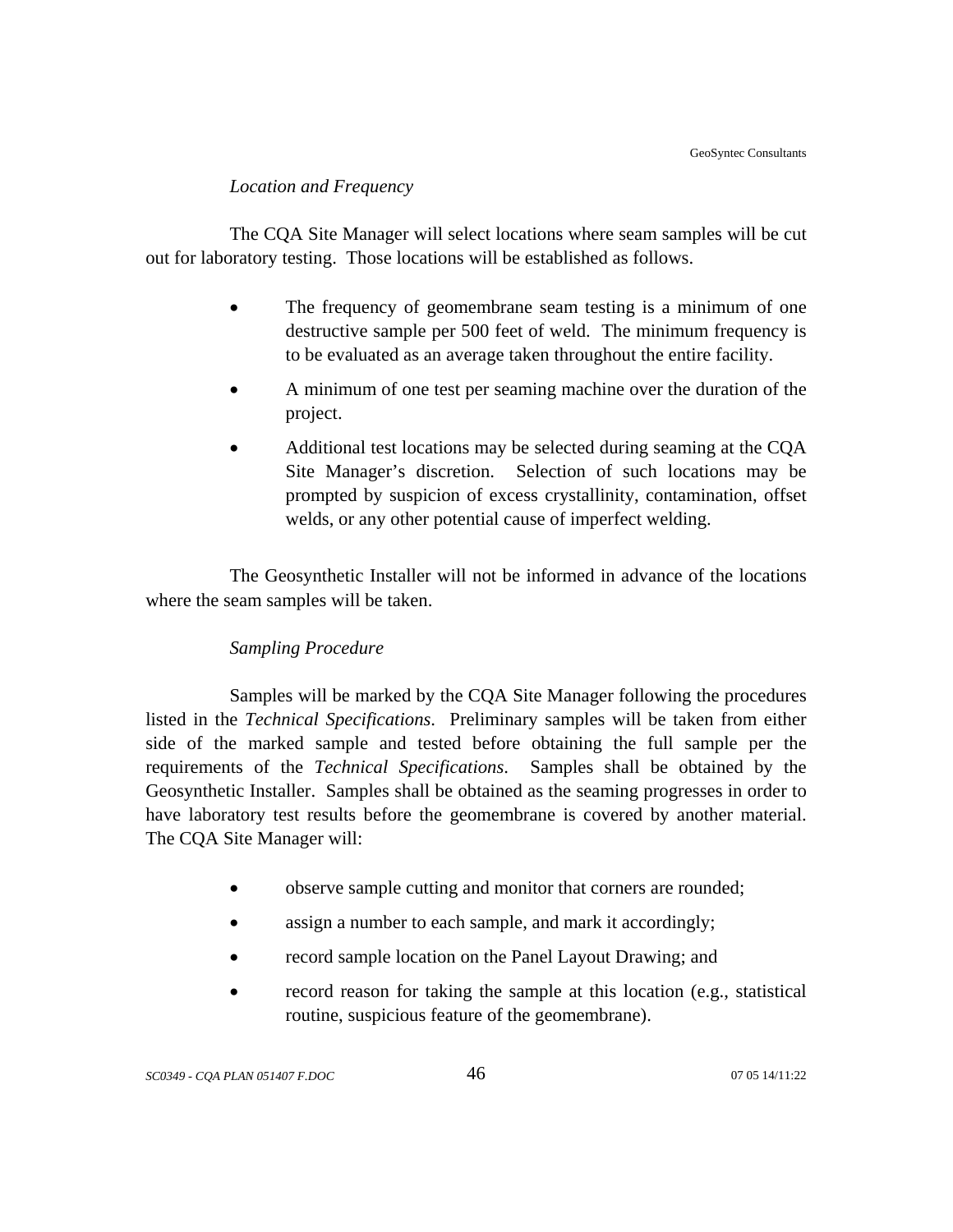Holes in the geomembrane resulting from destructive seam sampling will be immediately repaired in accordance with repair procedures described in Section 9.4.5. The continuity of the new seams in the repaired area will be tested in accordance with Section 9.4.4.8.

## *Size and Distribution of Samples*

The destructive sample will be  $12$  in.  $(0.3 \text{ m})$  wide by  $42$  in.  $(1.1 \text{ m})$  long with the seam centered lengthwise. The sample will be cut into three parts and distributed as follows:

- one portion, measuring 12 in.  $\times$  12 in. (0.30 cm  $\times$  30 cm), to the Geosynthetic Installer for field testing;
- one portion, measuring 12 in.  $\times$  18 in. (30 cm  $\times$  45 cm), for CQA Laboratory testing; and
- one portion, measuring 12 in.  $\times$  12 in. (30 cm  $\times$  30 cm), to the Construction Manager for archive storage.

Final evaluation of the destructive sample sizes and distribution will be made at the Pre-Construction Meeting.

# *Field Testing*

Field testing will be performed by the Geosynthetic Installer using a gauged tensiometer. Prior to field testing the Geosynthetic Installer shall submit a calibration certificate for gauge tensiometer to the CQA Consultant for review. Calibration must have been performed within one year of use on the current project. The destructive sample shall be tested according to the requirements of the *Technical Specifications*. The specimens shall not fail in the seam and shall meet the strength requirements outlined in the *Technical Specifications*. If any field test specimen fails, then the procedures outlined in *Procedures for Destructive Test Failures* of this section will be followed.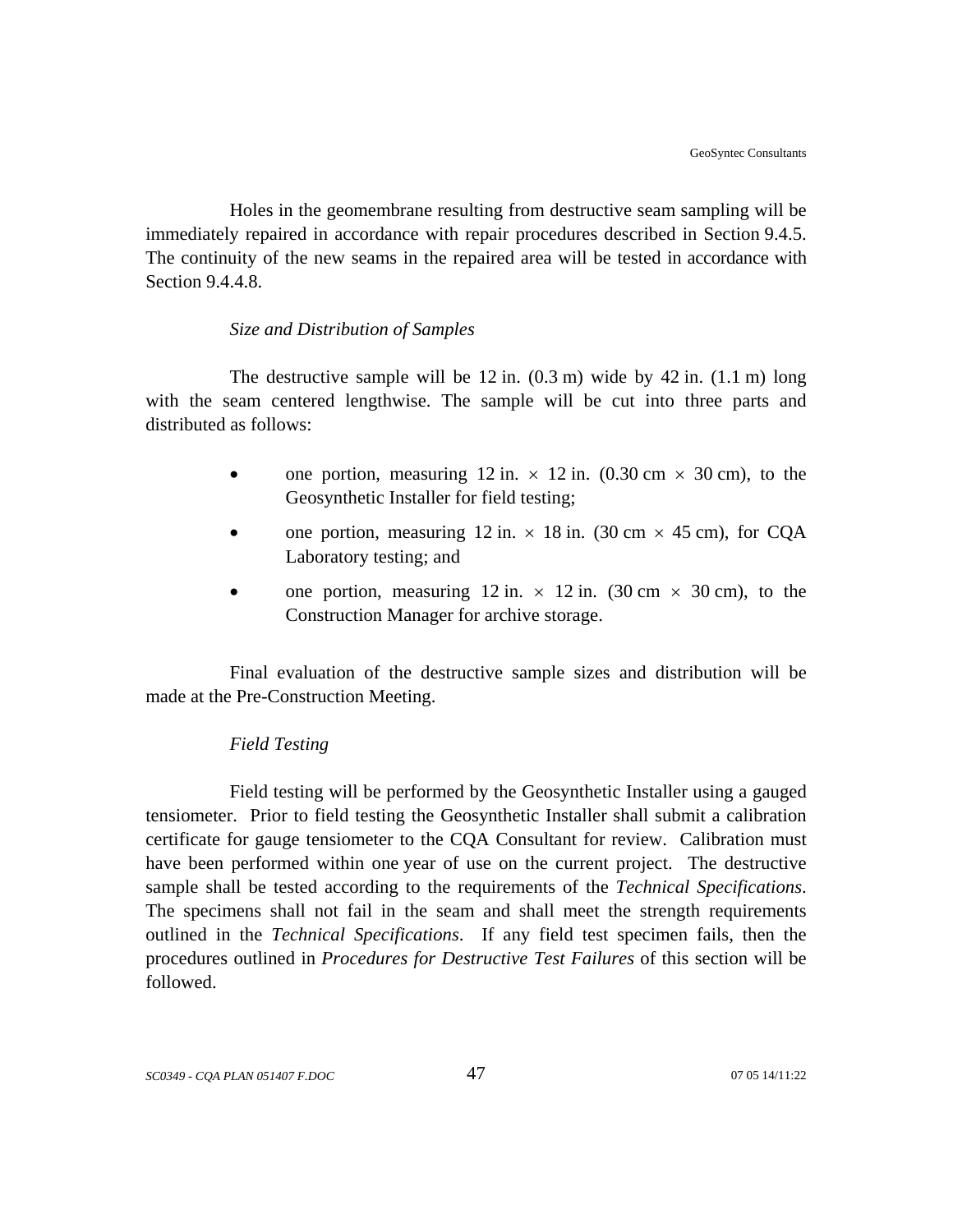The CQA Site Manager will witness field tests and mark samples and portions with their number. The CQA Site Manager will also document the date and time, ambient temperature, number of seaming unit, name of seamer, welding apparatus temperatures and pressures, and pass or fail description.

#### *CQA Laboratory Testing*

Destructive test samples will be packaged and shipped, if necessary, under the responsibility of the CQA Site Manager in a manner that will not damage the test sample. The Construction Manager will be responsible for storing the archive samples. This procedure will be outlined at the Pre-construction Meeting. Samples will be tested by the CQA Laboratory. The CQA Laboratory will be selected by the CQA Site Manager with the concurrence of the Engineer.

Testing will include "Bonded Seam Strength" and "Peel Adhesion." The minimum acceptable values to be obtained in these tests are given in the *Technical Specifications*. At least five specimens will be tested for each test method. Specimens will be selected alternately, by test, from the samples (i.e., peel, shear, peel, shear...). A passing test will meet the minimum required values in at least four out of five specimens.

The CQA Laboratory will provide test results no more than 24 hours after they receive the samples. The CQA Site Manager will review laboratory test results as soon as they become available, and make appropriate recommendations to the Construction Manager.

#### *Geosynthetic Installer's Laboratory Testing*

The Geosynthetic Installer's laboratory test results will be presented to the Construction Manager and the CQA Site Manager for comments.

#### *Procedures for Destructive Test Failure*

The following procedures will apply whenever a sample fails a destructive test, whether that test conducted by the CQA Laboratory, the Geosynthetic Installer's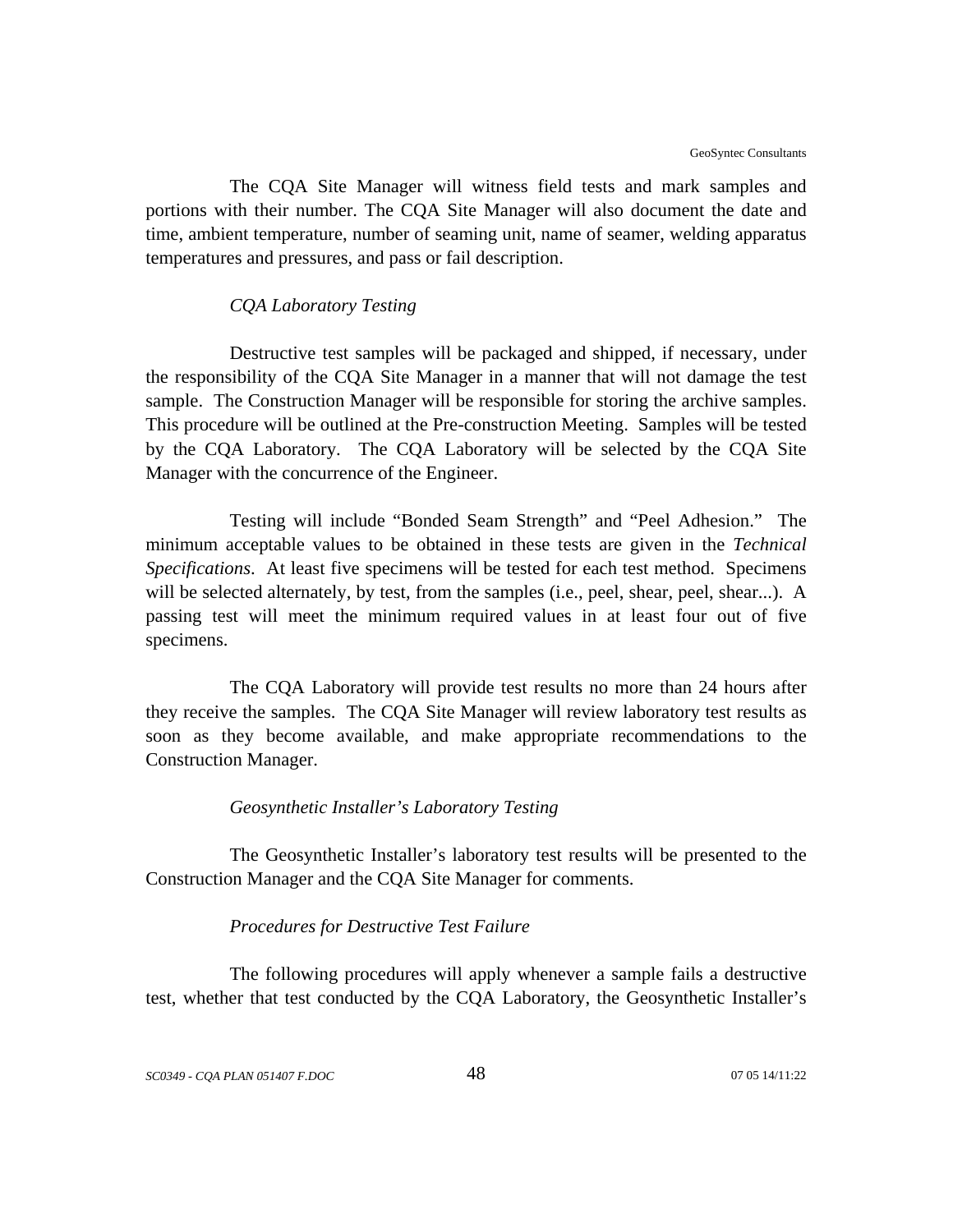laboratory, or by gauged tensiometer in the field. The Geosynthetic Installer has two options:

- The Geosynthetic Installer can reconstruct the seam between two passed test locations.
- The Geosynthetic Installer can trace the welding path to an intermediate location at 10 ft (3 m) minimum from the point of the failed test in each direction and take a small sample for an additional field test at each location. If these additional samples pass the test, then full laboratory samples are taken. If these laboratory samples pass the tests, then the seam is reconstructed between these locations. If either sample fails, then the process is repeated to establish the zone in which the seam should be reconstructed.

Acceptable seams must be bounded by two locations from which samples passing laboratory destructive tests have been taken. Repairs will be made in accordance with Section 9.4.5.

The CQA Site Manager will document actions taken in conjunction with destructive test failures.

# **9.4.5 Defects and Repairs**

This section prescribes CQA activities to document that defects, tears, rips, punctures, damage, or failing seams shall be repaired.

9.4.5.1 Identification

Seams and non-seam areas of the geomembrane shall be examined by the CQA Site Manager for identification of defects, holes, blisters, undispersed raw materials and signs of contamination by foreign matter. Because light reflected by the geomembrane helps to detect defects, the surface of the geomembrane shall be clean at the time of examination.

9.4.5.2 Evaluation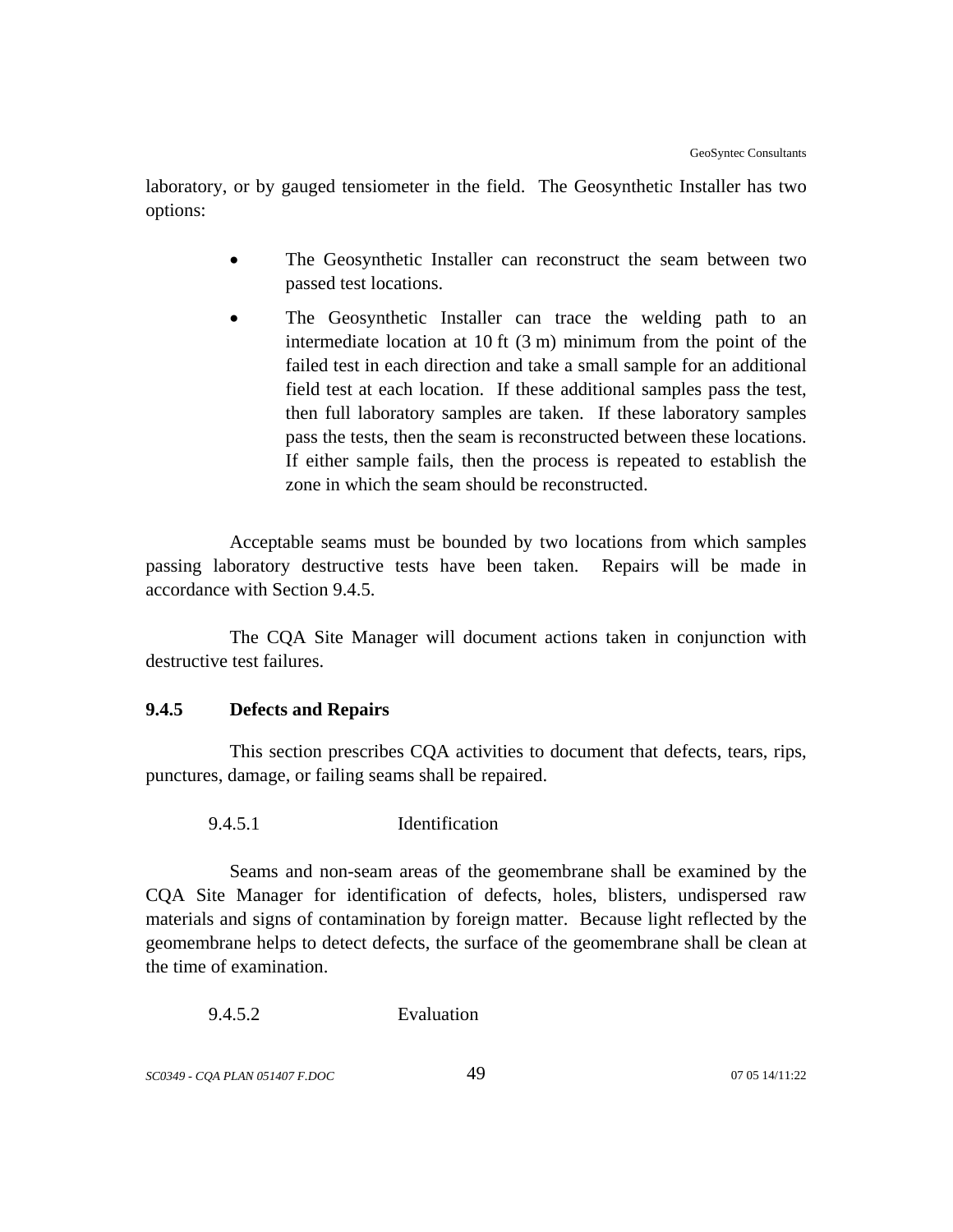Potentially flawed locations, both in seam and non-seam areas, shall be nondestructively tested using the methods described in Section 9.4.4.8 as appropriate. Each location that fails the nondestructive testing will be marked by the CQA Site Manager and repaired by the Geosynthetic Installer. Work will not proceed with any materials that will cover locations which have been repaired until laboratory test results with passing values are available.

## 9.4.5.3 Repair Procedures

Portions of the geomembrane exhibiting a flaw, or failing a destructive or nondestructive test, will be repaired. Several procedures exist for the repair of these areas. The final decision as to the appropriate repair procedure will be at the discretion of the CQA Consultant with input from the Construction Manager and Geosynthetic Installer. The procedures available include:

- patching, used to repair large holes, tears, undispersed raw materials, and contamination by foreign matter;
- grinding and re-welding, used to repair small sections of extruded seams;
- spot welding or seaming, used to repair small tears, pinholes, or other minor, localized flaws;
- capping, used to repair large lengths of failed seams;
- removing bad seam and replacing with a strip of new material welded into place (used with large lengths of fusion seams).

In addition, the following provisions will be satisfied:

- surfaces of the geomembrane which are to be repaired will be abraded no more than 20 minutes prior to the repair;
- surfaces must be clean and dry at the time of the repair;
- all seaming equipment used in repairing procedures must be approved;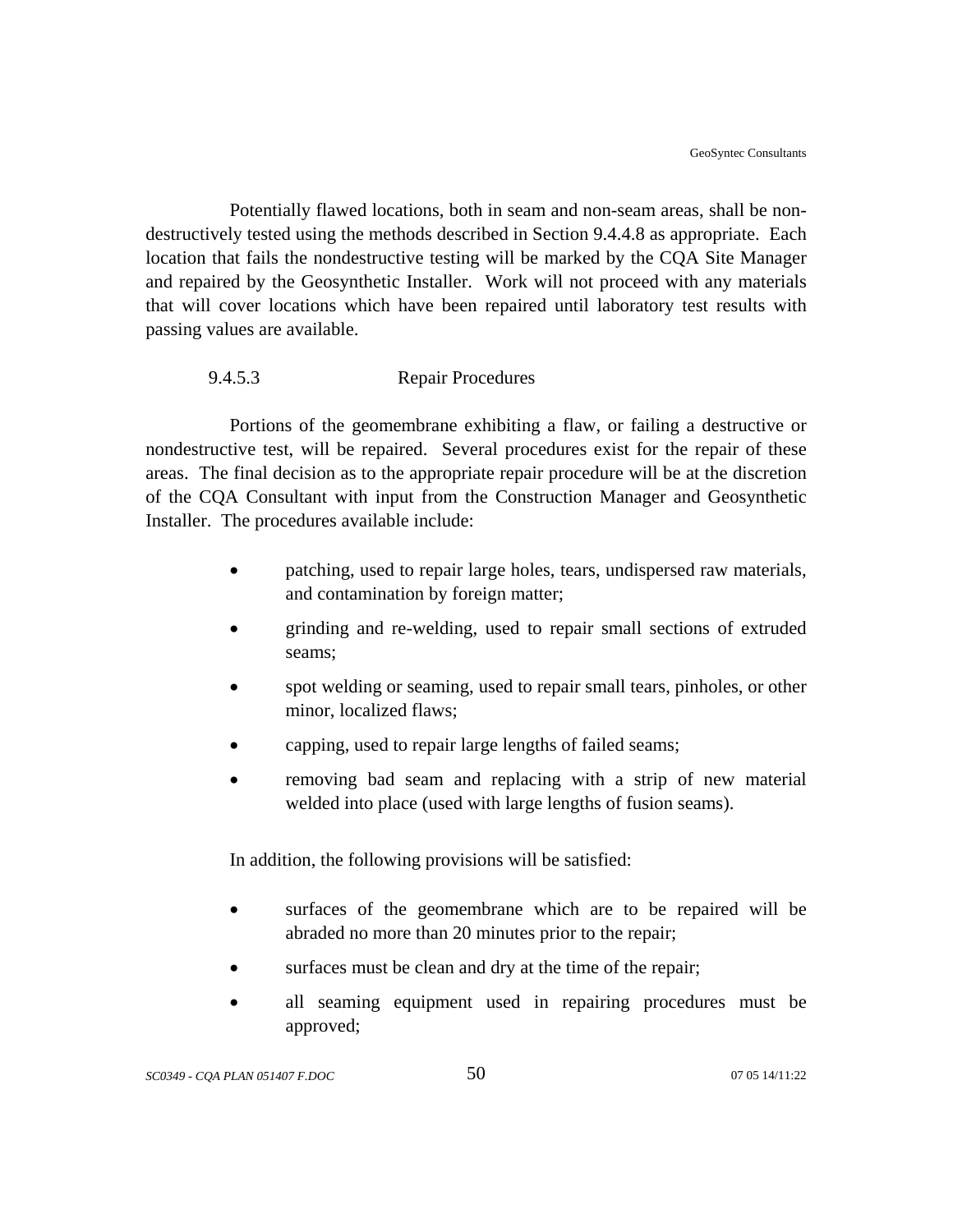- the repair procedures, materials, and techniques will be approved in advance by the CQA Consultant with input from the Engineer and Geosynthetic Installer;
- patches or caps will extend at least 6 in. (150 mm) beyond the edge of the defect, and all corners of patches will be rounded with a radius of at least 3 in. (75 mm);
- cuts and holes to be patched shall have rounded corners; and
- the geomembrane below large caps should be appropriately cut to avoid water or gas collection between the two sheets.

## 9.4.5.4 Verification of Repairs

The CQA Monitor shall monitor and document repairs. Records of repairs shall be maintained on repair logs. Repair logs shall include, at a minimum:

- panel containing repair and approximate location on panel;
- approximate dimensions of repair;
- repair type, i.e. fusion weld or extrusion weld
- date of repair;
- seamer making the repair; and
- results of repair non-destructive testing (pass or fail).

Each repair will be non-destructively tested using the methods described herein, as appropriate. Repairs that pass the non-destructive test will be taken as an indication of an adequate repair. Large caps may be of sufficient extent to require destructive test sampling, per the requirements of the *Technical Specifications*. Failed tests shall be redone and re-tested until passing test results are observed.

### 9.4.5.5 Large Wrinkles

When seaming of the geomembrane is completed (or when seaming of a large area of the geomembrane liner is completed) and prior to placing overlying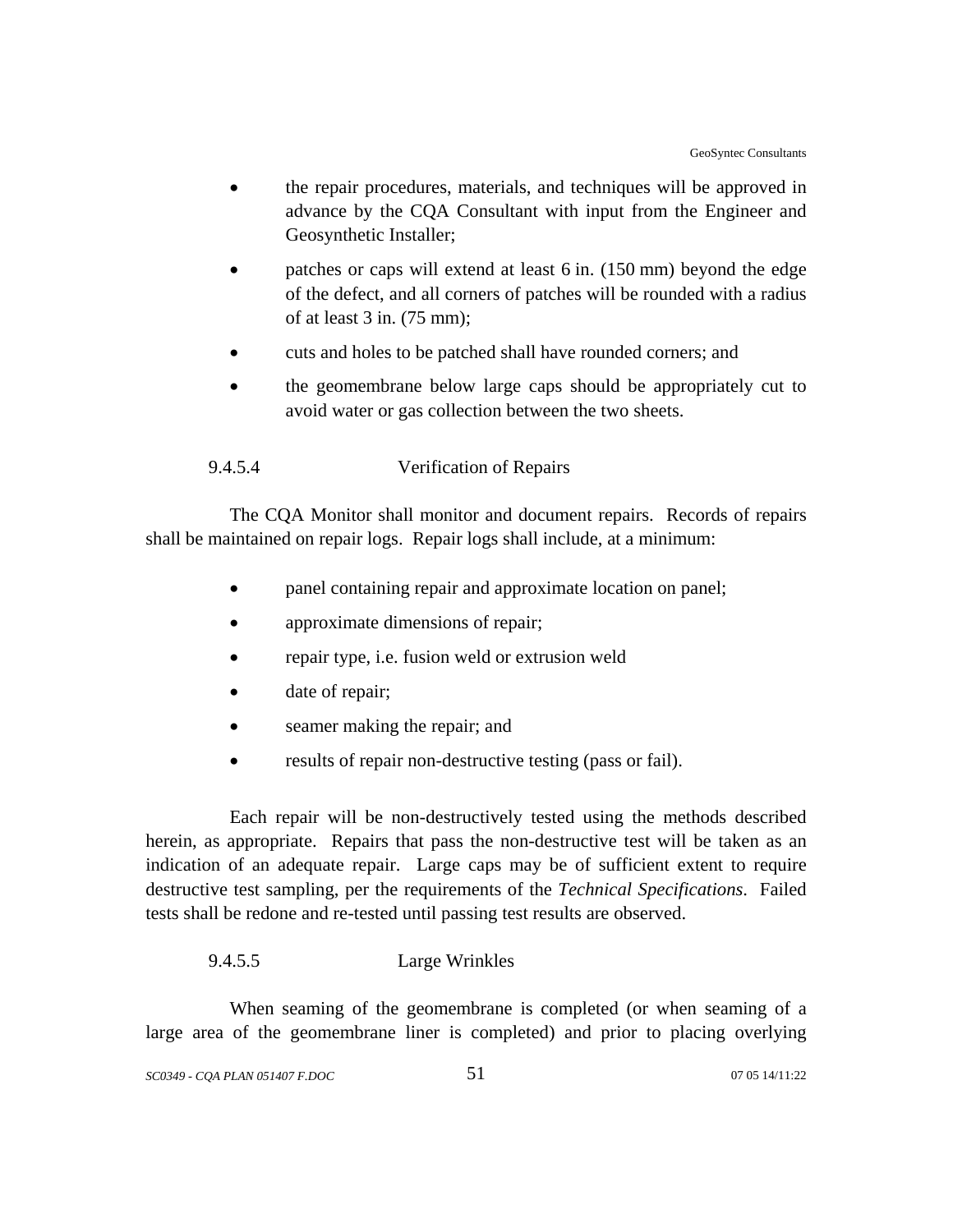materials, the CQA Site Manager will observe the geomembrane wrinkles. The CQA Site Manager will indicate to the Geosynthetic Installer which wrinkles should be cut and re-seamed. The seam thus produced will be tested like any other seam.

## **9.4.6 Lining System Acceptance**

The Geosynthetic Installer and the Manufacturer(s) will retain all responsibility for the geosynthetic materials in the liner system until acceptance by the Construction Manager.

The geosynthetic liner system will be accepted by the Construction Manager when:

- the installation is finished;
- verification of the adequacy of all seams and repairs, including associated testing, is complete;
- all documentation of installation is completed including the CQA Site Manager's acceptance report and appropriate warranties; and
- COA report, including "as built" drawing(s), sealed by a registered professional engineer has been received by the Construction Manager.

The CQA Site Manager will document that installation proceeded in accordance with the *Technical Specifications* for the project.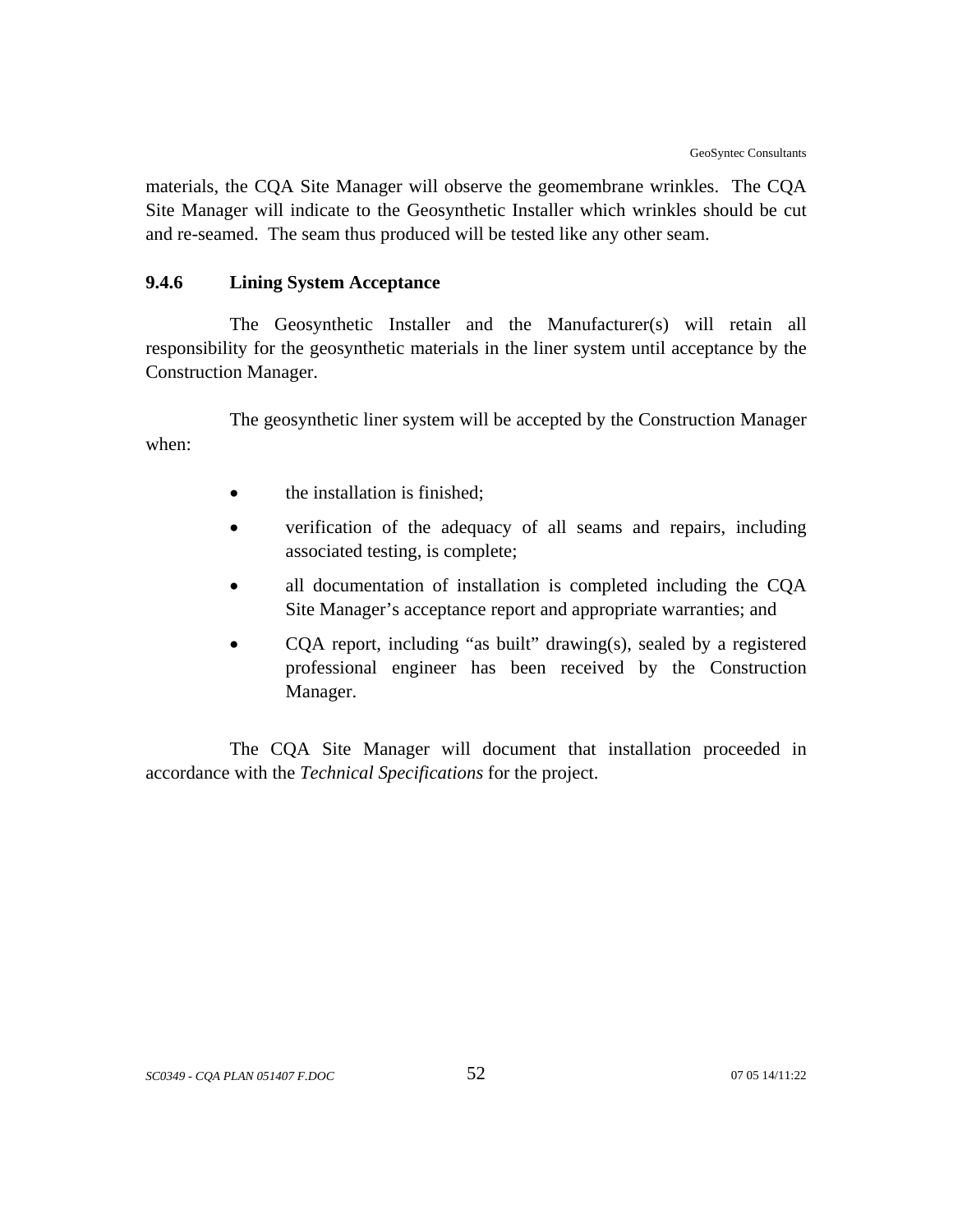### **10. GEOTEXTILE**

### **10.1 Introduction**

This section of the CQA Plan outlines the CQA activities to be performed for the geotextile installation. The CQA Consultant will review the *Drawings*, and the *Technical Specifications*, and any approved addenda or changes.

### **10.2 Manufacturing**

The Manufacturer will provide the Construction Manager with a list of guaranteed "minimum average roll value" properties (defined as the mean less two standard deviations), for each type of geotextile to be delivered. The Manufacturer will also provide the Construction Manager with a written quality control certification signed by a responsible party employed by the Manufacturer that the materials actually delivered have property "minimum average roll values" which meet or exceed all property values guaranteed for that type of geotextile.

The quality control certificates will include:

- roll identification numbers; and
- results of MQC testing.

The Manufacturer will provide, as a minimum, test results for the following:

- mass per unit area;
- grab strength;
- tear strength;
- puncture strength;
- permittivity; and
- apparent opening size.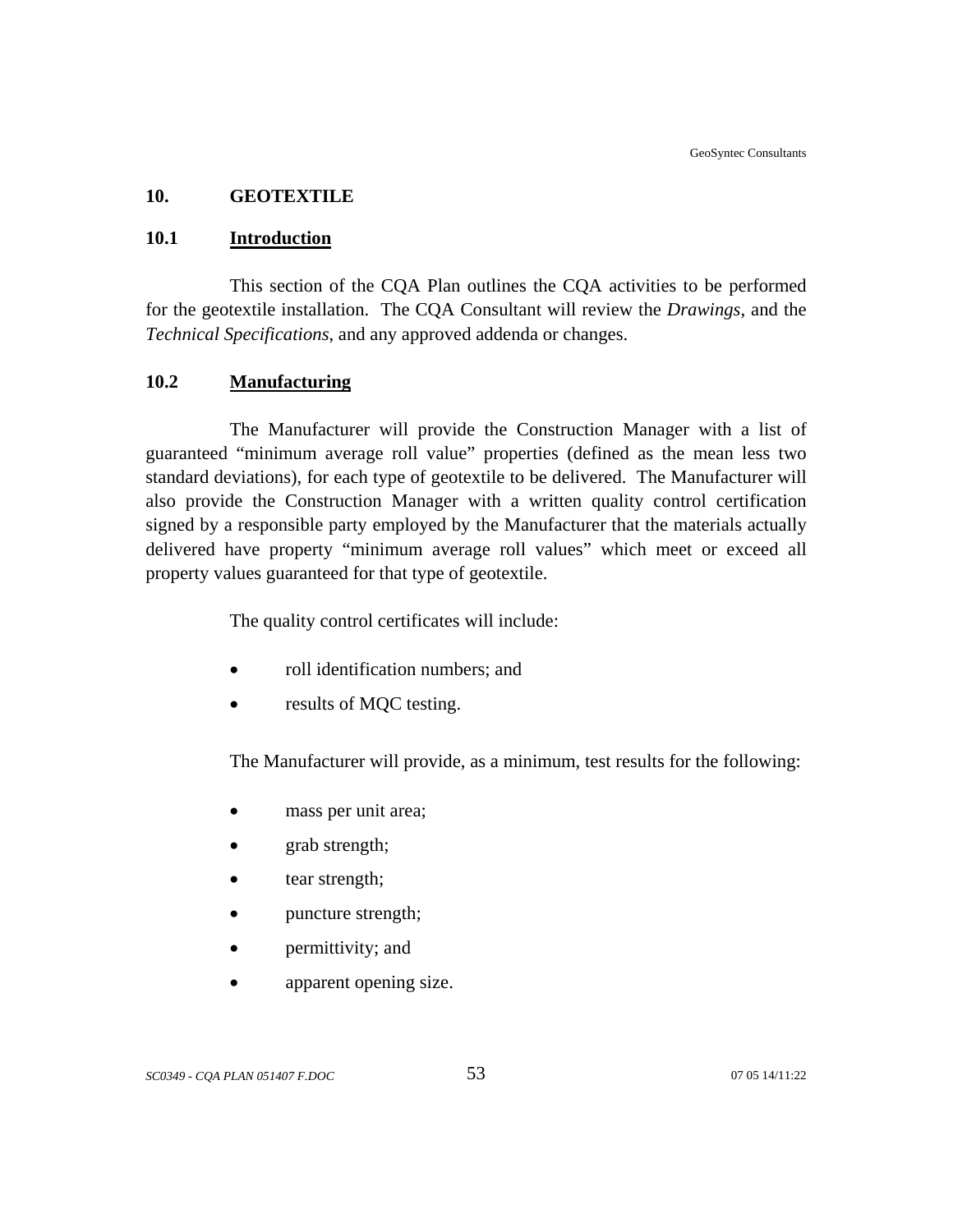MQC tests shall be performed at the frequency listed in the *Technical Specifications*. CQA tests on geotextile produced for the project shall be performed according to the test methods specified and frequencies presented in Table 4.

The CQA Site Manager will examine Manufacturer certifications to evaluate that the property values listed on the certifications meet or exceed those specified for the particular type of geotextile and the measurements of properties by the Manufacturer are properly documented, test methods acceptable and the certificates have been provided at the specified frequency properly identifying the rolls related to testing. Deviations will be reported to the Construction Manager.

#### **10.3 Labeling**

The Manufacturer will identify all rolls of geotextile with the following:

- manufacturer's name;
- product identification;
- lot number;
- roll number; and
- roll dimensions.

The CQA Site Manager will examine rolls upon delivery and deviation from the above requirements will be reported to the Construction Manager.

### **10.4 Shipment and Storage**

During shipment and storage, the geotextile will be protected from ultraviolet light exposure, precipitation or other inundation, mud, dirt, dust, puncture, cutting or any other damaging or deleterious conditions. To that effect, geotextile rolls will be shipped and stored in relatively opaque and watertight wrappings.

Protective wrappings will be removed less than one hour prior to unrolling the geotextile. After the wrapping has been removed, a geotextile will not be exposed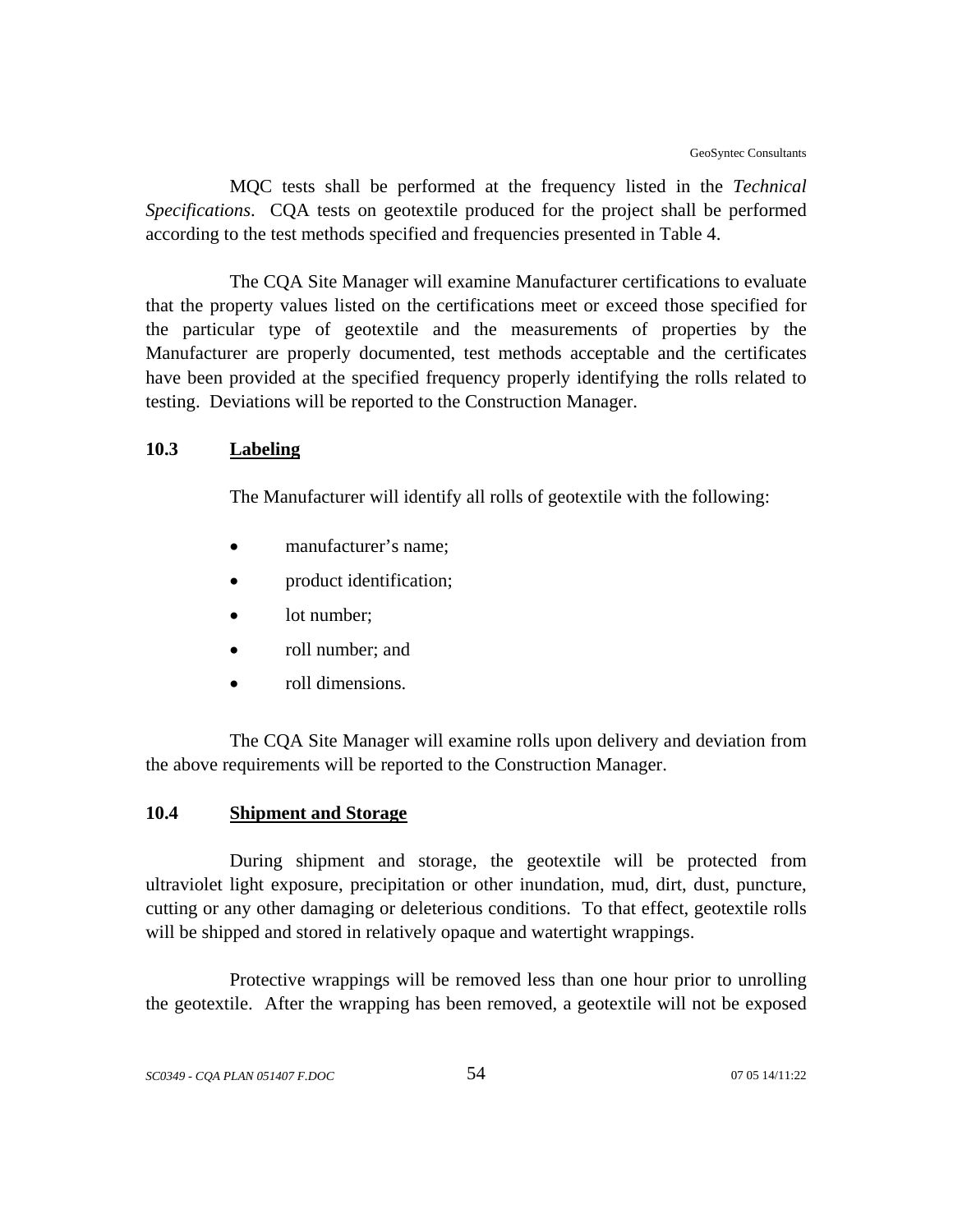to sunlight for more than 15 days, except for UV protection geotextile, unless otherwise specified and guaranteed by the Manufacturer.

The CQA Site Manager will observe rolls upon delivery at the site and deviation from the above requirements will be reported to the Geosynthetic Installer.

## **10.5 Conformance Testing**

### **10.5.1 Tests**

Upon delivery of the rolls of geotextiles, the CQA Site Manager will obtain conformance samples and forward to the Geosynthetics CQA Laboratory for testing to evaluate conformance to *Technical Specifications*. Required test and testing frequency for the geotextiles are presented in Table 4. These conformance tests will be performed in accordance with the test methods specified in the *Technical Specifications* and will be documented by the CQA Site Manager.

#### **10.5.2 Sampling Procedures**

Samples will be taken across the width of the roll and will not include the first three feet. Unless otherwise specified, samples will be 3 ft long by the roll width. The CQA Site Manager will mark the machine direction on the samples with an arrow.

Unless otherwise specified, samples will be taken at a rate as indicated in Table 4 for geotextiles.

# **10.5.3 Test Results**

The CQA Site Manager will examine results from laboratory conformance testing and will report non-conformance with the *Technical Specifications* and this CQA Plan to the Construction Manager.

# **10.5.4 Conformance Sample Failure**

The following procedure will apply whenever a sample fails a conformance test that is conducted by the CQA Laboratory: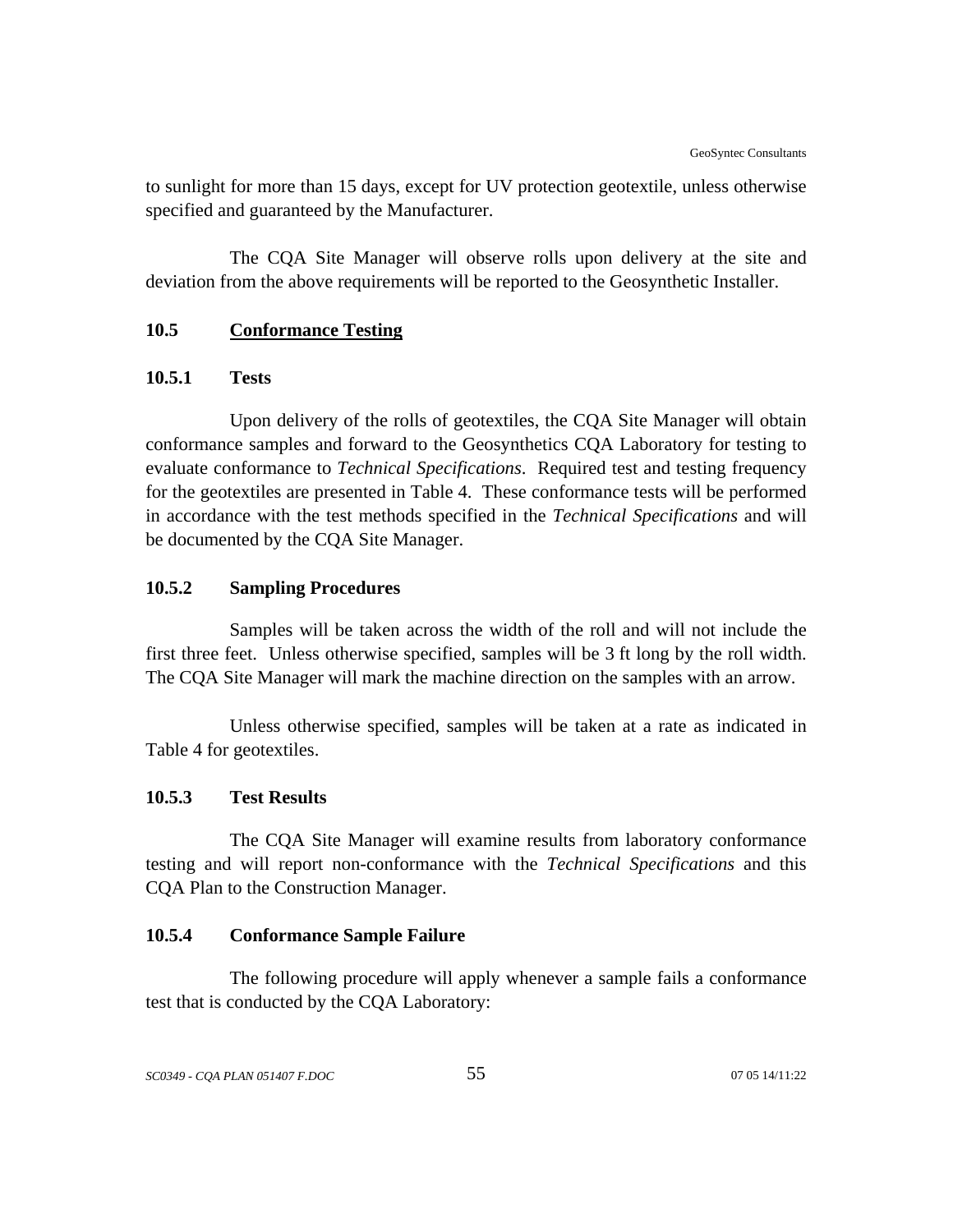- The Manufacturer will replace every roll of geotextile that is in nonconformance with the *Technical Specifications* with a roll(s) that meets *Technical Specifications*; or
- The Geosynthetic Installer will remove conformance samples for testing by the CQA Laboratory from the closest numerical rolls on both sides of the failed roll. These two samples must conform to the *Technical Specifications*. If either of these samples fail, the numerically closest rolls on the side of the failed sample will be tested by the CQA Laboratory. These samples must conform to the *Technical Specifications*. If any of these samples fail, every roll of geotextile on site from this lot and every subsequently delivered roll that is from the same lot must be tested by the CQA Laboratory for conformance to the *Technical Specifications*. This additional conformance testing will be at the expense of the Manufacturer.

The CQA Site Manager will document actions taken in conjunction with conformance test failures.

# **10.6 Handling and Placement**

The Geosynthetic Installer will handle all geotextiles in such a manner as to document they are not damaged in any way, and the following will be complied with:

- In the presence of wind, all geotextiles will be weighted with sandbags or the equivalent. Such sandbags will be installed during placement and will remain until replaced with earth cover material.
- Geotextiles will be cut using an approved geotextile cutter only. If in place, special care must be taken to protect other materials from damage, which could be caused by the cutting of the geotextiles.
- The Geosynthetic Installer will take all necessary precautions to prevent damage to underlying layers during placement of the geotextile.
- During placement of geotextiles, care will be taken not to entrap in the geotextile stones, excessive dust, or moisture that could damage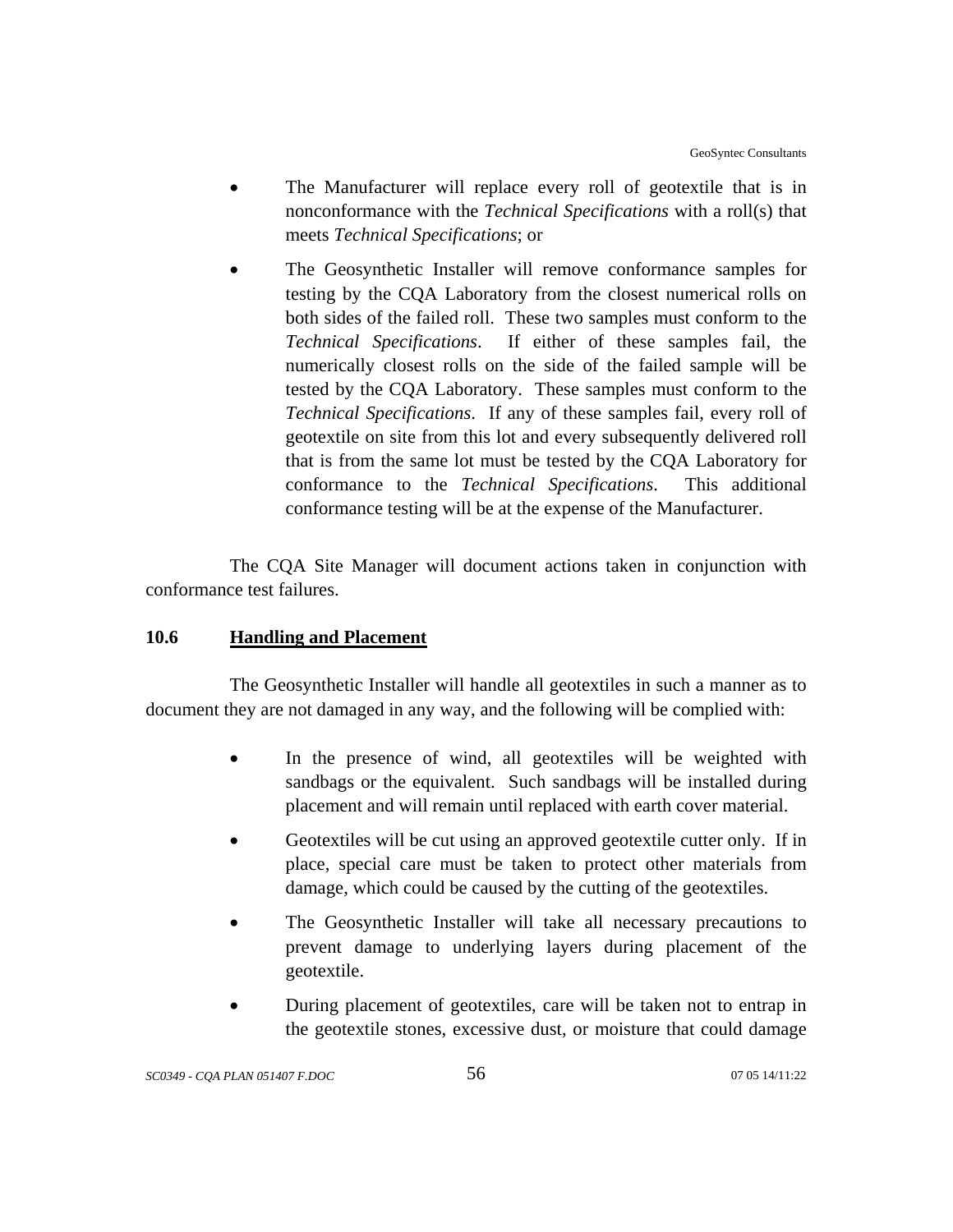the geotextile, generate clogging of drains or filters, or hamper subsequent seaming.

• A visual examination of the geotextile will be carried out over the entire surface, after installation, to document that no potentially harmful foreign objects, such as needles, are present.

The CQA Site Manager will note non-compliance and report it to the Construction Manager.

# **10.7 Seams and Overlaps**

All geotextiles will be continuously sewn in accordance with *Technical Specifications*. Geotextiles will be overlapped 12 in. prior to seaming. No horizontal seams will be allowed on side slopes (i.e. seams will be along, not across, the slope), except as part of a patch.

Sewing will be done using polymeric thread with chemical and ultraviolet resistance properties equal to or exceeding those of the geotextile.

# **10.8 Repair**

Holes or tears in the geotextile will be repaired as follows:

- On slopes: A patch made from the same geotextile will be double seamed into place. Should a tear exceed 10 percent of the width of the roll, that roll will be removed from the slope and replaced.
- Non-slopes: A patch made from the same geotextile will be spotseamed in place with a minimum of 6 in. (0.60 m) overlap in all directions.

Care will be taken to remove any soil or other material that may have penetrated the torn geotextile.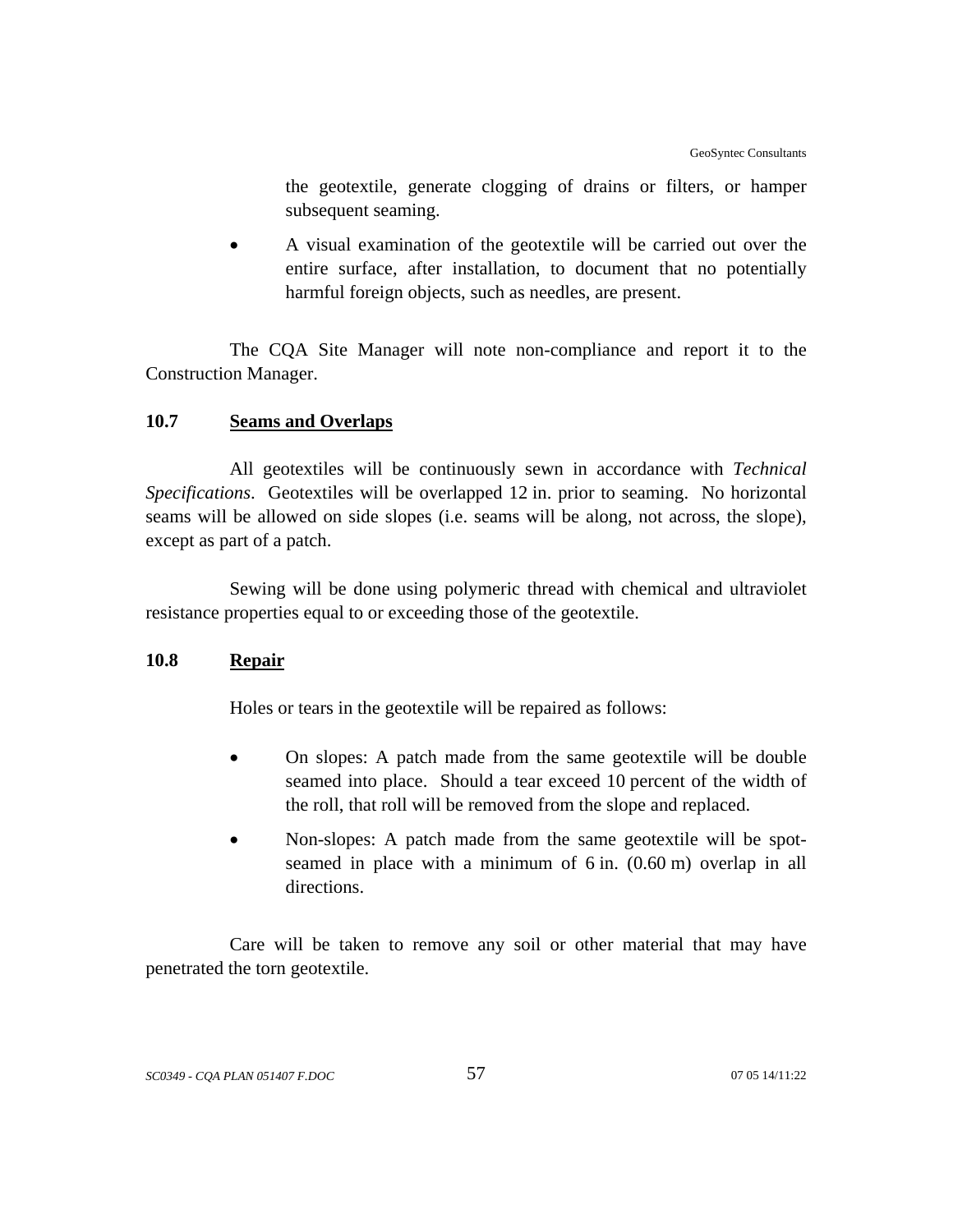The CQA Site Manager will observe any repair, note any non-compliance with the above requirements and report them to the Construction Manager.

# **10.9 Placement of Soil or Aggregate Materials**

The Contractor will place all soil or aggregate materials located on top of a geotextile, in such a manner as to document:

- no damage of the geotextile;
- minimal slippage of the geotextile on underlying layers; and
- no excess tensile stresses in the geotextile.

Non-compliance will be noted by the CQA Site Manager and reported to the Construction Manager.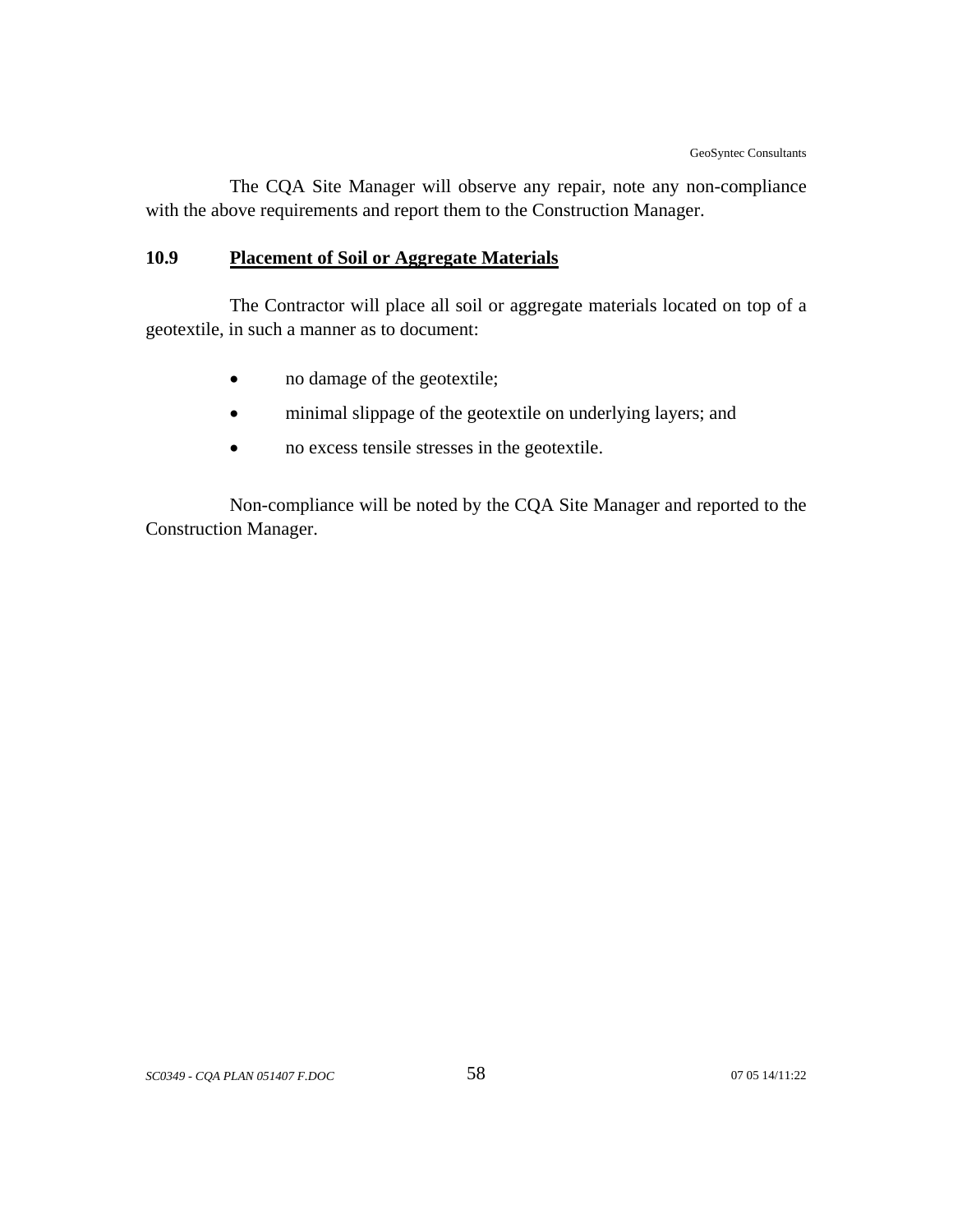# **11. GEOSYNTHETIC CLAY LINER (GCL)**

#### **11.1 Introduction**

This section of the CQA Plan outlines the CQA activities to be performed for the geosynthetic clay liner (GCL) installation. The CQA Consultant will review the *Drawings*, and the *Technical Specifications*, and approved addenda or changes.

### **11.2 Manufacturing**

The Manufacturer will provide the Construction Manager with a list of guaranteed "minimum average roll value" properties (defined as the mean less two standard deviations), for the GCL to be delivered. The Manufacturer will also provide the Construction Manager with a written quality control certification signed by a responsible party employed by the Manufacturer that the materials actually delivered have property "minimum average roll values" which meet or exceed all property values guaranteed for that GCL.

The quality control certificates will include:

- roll identification numbers; and
- results of quality control testing.

The Manufacturer will provide, as a minimum, test results for the following:

- mass per unit area; and
- index flux.

Quality control tests must be performed, in accordance with the test methods specified in Table 5, on GCL produced for the project.

The CQA Site Manager will examine Manufacturer certifications to verify that the property values listed on the certifications meet or exceed those specified for the GCL and the measurements of properties by the Manufacturer are properly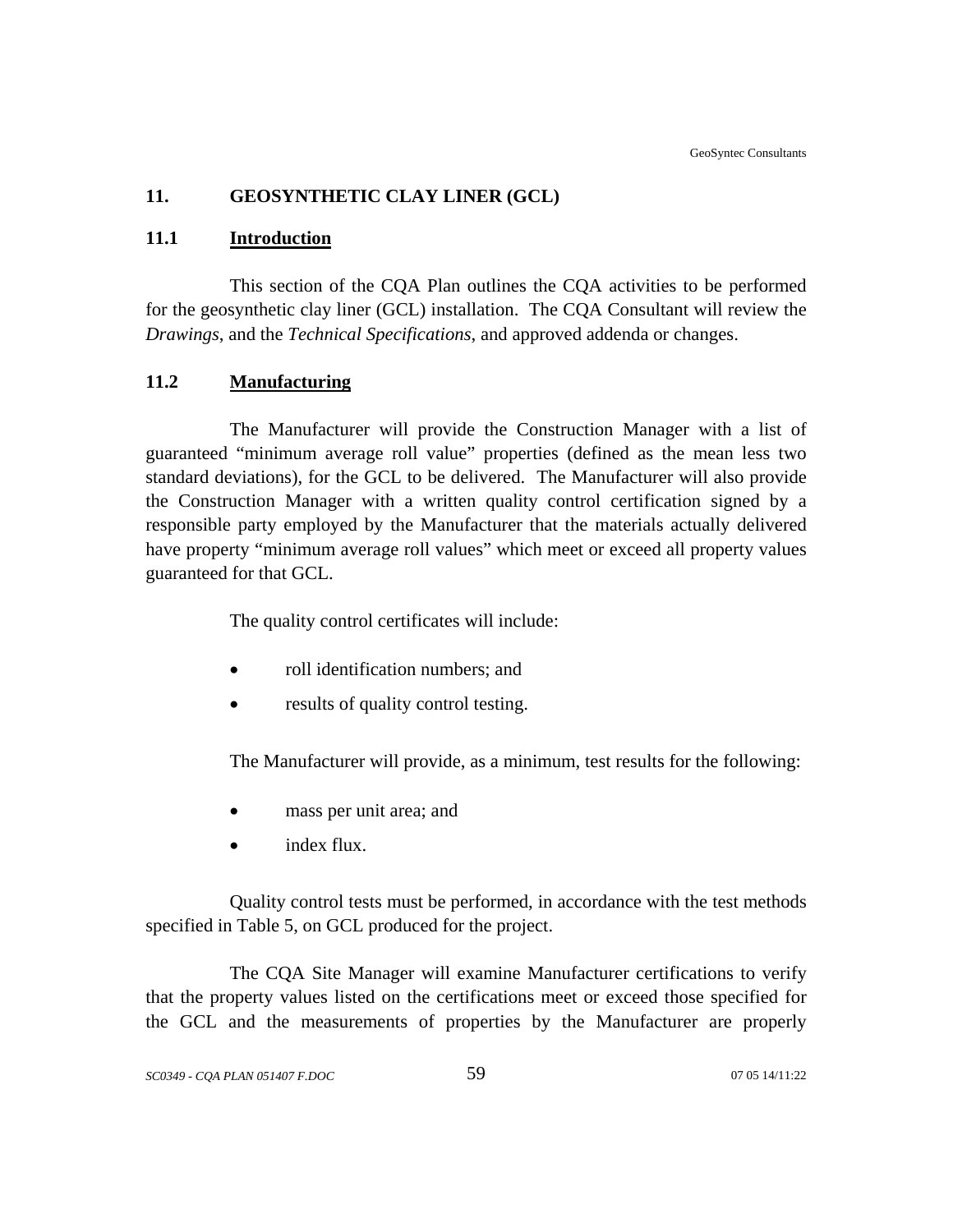documented, test methods acceptable and the certificates have been provided at the specified frequency properly identifying the rolls related to testing. Deviations will be reported to the Construction Manager.

# **11.3 Labeling**

The Manufacturer will identify all rolls of GCL with the following:

- manufacturer's name:
- product identification;
- lot number:
- roll number; and
- roll dimensions.

The CQA Site Manager will examine rolls upon delivery and deviation from the above requirements will be reported to the Construction Manager.

### **11.4 Shipment and Storage**

During shipment and storage, the GCL will be protected from ultraviolet light exposure, precipitation or other inundation, mud, dirt, dust, puncture, cutting or any other damaging or deleterious conditions. To that effect, GCL rolls will be shipped and stored in relatively opaque and watertight wrappings.

The CQA Site Manager will observe rolls upon delivery at the site and any deviation from the above requirements will be reported to the Construction Manager.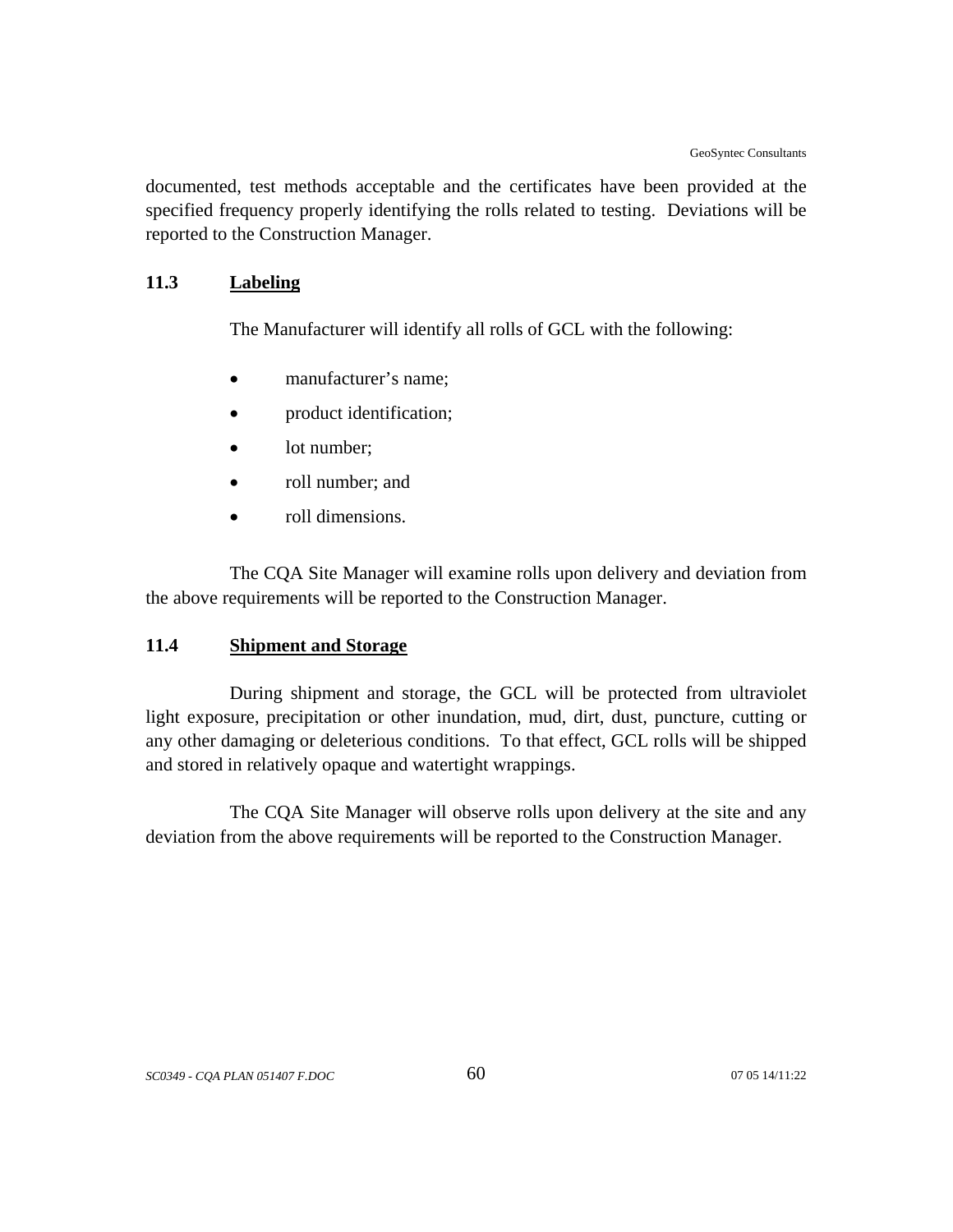### **11.5 Conformance Testing**

## **11.5.1 Tests**

CQA personnel will sample the GCL either during production at the manufacturing facility or after delivery to the construction site. The samples will be forwarded to the Geosynthetics CQA Laboratory for testing to assess conformance with the *Technical Specifications*. The test methods and minimum testing frequencies are indicated in Table 5.

Samples will be taken across the width of the roll and will not include the first 3 ft if the sample is cut on site. Unless otherwise specified, samples will be 3 ft long by the roll width. The CQA Consultant will mark the machine direction with an arrow and the manufacturer's roll number on each sample.

The CQA Site Manager will examine results from laboratory conformance testing and will report non-conformance to the Construction Manager.

### **11.5.2 Conformance Sample Failure**

The following procedure will apply whenever a sample fails a conformance test that is conducted by the CQA Laboratory:

- The Manufacturer will replace every roll of GCL that is in nonconformance with the *Technical Specifications* with a roll(s) that meets *Technical Specifications*; or
- The Geosynthetic Installer will remove conformance samples for testing by the CQA Laboratory from the closest numerical rolls on both sides of the failed roll. These two samples must conform to the *Technical Specifications*. If either of these samples fail, the numerically closest rolls on the side of the failed sample will be tested by the CQA Laboratory. These samples must conform to the *Technical Specifications*. If any of these samples fail, every roll of GCL on site from this lot and every subsequently delivered roll that is from the same lot must be tested by the CQA Laboratory for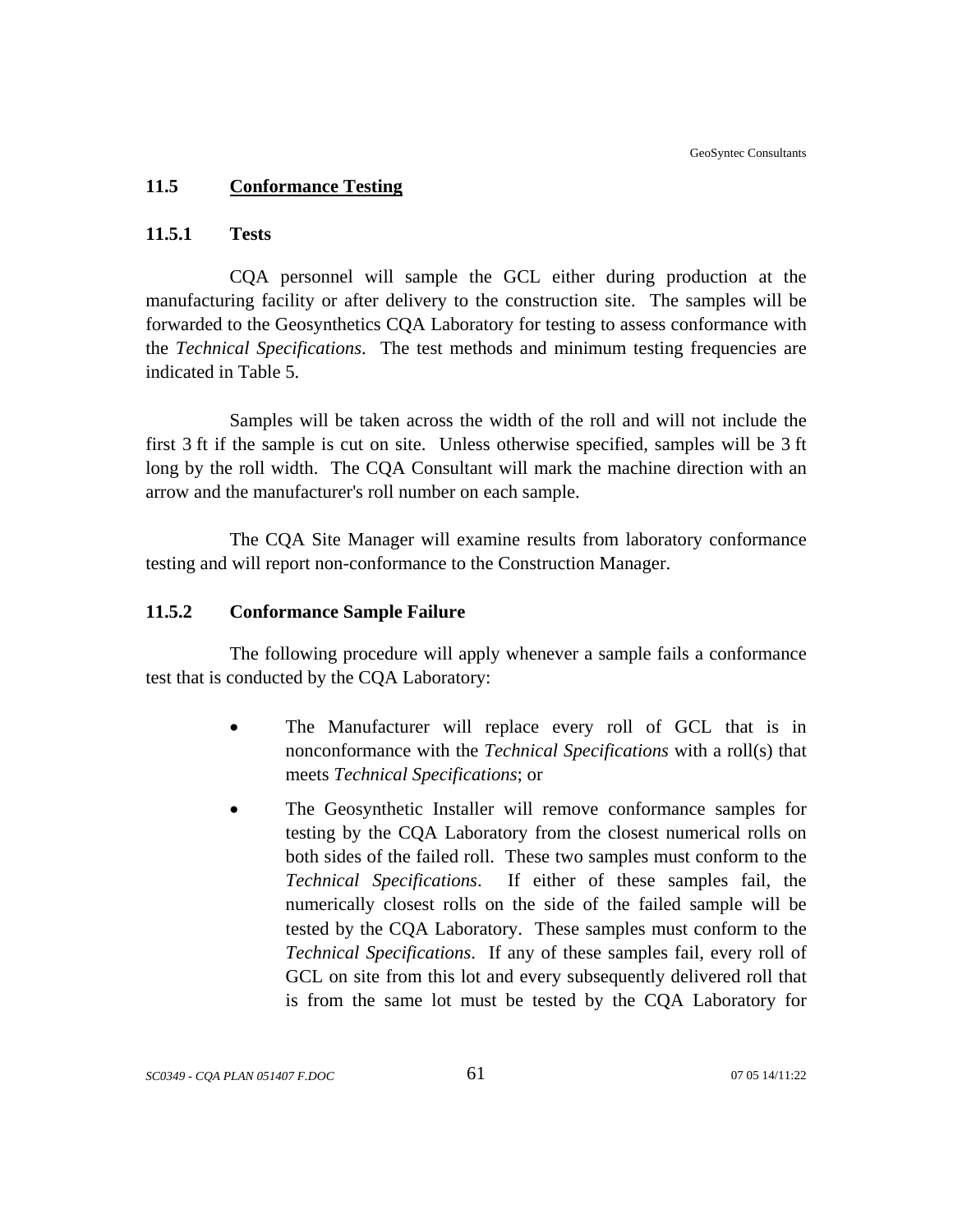conformance to the *Technical Specifications*. This additional conformance testing will be at the expense of the Manufacturer.

The CQA Site Manager will document actions taken in conjunction with conformance test failures.

# **11.6 GCL Delivery and Storage**

Upon delivery to the site, the CQA Consultant will check the GCL rolls for defects (e.g., tears, holes) and for damage. The CQA Consultant will report to the Construction Manager and the Geosynthetics Installer:

- any rolls, or portions thereof, which should be rejected and removed from the site because they have severe flaws; and
- any rolls which include minor repairable flaws.

The GCL rolls delivered to the site will be checked by the CQA Consultant to document that the roll numbers correspond to those on the approved Manufacturer's quality control certificate of compliance.

# **11.7 GCL Installation**

The CQA Consultant will monitor and document that the GCL is installed in accordance with the *Drawings* and the *Technical Specifications*. The Geosynthetics Installer shall provide the CQA Consultant a certificate of subgrade acceptance prior to the installation of the GCL as outlined in the *Technical Specifications*. The GCL installation activities to be monitored and documented by the CQA Consultant include:

- monitoring that the GCL rolls are stored and handled in a manner which does not result in any damage to the GCL;
- monitoring that the GCL is not exposed to UV radiation for extended periods of time without prior approval;
- monitoring that the GCL are seamed in accordance with the *Technical Specifications* and the Manufacturer's recommendations;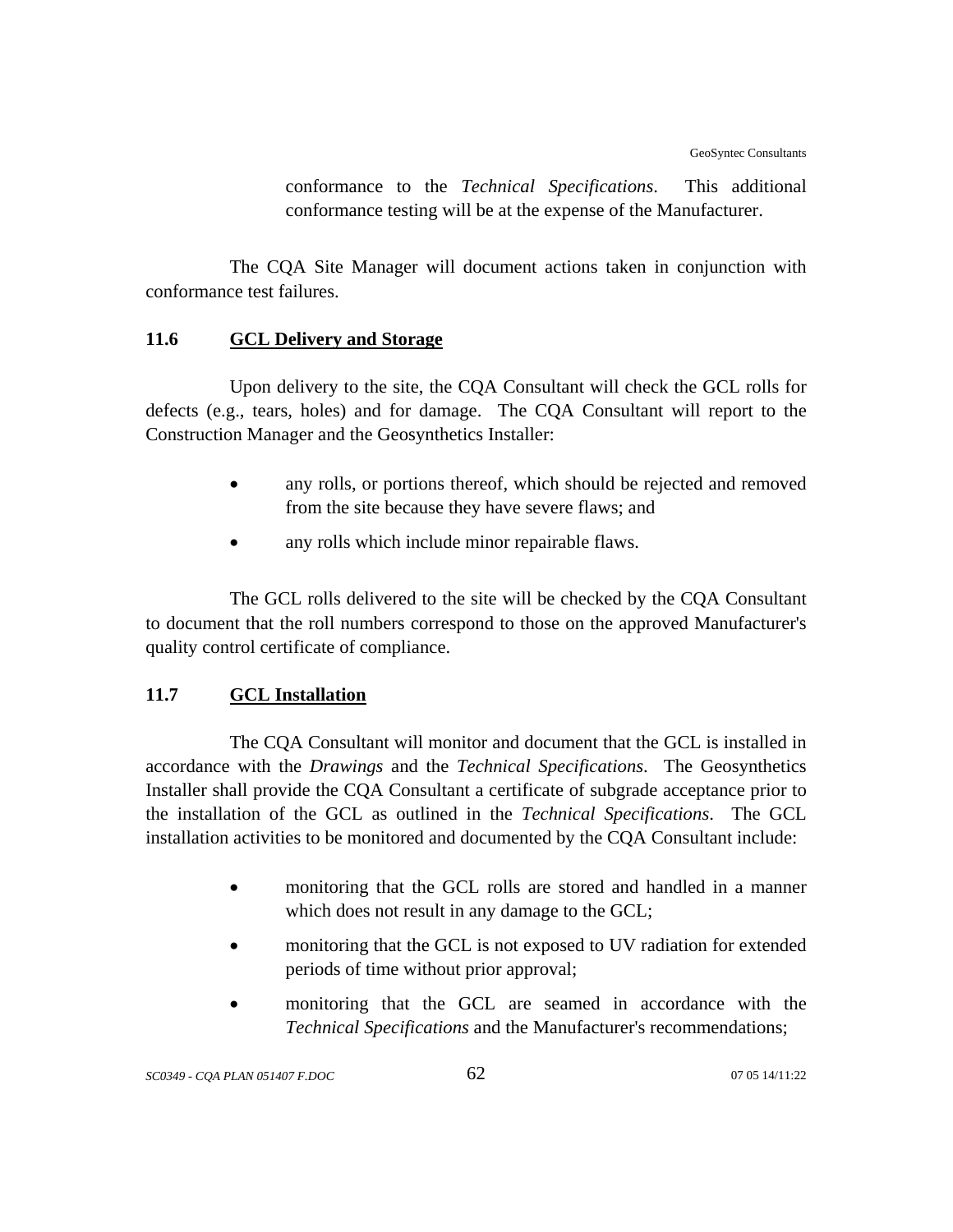- monitoring and documenting that the GCL is installed on an approved subgrade, free of debris, protrusions, or uneven surfaces;
- monitoring that the GCL is hydrated prior to completion of the construction; and
- monitoring that any damage to the GCL is repaired as outlined in the *Technical Specifications*.

The CQA Site Manager will note non-compliance and report it to the Construction Manager.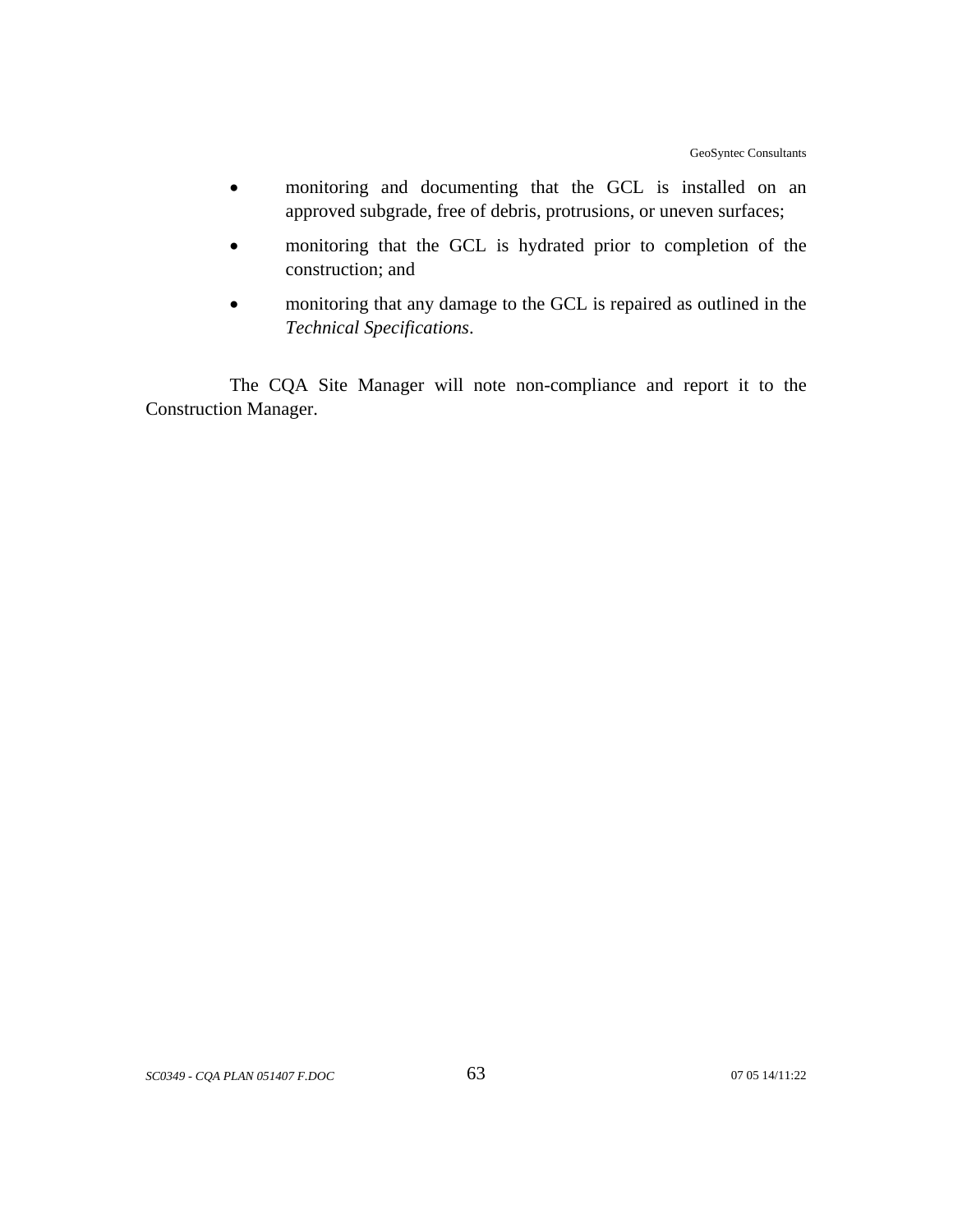## **12. GEONET**

## **12.1 Introduction**

This section of the CQA Plan outlines the CQA activities to be performed for the geonet installation. The CQA Consultant will review the *Drawings*, and the *Technical Specifications*, and any approved addenda or changes.

# **12.2 Manufacturing**

The Manufacturer will provide the CQA Consultant with a list of certified "minimum average roll value" properties for the type of geonet to be delivered. The Manufacturer will also provide the CQA Consultant with a written certification signed by a responsible representative of the Manufacturer that the geonet actually delivered have "minimum average roll values" properties which meet or exceed all certified property values for that type of geonet.

The CQA Consultant will examine the Manufacturers' certifications to document that the property values listed on the certifications meet or exceed those specified for the particular type of geonet. Deviations will be reported to the Construction Manager.

### **12.3 Labeling**

The Manufacturer will identify all rolls of geonet with the following:

- Manufacturer's name;
- product identification;
- lot number;
- roll number; and
- roll dimensions.

The CQA Site Manager will examine rolls upon delivery and deviation from the above requirements will be reported to the Construction Manager.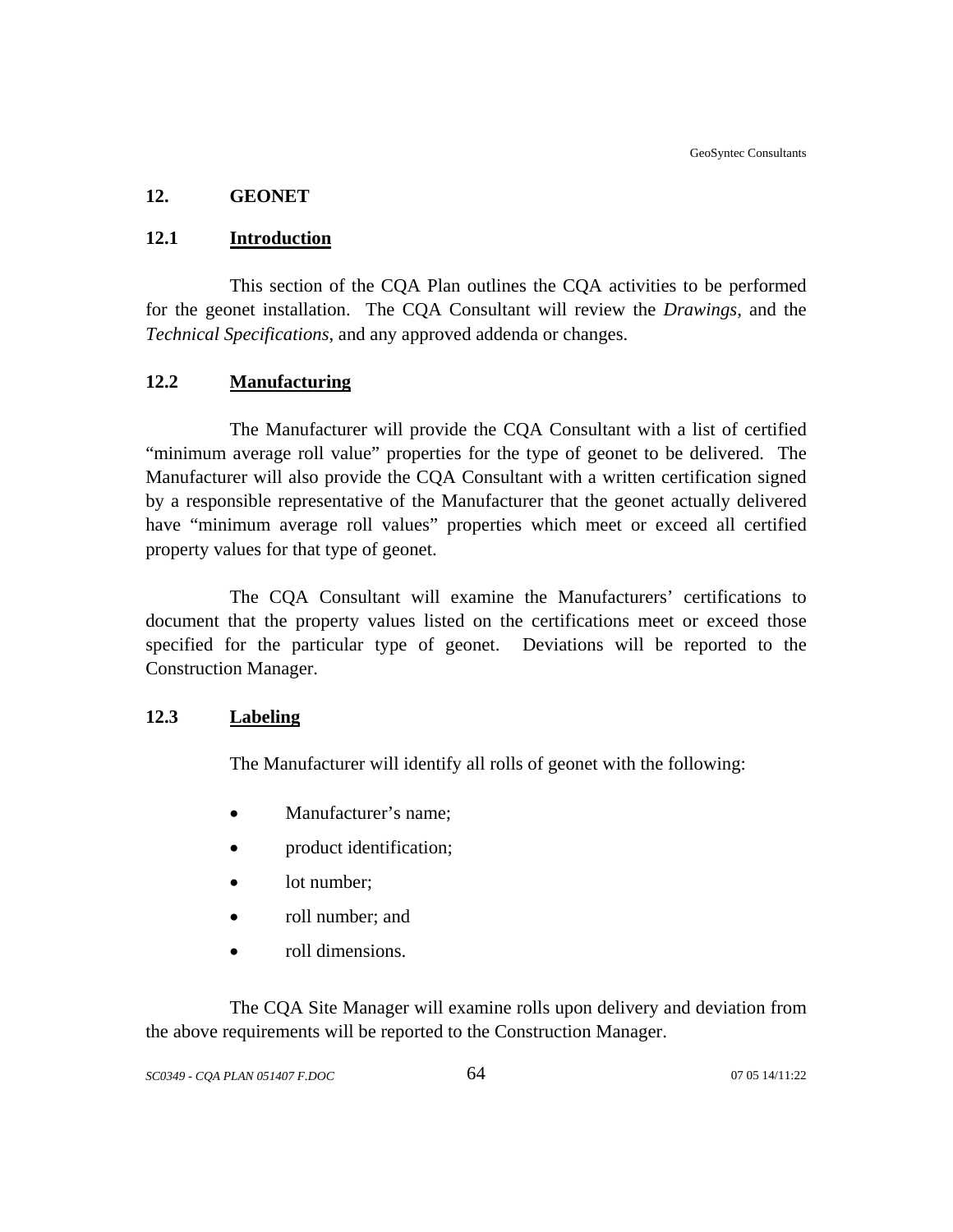## **12.4 Shipment and Storage**

During shipment and storage, the geonet will be protected from mud, dirt, dust, puncture, cutting or any other damaging or deleterious conditions. The CQA Site Manager will observe rolls upon delivery to the site and deviation from the above requirements will be reported to the Construction Manager. Damaged rolls will be rejected and replaced.

The CQA Site Manager will observe that geonet is free of dirt and dust just before installation. The CQA Site Manager will report the outcome of this observation to the Construction Manager, and if the geonet is judged dirty or dusty, they will be cleaned by the Geosynthetic Installer prior to installation.

## **12.5 Conformance Testing**

## **12.5.1 Tests**

The geonet material will be tested for transmissivity (ASTM D 4716) and for thickness (ASTM D 5199) at the frequencies presented in Table 6.

#### **12.5.2 Sampling Procedures**

Upon delivery of the geonet rolls, the CQA Site Manager will document that samples are obtained from individual rolls at the frequency specified in this CQA Plan. The geonet samples will be forwarded to the CQA Laboratory for testing to evaluate conformance to both the *Technical Specifications* and the list of physical properties certified by the Manufacturer.

Samples will be taken across the width of the roll and will not include the first 3 linear ft. Unless otherwise specified, samples will be 3 ft long by the roll width. The CQA Consultant will mark the machine direction on the samples with an arrow.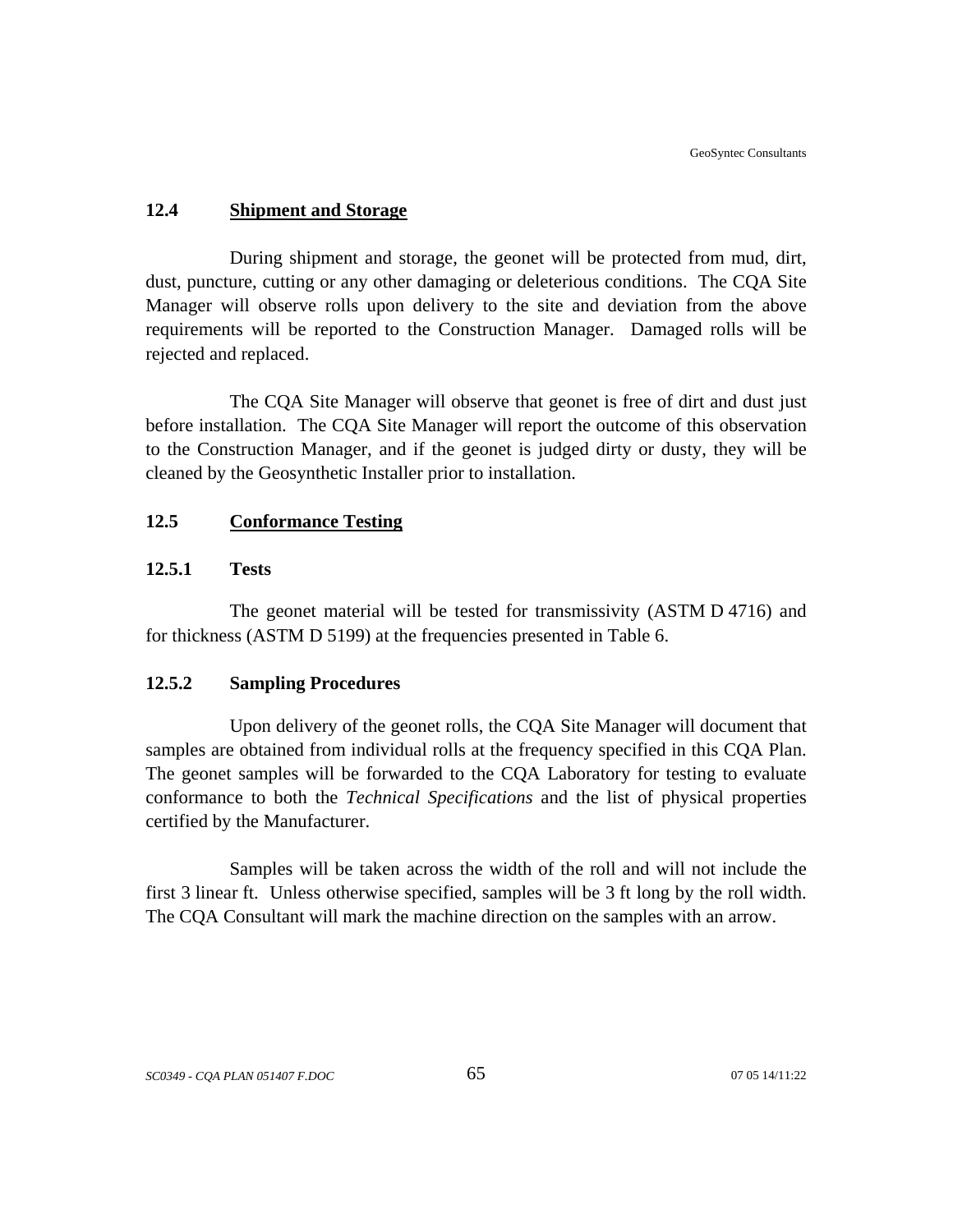#### **12.5.3 Test Results**

The CQA Site Manager will examine results from laboratory conformance testing and compare results to the *Technical Specifications*. The criteria used to evaluate acceptability are presented in the *Technical Specifications*. The CQA Site Manager will report any nonconformance to the Construction Manager.

#### **12.5.4 Conformance Test Failure**

The following procedure will apply whenever a sample fails a conformance test that is conducted by the CQA Laboratory:

- The Manufacturer will replace every roll of geonet that is in nonconformance with the *Technical Specifications* with a roll that meets specifications; or
- The Geosynthetic Installer will remove conformance samples for testing by the CQA Laboratory from the closest numerical rolls on both sides of the failed roll. These two samples must conform to the *Technical Specifications*. If either of these samples fail, the numerically closest rolls on the side of the failed sample that is not tested, will be tested by the CQA Laboratory. These samples must conform to the *Technical Specifications*. If any of these samples fail, every roll of geonet on site from this lot and every subsequently delivered roll that is from the same lot must be tested by the CQA Laboratory for conformance to the *Technical Specifications*.

The CQA Site Manager will document actions taken in conjunction with conformance test failures.

## **12.6 Handling and Placement**

The Geosynthetic Installer will handle all geonet in such a manner as to document they are not damaged in any way. The Geosynthetic Installer will comply with the following: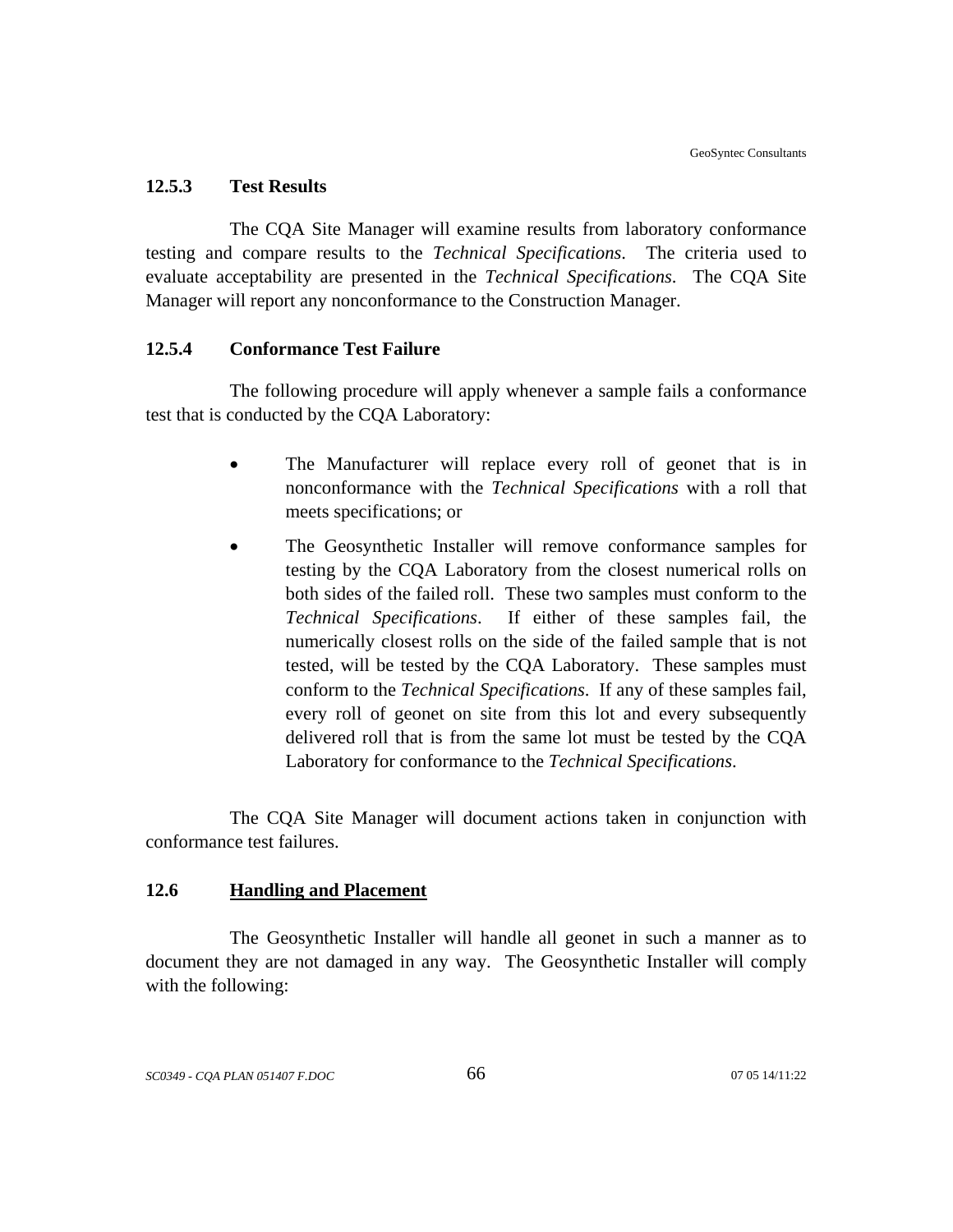- If in place, special care must be taken to protect other materials from damage, which could be caused by the cutting of the geonet.
- The Geosynthetic Installer will take any necessary precautions to prevent damage to underlying layers during placement of the geonet.
- During placement of geonet, care will be taken to prevent entrapment of dirt or excessive dust that could cause clogging of the drainage system, and/or stones that could damage the adjacent geomembrane. If dirt or excessive dust is entrapped in the geonet, it should be cleaned prior to placement of the next material on top of it. In this regard, care should be taken with the handling or sandbags, to prevent rupture or damage of the sandbag.
- A visual examination of the geonet will be carried out over the entire surface, after installation to document that no potentially harmful foreign objects are present.

The CQA Site Manager will note noncompliance and report it to the Construction Manager.

## **12.7 Geonet Seams and Overlaps**

Adjacent geonet panels will be joined in accordance with Construction Drawings and Technical Specifications. As a minimum, the adjacent rolls will be overlapped by at least 4 in. and secured by tying, in accordance with the Technical Specifications.

The CQA Consultant will note any noncompliance and report it to the Construction Manager.

## **12.8 Repair**

Holes or tears in the geonet will be repaired by placing a patch extending 2 ft beyond edges of the hole or tear. The patch will be secured by tying with approved tying devices every 6 in. If the hole or tear width across the roll is more than 50 percent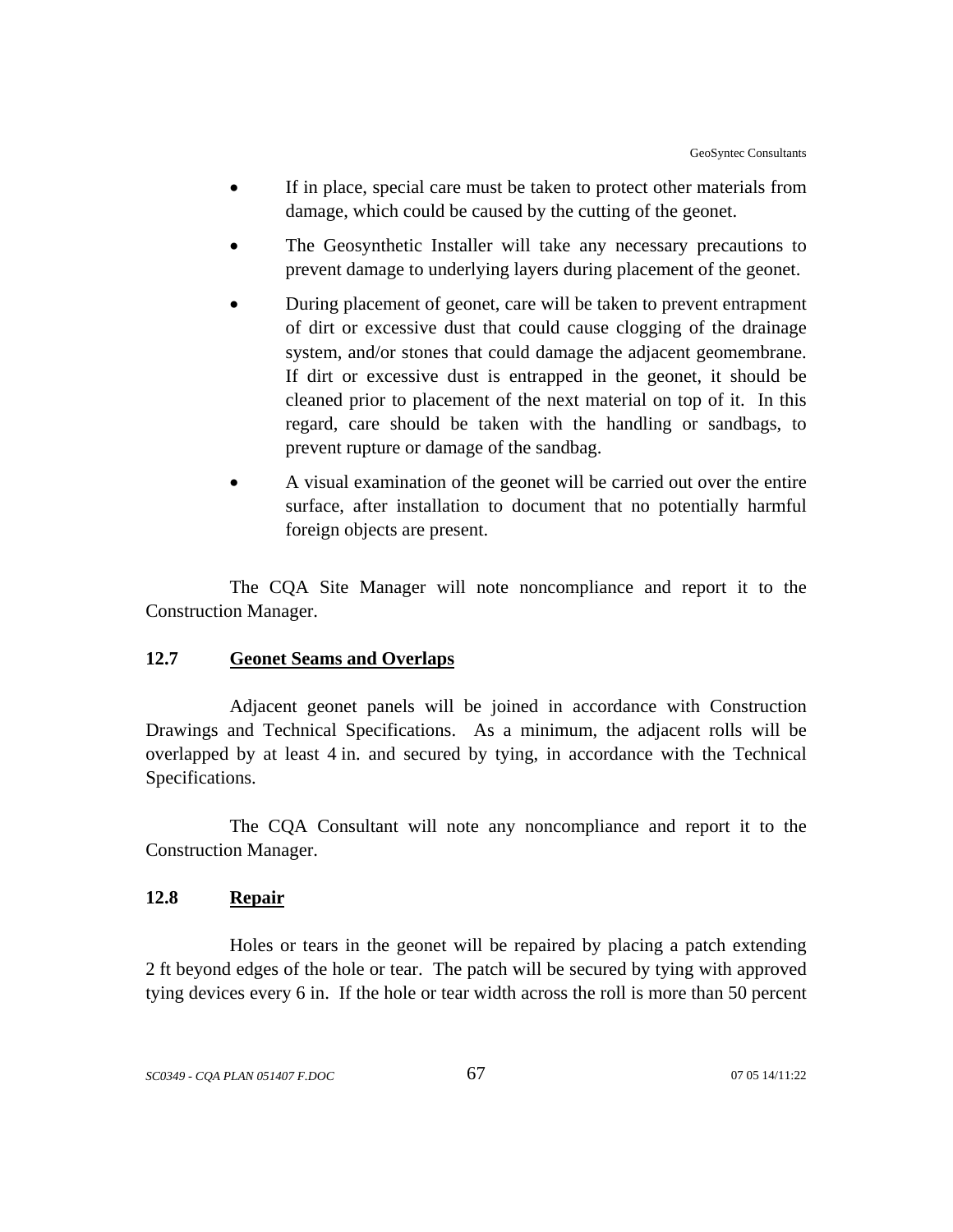of the width of the roll, the damaged area will be cut out and the two portions of the geonet will be joined in accordance with Section 11.7.

The CQA Site Manager will observe repairs, note non-compliances with the above requirements and report them to the Construction Manager.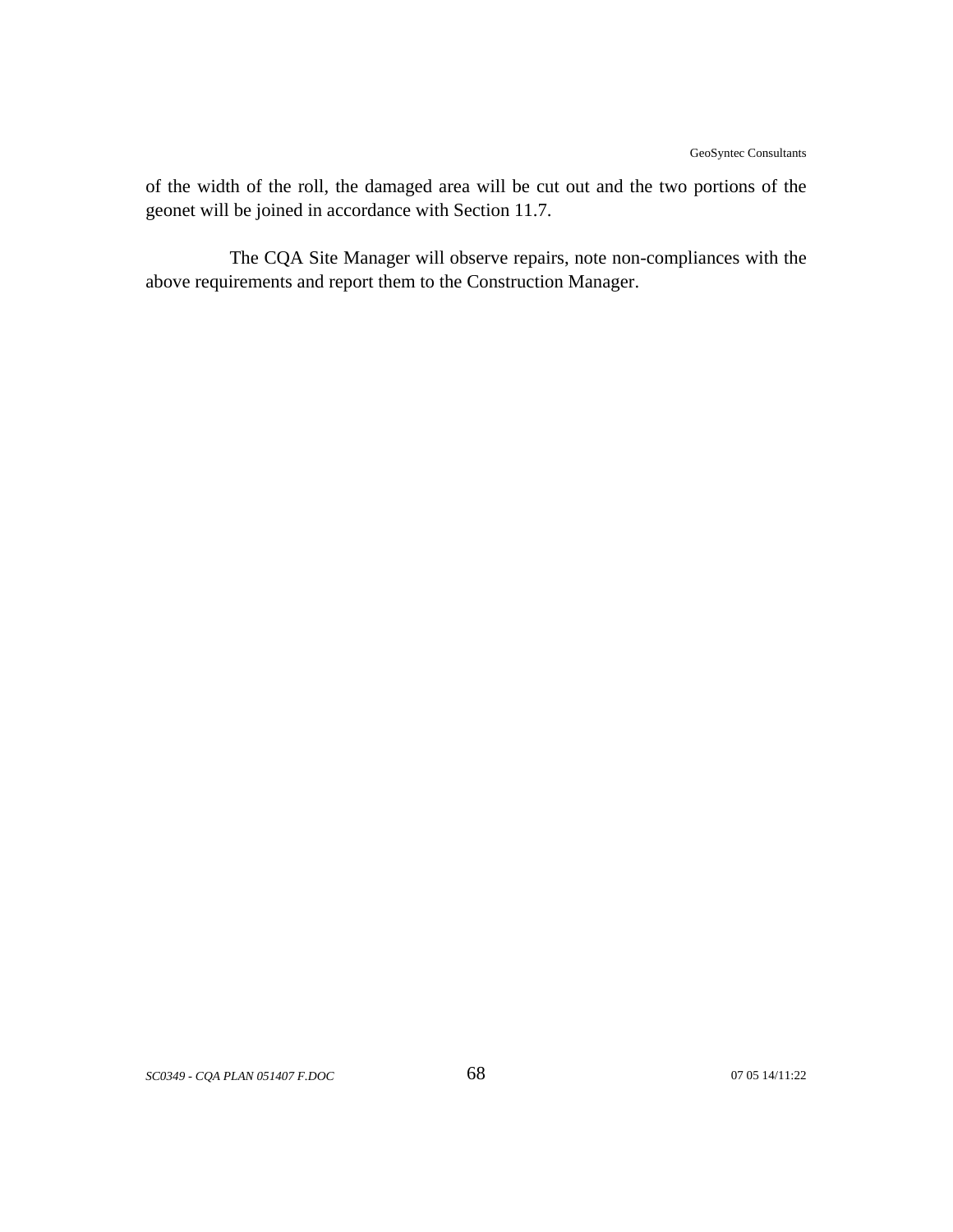## **13. CONCRETE SPILLWAY**

#### **13.1 Introduction**

This section prescribes the CQA activities to be performed to monitor that the concrete spillway is constructed in accordance with *Drawings* and *Technical Specifications*. The concrete spillway construction procedures to be monitored by the CQA Consultant, if required, shall include:

- subgrade preparation;
- liner system and cushion geotextile installation;
- welded wire reinforcement installation; and
- concrete placement and finishing.

#### **13.2 CQA Monitoring Activities**

### **13.2.1 Subgrade Preparation**

The CQA Site Manager will monitor and document that the subgrade is prepared in accordance with the *Technical Specifications* and the *Drawings*.

## **13.2.2 Liner System and Cushion Geotextile Installation**

 The CQA Site Manager shall monitor and document that the liner system components, along with the anchor trench and cushion geotextile, are installed in accordance with the requirements of the *Technical Specifications* and the *Drawings*.

## **13.2.3 Welded Wire Reinforcement Installation**

The CQA Site Manager shall monitor and document that the welded wire fabric reinforcement is installed in accordance with the requirements of the *Technical Specifications* and the *Drawings*.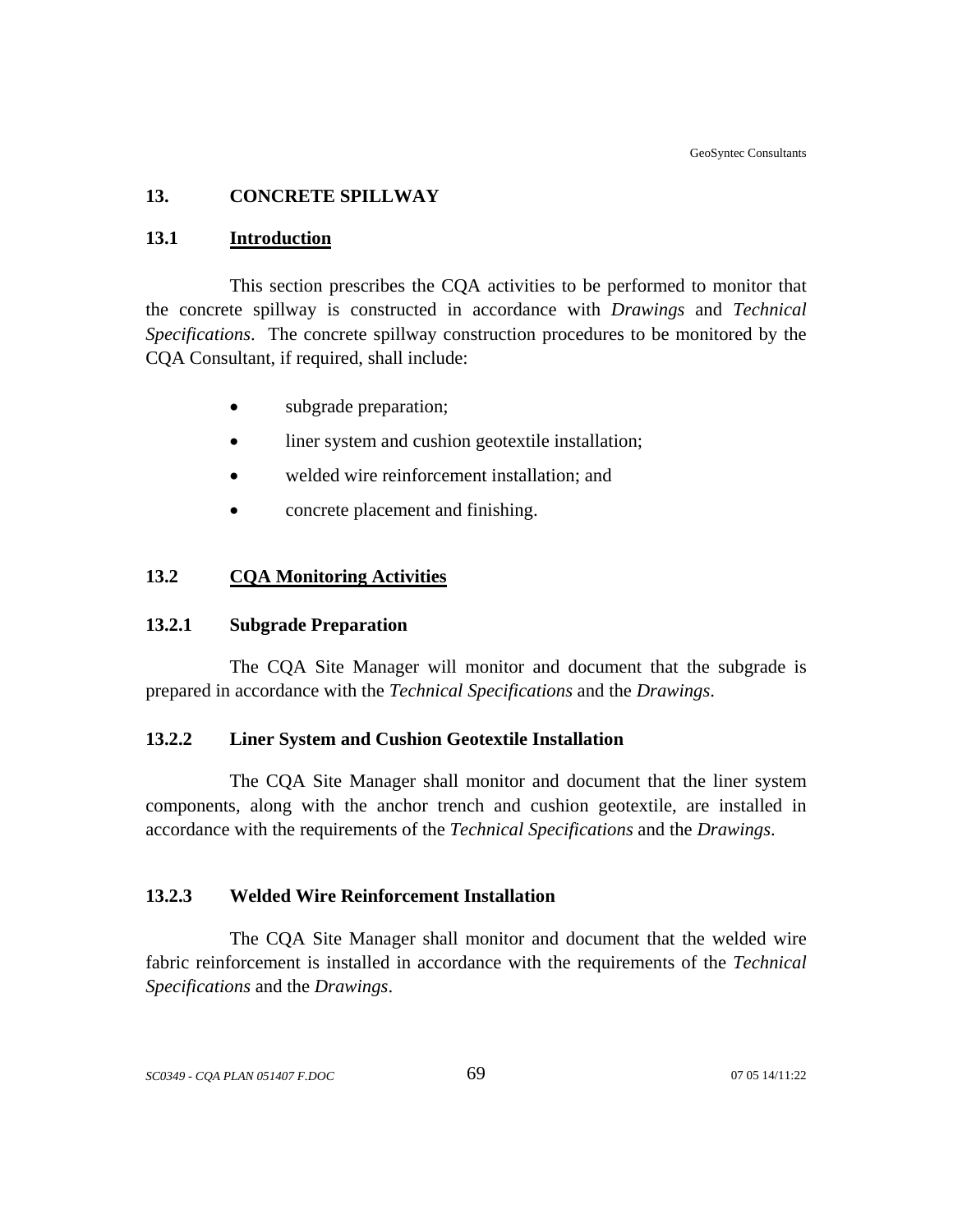#### **13.2.4 Concrete Installation**

The CQA Site Manager shall test, monitor, and document that the concrete is installed in accordance with the requirements of the *Technical Specifications* and the *Drawings*. At a minimum, the CQA Site Manager shall review the concrete tickets prior to installing the concrete to monitor that the concrete meets the requirements outlined in the *Technical Specifications*.

#### **13.2.5 Conformance Testing**

The Contractor shall facilitate the CQA Site Manager in the collection of samples required for testing. Compression test specimens shall be prepared by the CQA Site Manager by the following method:

> • compression test cylinders from fresh concrete in accordance with ASTM C 172 and C 31.

Compression testing shall be completed on one cylinder at 7 days, one cylinder at 14 days, and two (2) cylinders at the 28 day strength. The CQA Site Manager will examine results from laboratory conformance testing and will report any non-conformance with the requirements outlined in the *Technical Specifications* to the Construction Manager.

## **13.3 Deficiencies**

If a defect is discovered in the concrete spillway, the CQA Site Manager will immediately determine the extent and nature of the defect. The CQA Site Manager will determine the extent of the defective area by additional observations, a review of records, or other means that the CQA Site Manager deems appropriate.

## **13.3.1 Notification**

After evaluating the extent and nature of a defect, the CQA Site Manager will notify the Construction Manager and Contractor and schedule appropriate reevaluation when the work deficiency is to be corrected.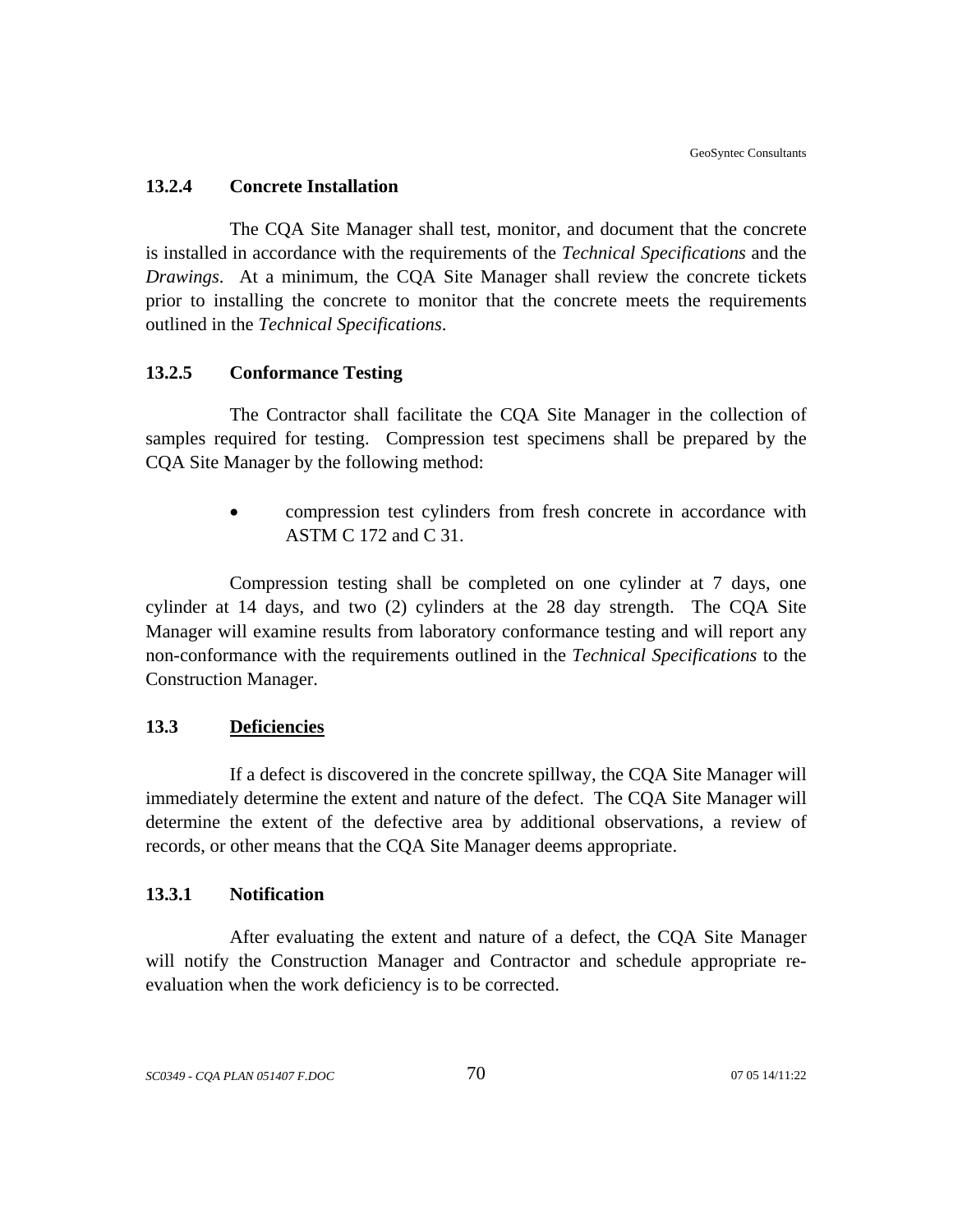## **13.3.2 Repairs**

The Contractor will correct deficiencies to the satisfaction of the CQA Site Manager. If a project specification criterion cannot be met, or unusual weather conditions hinder work, then the CQA Site Manager will develop and present to the Construction Manager suggested solutions for his approval.

Re-evaluations by the CQA Site Manager shall continue until the defects have been corrected before any additional work is performed by the Contractor in the area of the deficiency.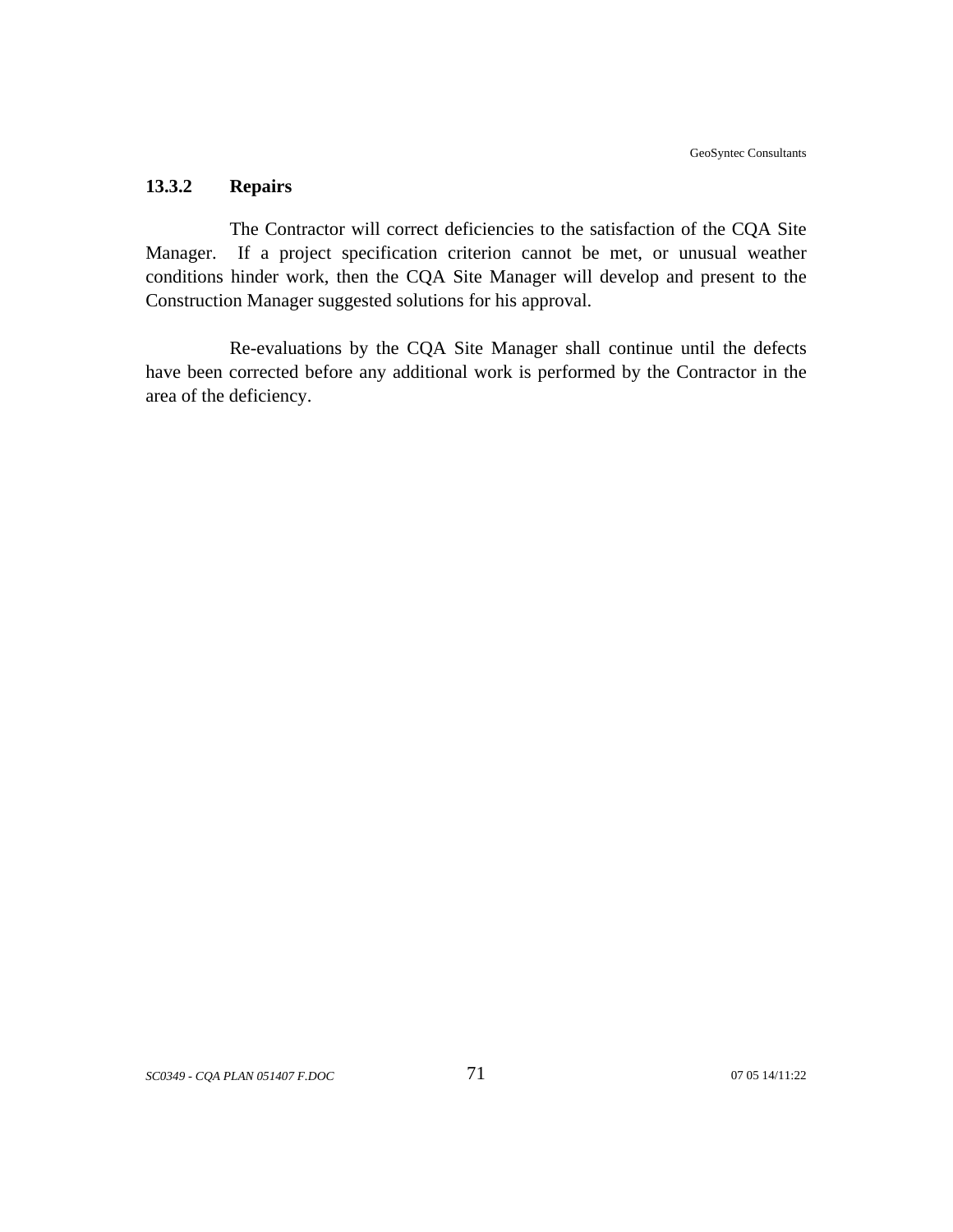## **14. SURVEYING**

#### **14.1 Survey Control**

Survey control will be performed by the Surveyor as needed. A permanent benchmark will be established for the site(s) in a location convenient for daily tie-in. The vertical and horizontal control for this benchmark will be established within normal land surveying standards.

## **14.2 Precision and Accuracy**

A wide variety of survey equipment is available for the surveying requirements for these projects. The survey instruments used for this work should be sufficiently precise and accurate to meet the needs of the projects.

## **14.3 Lines and Grades**

The following structures will be surveyed to verify and document the lines and grades achieved during construction of the Project:

- geomembrane terminations; and
- centerlines of pipes.

## **14.4 Frequency and Spacing**

A line of survey points no further than 50 ft apart must be taken at the top of pipes or other appurtenances to the liner.

## **14.5 Documentation**

Field survey notes should be retained by the Land Surveyor. The findings from the field surveys should be documented on a set of Survey *Record Drawings*, which shall be provided to the Construction Manager in AutoCADD 2000 format or other suitable format as directed by the Construction Manager.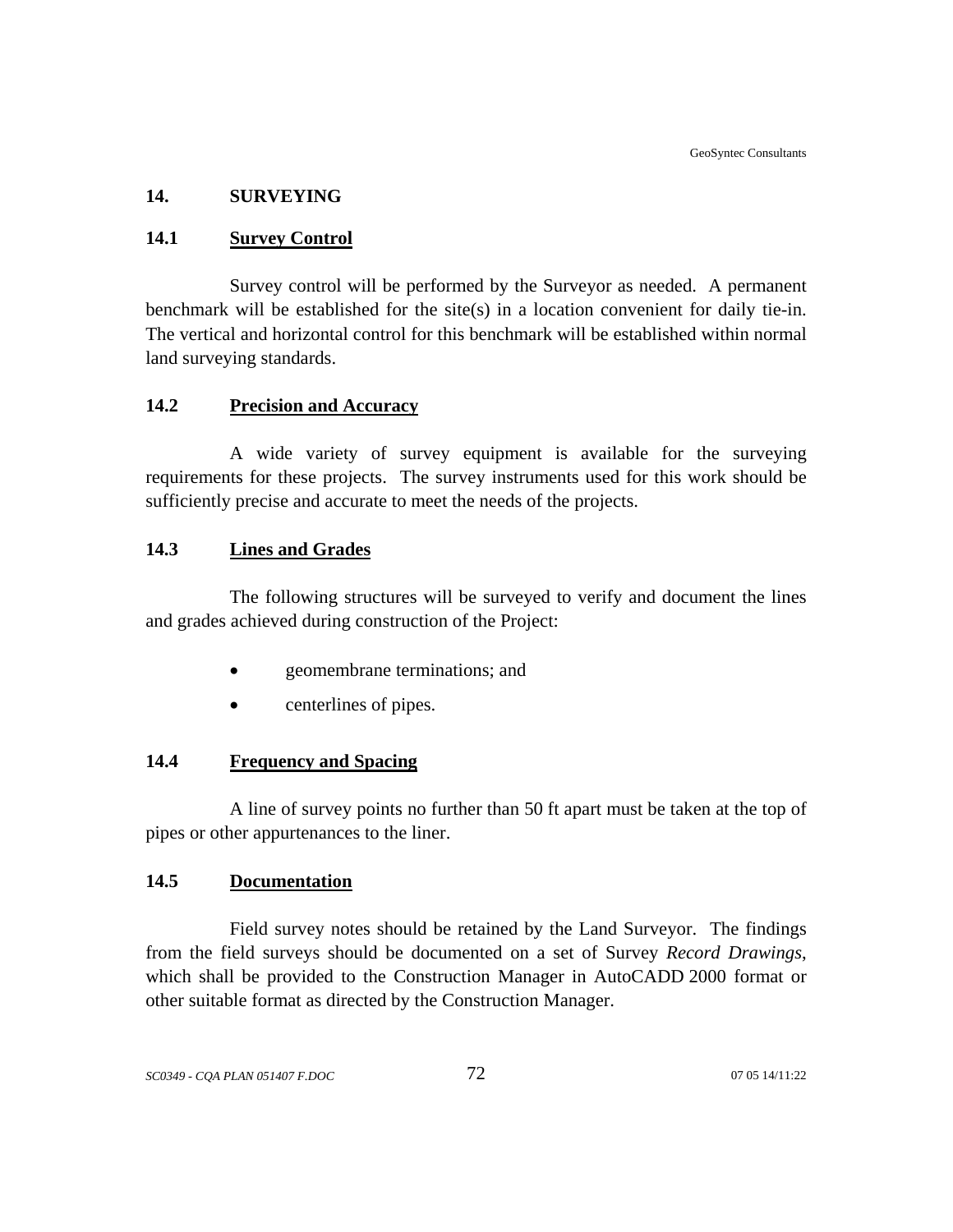### **TABLE 1A**

## **TEST PROCEDURES FOR THE EVALUATION OF SUBGRADE SOIL**

| <b>TEST METHOD</b> | <b>DESCRIPTION</b>                   | <b>TEST STANDARD</b> |
|--------------------|--------------------------------------|----------------------|
| Sieve Analysis     | <b>Particle Size Distribution</b>    | ASTM D 422           |
| Modified Proctor   | <b>Moisture Density Relationship</b> | ASTM D 1557          |

## **TABLE 1B**

# **MINIMUM SUBGRADE SOIL TESTING FREQUENCIES**

| <b>TEST</b>                                       | <b>TEST METHOD</b>    | <b>SUBGRADE SOIL</b>      |
|---------------------------------------------------|-----------------------|---------------------------|
| Sieve Analysis                                    | ASTM D 422            | 1 per material type       |
| <b>Modified Proctor</b>                           | ASTMD <sub>1557</sub> | 1 per material type       |
| Nuclear Densometer – In-<br>situ Density          | <b>ASTM D 2922</b>    | 1 per 500 $yd^3$          |
| Nuclear Densometer – In-<br>situ Moisture Content | ASTM D 3017           | 1 per 500 yd <sup>3</sup> |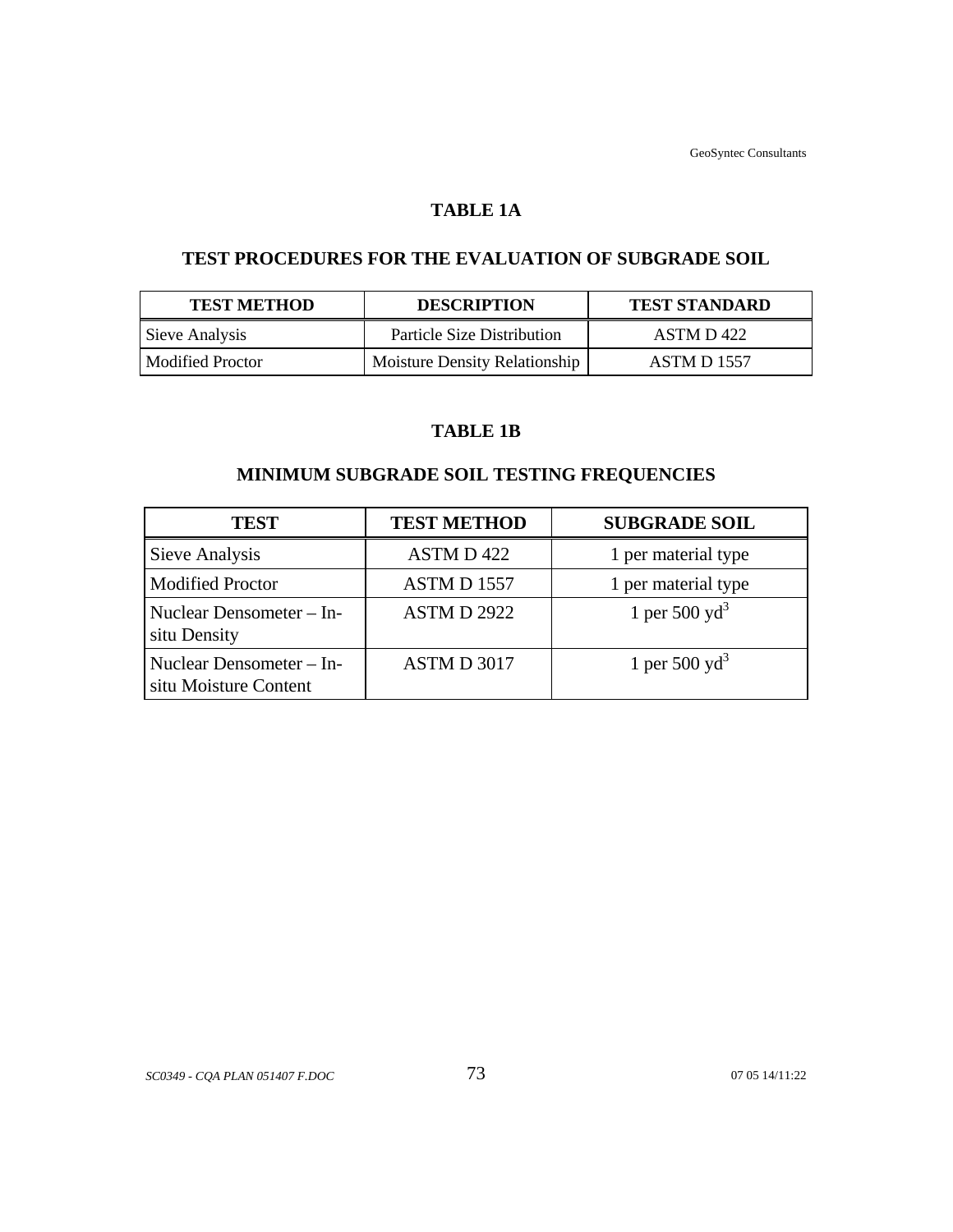#### **TABLE 2A**

# **TEST PROCEDURES FOR THE EVALUATION OF AGGREGATE**

| <b>TEST METHOD</b>                                        | <b>DESCRIPTION</b>                                          | <b>TEST STANDARD</b> |
|-----------------------------------------------------------|-------------------------------------------------------------|----------------------|
| Sieve Analysis                                            | Particle Size Distribution of<br>Fine and Coarse Aggregates | ASTM C 136           |
| <b>Hydraulic Conductivity</b><br>(Rigid Wall Permeameter) | Permeability of Aggregates                                  | ASTM D 2434          |

## **TABLE 2B**

# **MINIMUM AGGREGATE TESTING FREQUENCIES FOR CONFORMANCE TESTING**

| <b>TEST</b>            | <b>TEST METHOD</b> | DRAINAGE AGGREGATE          |
|------------------------|--------------------|-----------------------------|
| Sieve Analysis         | ASTM C 136         | 1 per 5,000 yd <sup>3</sup> |
| Hydraulic Conductivity | ASTM D 2434        | 1 per $10,000 \text{ yd}^3$ |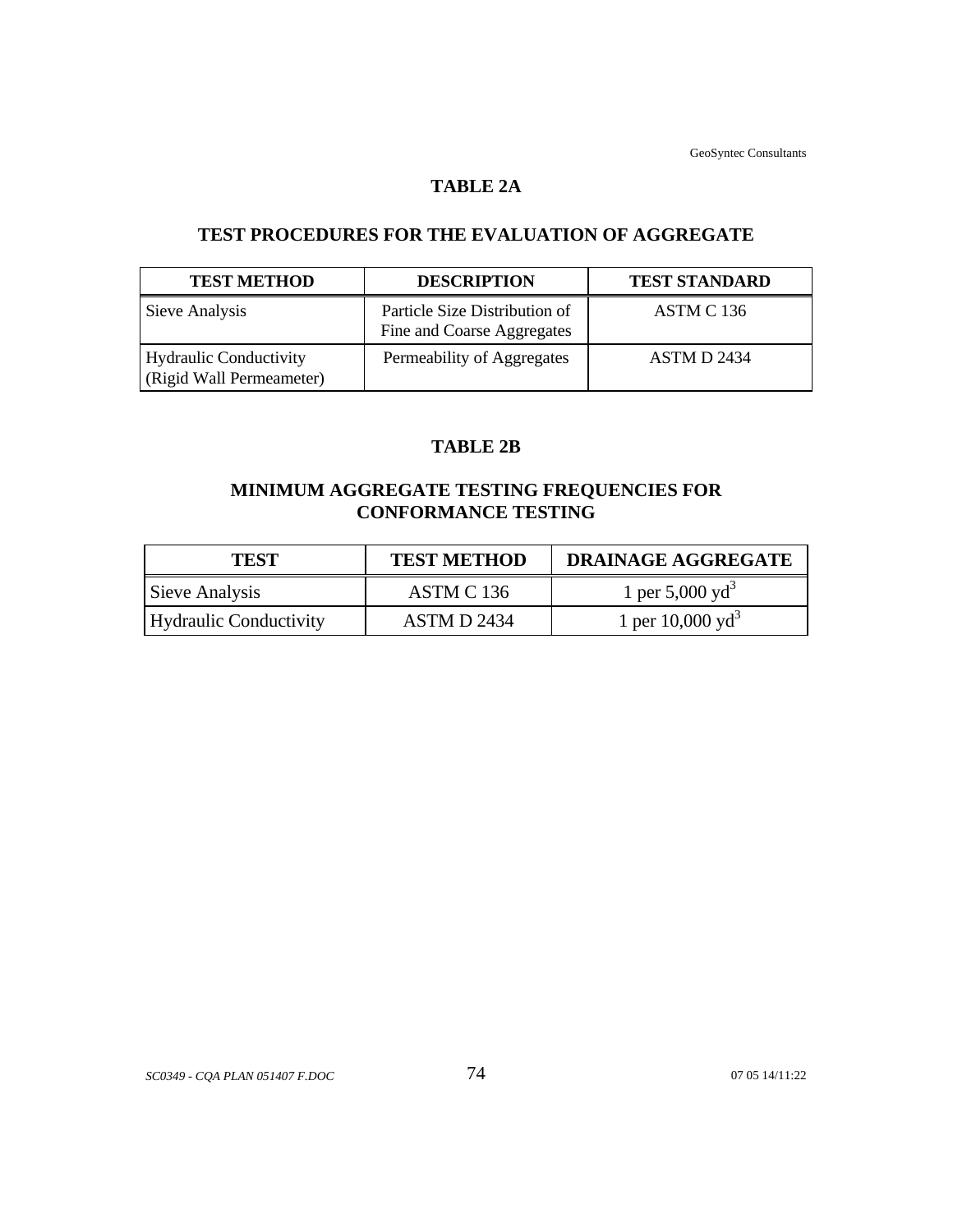#### **TABLE 3**

| <b>TEST NAME</b>                        | <b>TEST METHOD</b>                  | <b>FREQUENCY</b>        |
|-----------------------------------------|-------------------------------------|-------------------------|
| <b>Specific Gravity</b>                 | ASTMD792<br>Method A or ASTM D 1505 | 200,000 ft <sup>2</sup> |
| <b>Thickness</b>                        | ASTMD 5199                          | 200,000 ft <sup>2</sup> |
| Tensile Strength at Yield               | ASTM D 638                          | 200,000 ft <sup>2</sup> |
| Tensile Strength at Break               | ASTMD 638                           | 200,000 ft <sup>2</sup> |
| Elongation at Yield                     | ASTMD 638                           | 200,000 ft <sup>2</sup> |
| <b>Elongation at Break</b>              | ASTMD 638                           | $200,000 \text{ ft}^2$  |
| <b>Carbon Black Content</b>             | ASTMD 1603                          | 200,000 ft <sup>2</sup> |
| <b>Carbon Black Dispersion</b>          | ASTMD 5596                          | 200,000 ft <sup>2</sup> |
| Interface Shear Strength <sup>1,2</sup> | ASTMD 5321                          | 1 per project           |

# **GEOMEMBRANE CONFORMANCE TESTING REQUIREMENTS**

Notes:

1. To be performed at normal stresses of 10, 20, and 40 psi between geomembrane and geonet.

2. To be performed at normal stresses of 10, 20, and 40 psi between geomembrane and woven side of GCL. GCL shall be hydrated for 24 hours prior to testing.

## **TABLE 4**

# **GEOTEXTILE CONFORMANCE TESTING REQUIREMENTS**

| <b>TEST NAME</b>             | <b>TEST METHOD</b> | <b>MINIMUM</b><br><b>FREQUENCY</b> |
|------------------------------|--------------------|------------------------------------|
| Mass per Unit Area           | ASTM D 5261        | 1 test per $260,000 \text{ ft}^2$  |
| <b>Grab Strength</b>         | ASTM D 4632        | 1 test per 260,000 ft <sup>2</sup> |
| <b>Puncture Resistance</b>   | ASTMD4833          | 1 test per $260,000 \text{ ft}^2$  |
| Permittivity                 | <b>ASTMD4491</b>   | 1 test per $260,000 \text{ ft}^2$  |
| <b>Apparent Opening Size</b> | <b>ASTM D 4751</b> | 1 test per 260,000 ft <sup>2</sup> |